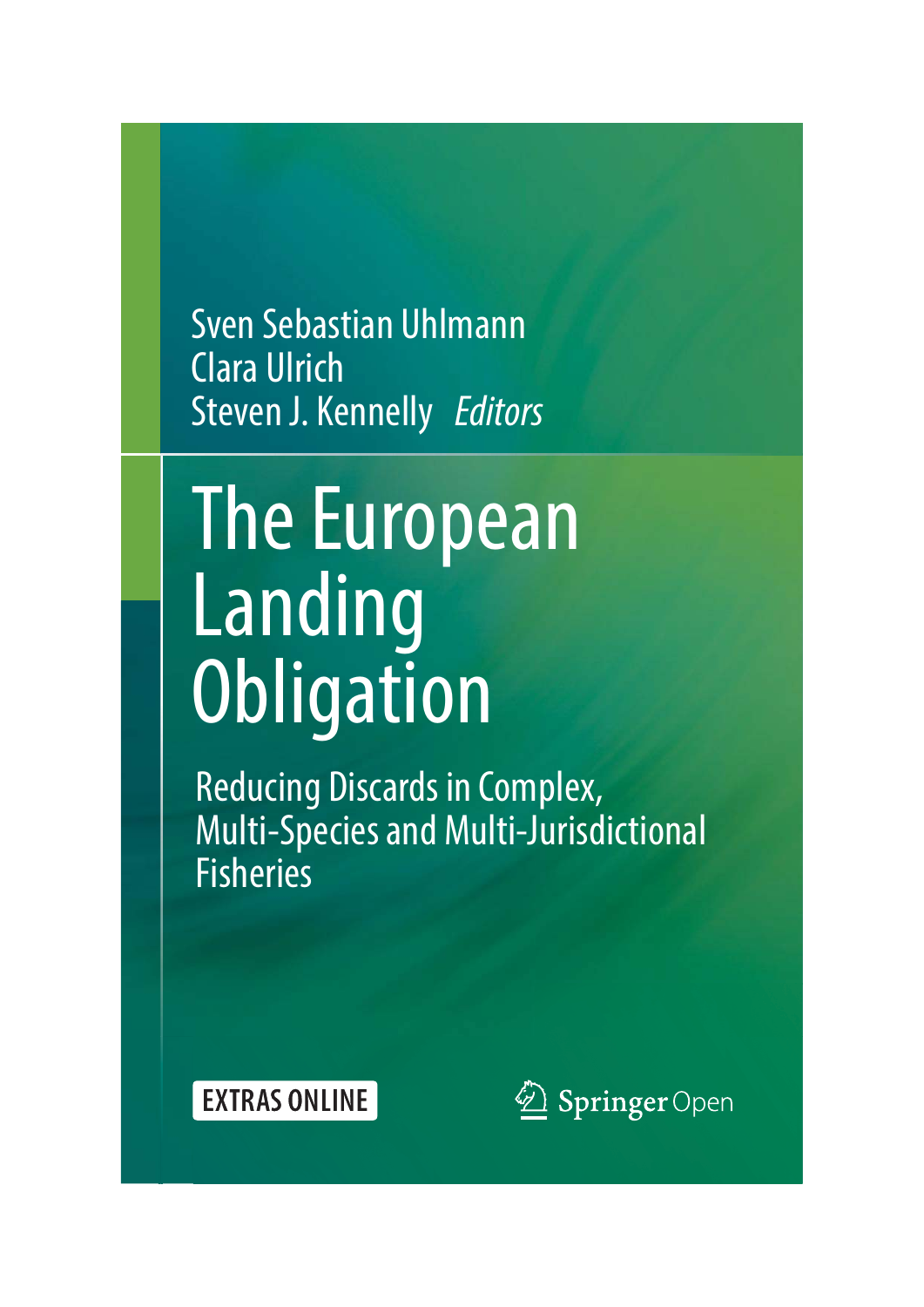The European Landing Obligation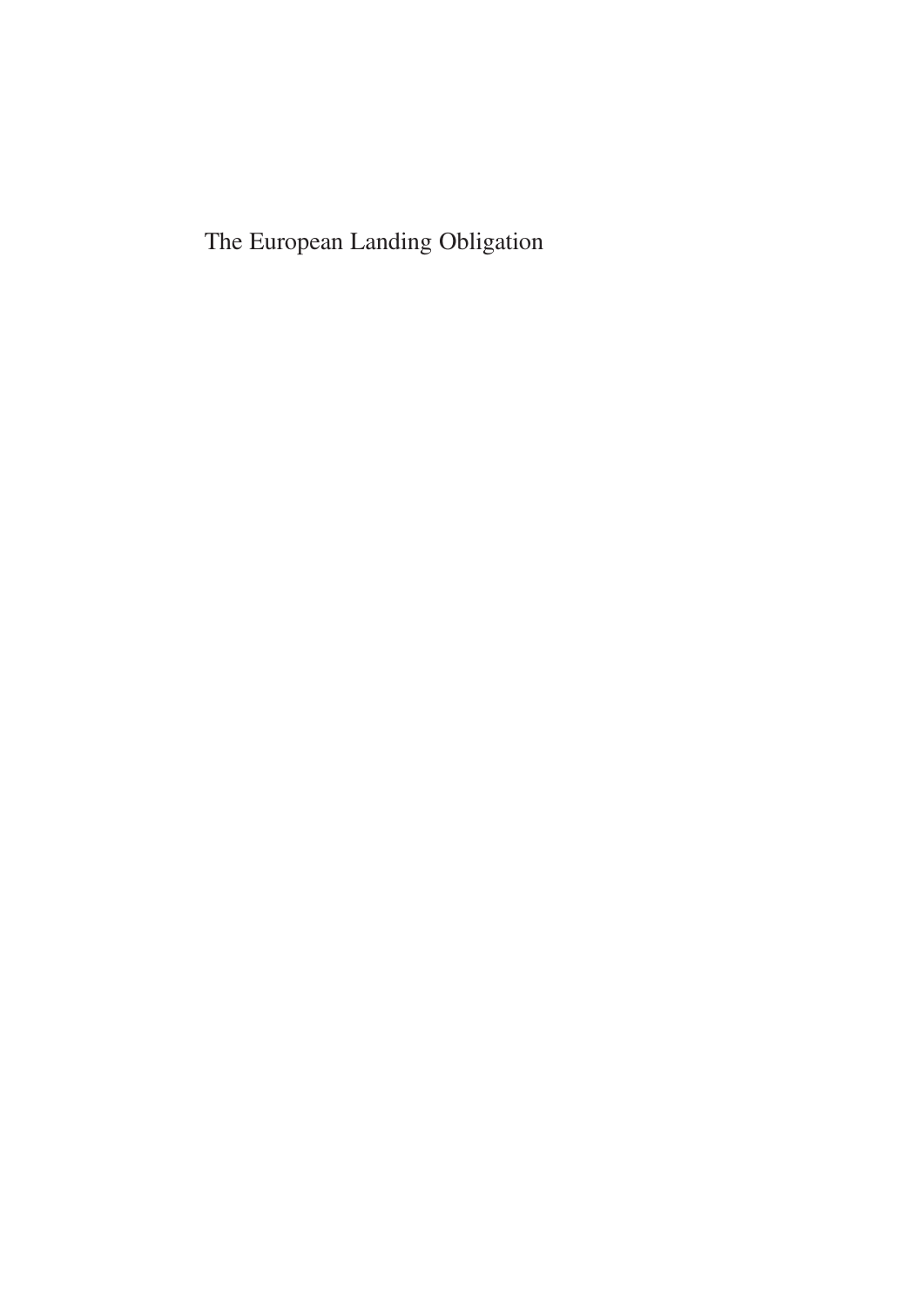Sven Sebastian Uhlmann • Clara Ulrich Steven J. Kennelly Editors

## The European Landing Obligation

Reducing Discards in Complex, Multi-Species and Multi-Jurisdictional Fisheries











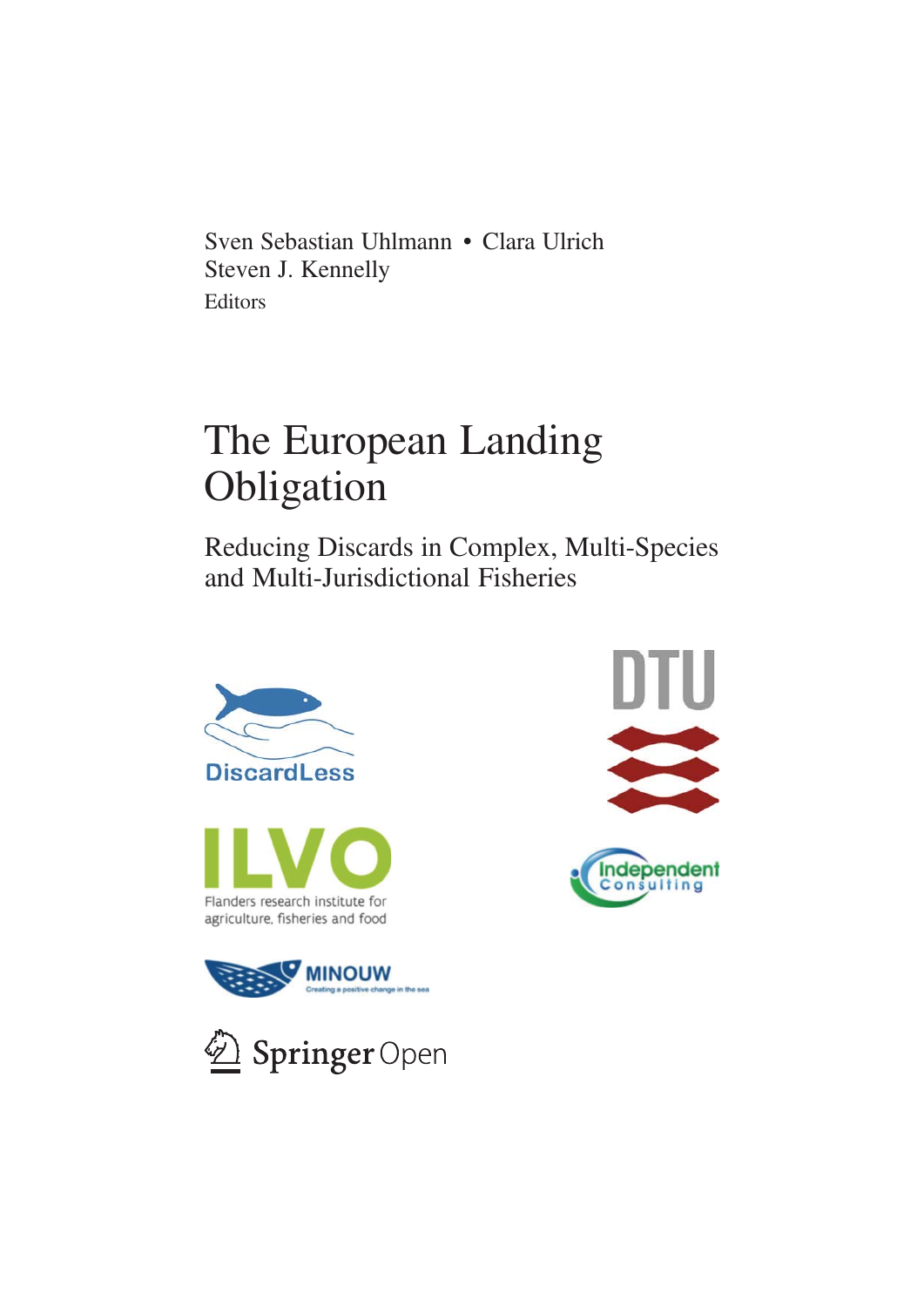Editors Sven Sebastian Uhlmann Flanders Research Institute for Agriculture, Fisheries and Food Oostende, Belgium

Steven J. Kennelly IC Independent Consulting Cronulla, NSW, Australia

Clara Ulrich Technical University of Denmark Kgs. Lyngby, Denmark



ISBN 978-3-030-03307-1 ISBN 978-3-030-03308-8 (eBook) https://doi.org/10.1007/978-3-030-03308-8

Library of Congress Control Number: 2018966345

© The Editor(s) (if applicable) and The Author(s) 2019. This book is an open access publication. Open Access This book is licensed under the terms of the Creative Commons Attribution 4.0 International License (http://creativecommons.org/licenses/by/4.0/), which permits use, sharing, adaptation, distribution and reproduction in any medium or format, as long as you give appropriate credit to the original author(s) and the source, provide a link to the Creative Commons license and indicate if changes were made.

The images or other third party material in this book are included in the book's Creative Commons license, unless indicated otherwise in a credit line to the material. If material is not included in the book's Creative Commons license and your intended use is not permitted by statutory regulation or exceeds the permitted use, you will need to obtain permission directly from the copyright holder.

The use of general descriptive names, registered names, trademarks, service marks, etc. in this publication does not imply, even in the absence of a specific statement, that such names are exempt from the relevant protective laws and regulations and therefore free for general use.

The publisher, the authors, and the editors are safe to assume that the advice and information in this book are believed to be true and accurate at the date of publication. Neither the publisher nor the authors or the editors give a warranty, express or implied, with respect to the material contained herein or for any errors or omissions that may have been made. The publisher remains neutral with regard to jurisdictional claims in published maps and institutional affiliations.

This Springer imprint is published by the registered company Springer Nature Switzerland AG The registered company address is: Gewerbestrasse 11, 6330 Cham, Switzerland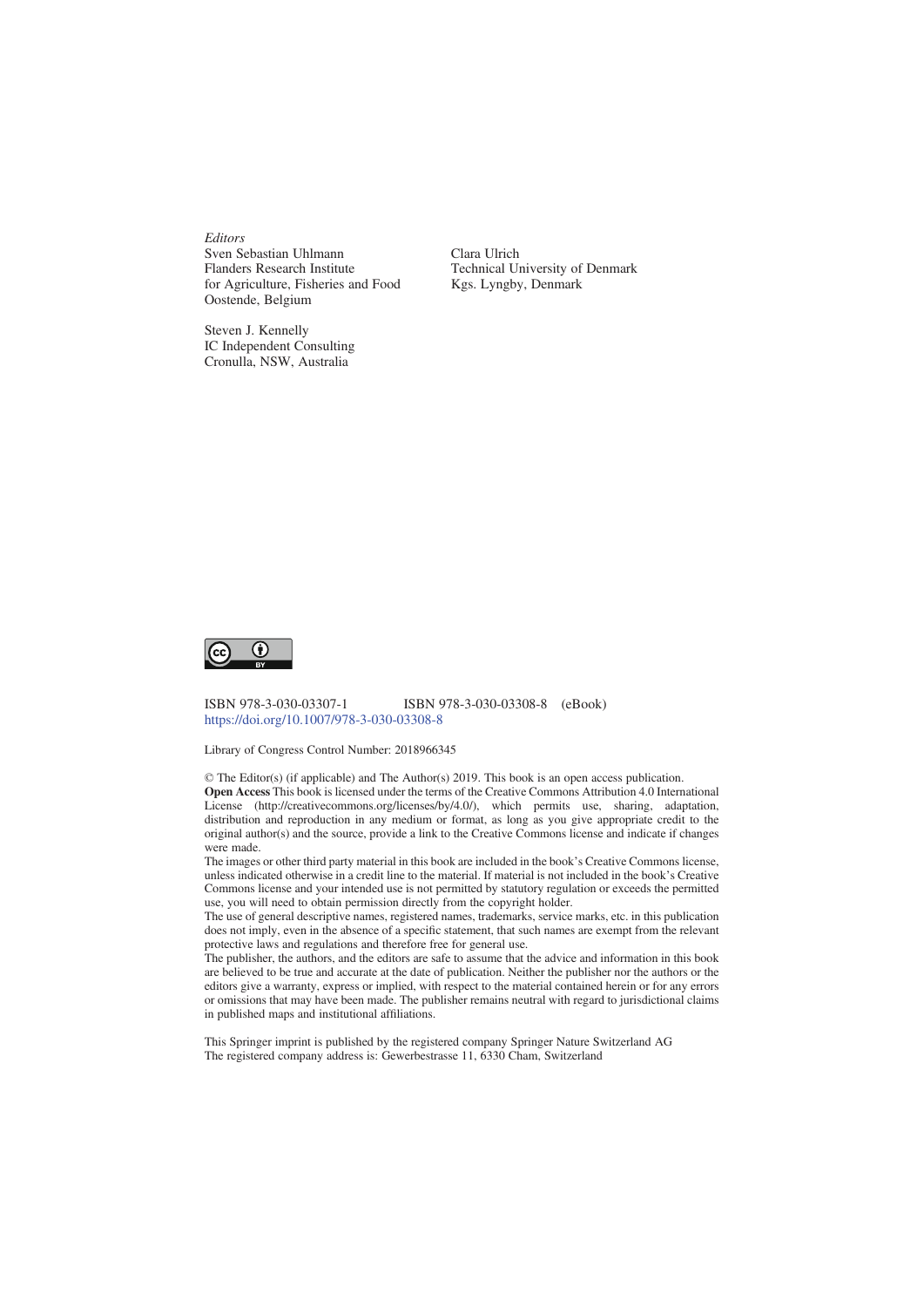### Chapter 5 The Implementation of the Landing Obligation in Small-Scale Fisheries of Southern European Union Countries



Sebastian Villasante, Manel Antelo, Maria Christou, Laurence Fauconnet, Katia Frangoudes, Francesc Maynou, Telmo Morato, Cristina Pita, Pablo Pita, Konstantinos I. Stergiou, Celia Teixeira, George Tserpes, and Vassiliki Vassilopoulou

Abstract In the European Union, discards represent a major source of undocumented mortality, contributing to the overfishing of European fish stocks. However, little attention has been given by the scientific community to discards in the

S. Villasante  $(\boxtimes)$ 

M. Christou · K. I. Stergiou Institute of Marine Biological Resources and Inland Waters, Hellenic Centre for Marine Research, Anavyssos, Greece

Aristotle University of Thessaloniki, Thessaloniki, Greece

L. Fauconnet Departamento de Oceanografia e Pescas – Okeanos, Instituto do Mar (IMAR), Universidade dos Açores, Horta, Portugal

K. Frangoudes University of Brest, Ifremer, CNRS, UMR 6308, AMURE, IUEM, Plouzané, France

F. Maynou Institut de Ciències del Mar, CSIC, Barcelona, Spain

T. Morato

Marine and Environmental Sciences Centre (MARE), Institute of Marine Research (IMAR) and OKEANOS Research Unit, Universidade dos Açores, Horta, Portugal

C. Pita

Department of Environment and Planning & Centre for Environmental and Marine Studies (CESAM), University of Aveiro, Aveiro, Portugal

C. Teixeira

MARE – Marine and Environmental Sciences Centre, Faculdade de Ciências, Universidade de Lisboa, Lisbon, Portugal

© The Author(s) 2019 S. S. Uhlmann et al. (eds.), The European Landing Obligation, https://doi.org/10.1007/978-3-030-03308-8\_5

89

Faculty of Political and Social Sciences, University of Santiago de Compostela, Santiago de Compostela, Spain

e-mail: sebastian.villasante@usc.es

M. Antelo · P. Pita Faculty of Economics and Business Administration, University of Santiago de Compostela, Santiago de Compostela, Spain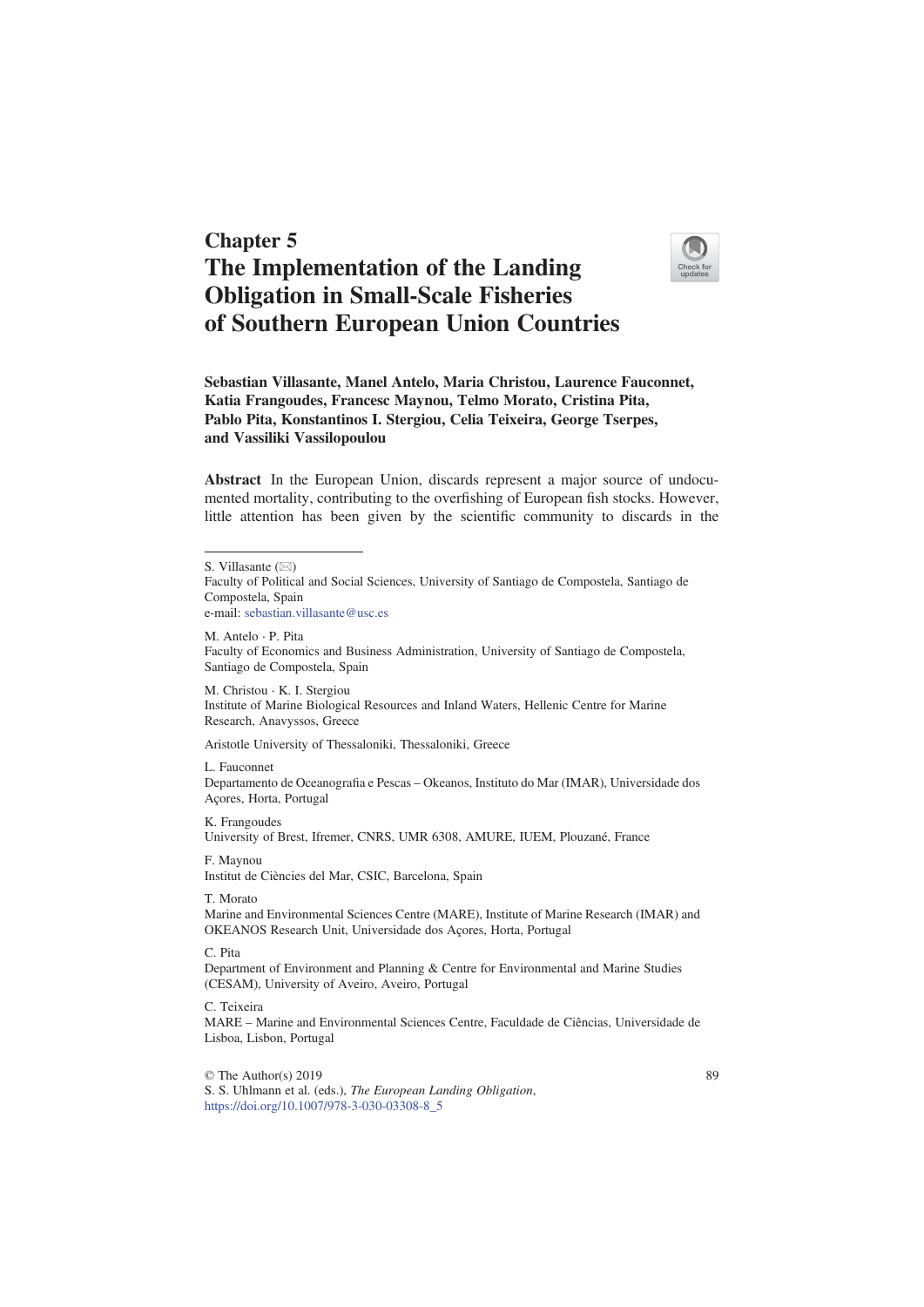European Union's small-scale fisheries (SSF). This is mainly due to the fact that discards are mostly generated by industrial fisheries, while SSFs were generally thought to have lower discard rates than industrial fisheries. A Landing Obligation (LO) is being introduced in European waters with the reform of the Common Fisheries Policy (CFP) (Article 15, EU regulation 1380/2013) to limit/reduce discarding. However, management recommendations are required to support its implementation. The reality and challenges to enforce the LO in SSF are analyzed in this chapter, gathering information from different small-scale fisheries and fishers from the Atlantic Ocean and Mediterranean Sea who were asked about their perceptions toward the LO. The objectives of this chapter are to (a) identify the reasons for discarding and (b) investigate the multiple ecological, economic, social, and institutional drivers which act as a barrier toward the implementation of the LO in SSF. Given the high importance of SSF in the southern countries of Europe, different case studies of SSF from France, Greece, Portugal, and Spain coasts are used to illustrate the reasons for discarding, the impacts of the LO on SSF, and the barriers for its implementation.

Keywords Common Fisheries Policy · Discards · Impacts · Landing Obligation · Small-scale fisheries · Southern Europe

#### 5.1 Introduction

In the European Union (EU), discards represent a major source of undocumented (or poorly documented) mortality, contributing to the overfishing of European fish stocks. Discarding levels in EU fisheries vary between locations, gears, species, and fishing grounds (Uhlmann et al. 2013). However, data collection and estimates of discards for all commercial species in EU waters under the CFP are far from being complete and generally have low precision. This reflects the relatively low intensity of discard sampling and the high variability in amounts of fish discarded, even within a single fishery. The omission and/or poor discard data from stock assessments may also result in underestimation of exploitation rates and can lead to biased assessments and policy recommendations, hampering the achievement of resilient and sustainable fishery resources uses (Aarts and Poos 2009).

The implementation of a Landing Obligation (LO) was one of the key elements of the recent reform of the EU Common Fisheries Policy (CFP) (Regulation (EU) No 1380/2013). A phased LO was formally implemented in January 2015, and by 2019

V. Vassilopoulou

G. Tserpes

Institute of Marine Biological Resources (IMBR), Hellenic Centre of Marine Research, Anavyssos, Greece

Institute of Marine Biological Resources and Inland Waters, Hellenic Centre for Marine Research, Anavyssos, Greece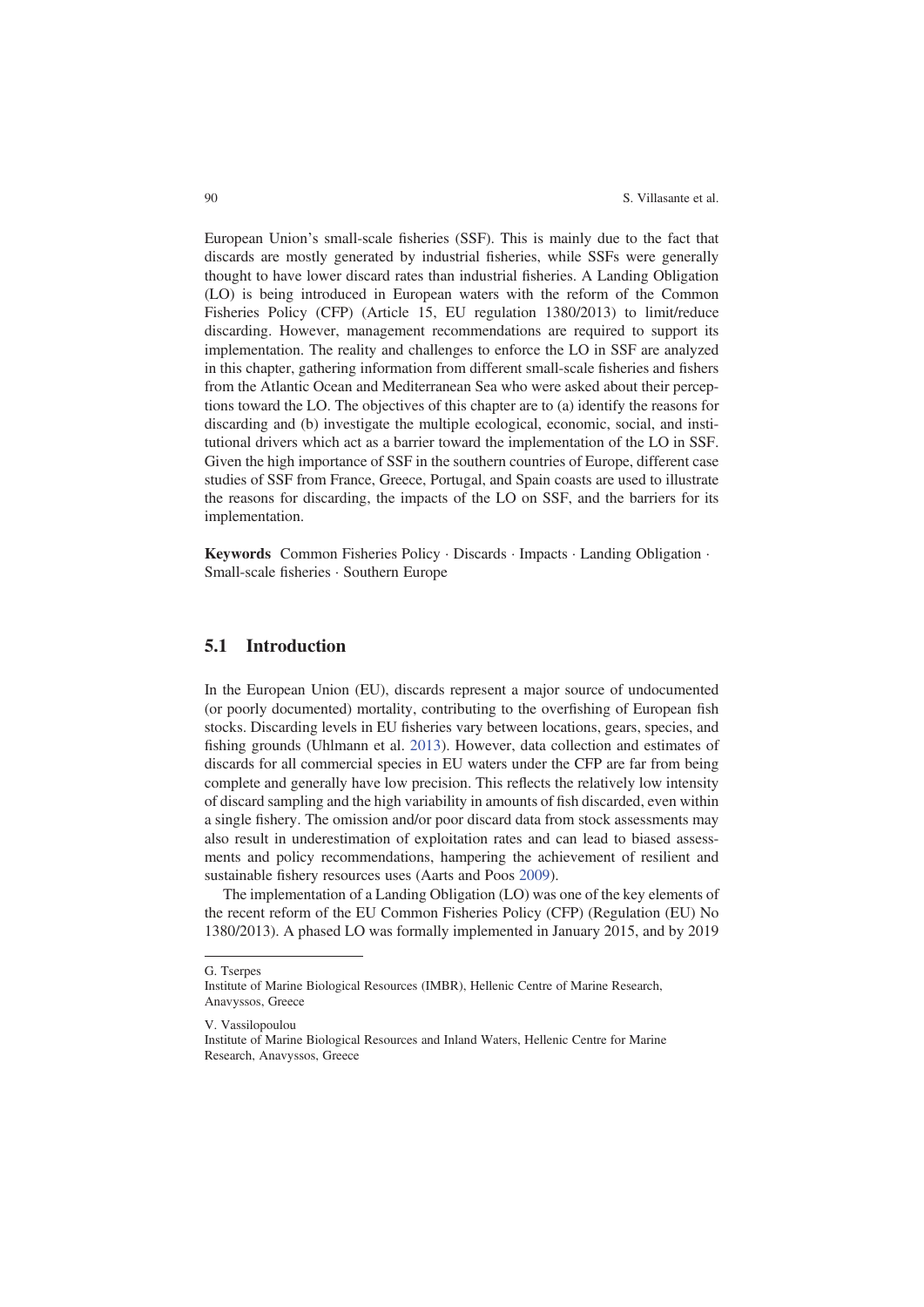it will be in force in all EU waters, covering all fisheries that capture commercial species covered by the CFP regulation, including SSF. Landings from EU SSF are worth around €2 thousand million euros annually, i.e., 25% of the revenue generated by EU fisheries, and SSF therefore have a high value in the seafood supply chain. Around 80% of EU fishing boats and more than 40% of EU fishers (90,000) are engaged in SSF (Macfadyen et al. 2011), emphasizing that SSF is a sector with great social, economic, and cultural importance for coastal communities, especially in southern Europe.

The small-scale fleet has declined by 20% over the last 10 years, to just over 70,000 vessels. Small-scale vessels are on average between 5 and 7 m in length, weigh 3GT, and have engines with a power of 34 kW (Macfadyen et al. 2011). More than 90% primarily use passive gears (i.e., gears that are not towed or dragged through the water) such as drift and fixed nets, hook and lines, or pots and traps. Despite their importance, for decades, EU fishery policy (e.g., quotas, subsidies, management systems) has focused on large-scale fishing, and there is a lack of knowledge about biological, environmental, socioeconomic, management, and policy aspects of SSF. SSF faces diverse challenges and pressures, not least to establish appropriate governance systems.

However, little research has been done on the impacts of the LO on SSF (Villasante et al. 2015a; Veiga et al. 2016). Therefore, the specific objectives of this chapter are to (i) identify the reasons for discarding among SSF, (ii) determine the factors (ecological, economic, institutional) that act as barriers for the successful implementation of the LO, and (iii) identify the institutional arrangements and/or rules that either inhibit or facilitate an adaptation of the LO.

#### 5.2 The Status of Discards in Small-Scale Fisheries

To examine research gaps regarding discards in SSF, we did a systematic literature search to identify relevant scientific papers published up to August 2018 in Scopus, by searching titles, abstracts, and keywords using the following terms: "fisher\*" or "fishing"; "discard\*"; and "artisan\*" or "small-scale" or "traditional" or "subsistence" or "local" or "industrial" or "commercial" or "large." The results obtained show that the topic of discards in SSFs attracted little attention among the scientific community. A total of 1219 papers have been published on the topic of discards from 1950 to August 2018, of which 952 are related to industrial fisheries (78%) with only 267 papers focused on SSF (21%) (Fig. 5.1). The review also showed that the little attention paid by the scientific community to discards in SSFs is due to the belief that discard problems were mainly concentrated in industrial fisheries, while SSFs generally have lower discard rates (Villasante et al. 2016a).

Discarding occurs not only due to poor gear selectivity and the capture of unwanted "low value" fish but also due to the mismatch between catch composition and regulatory catch or size limits. Undersize fish may be discarded due to the MLS regulations; over-quota fish can be discarded in a multi-species fishery due to quota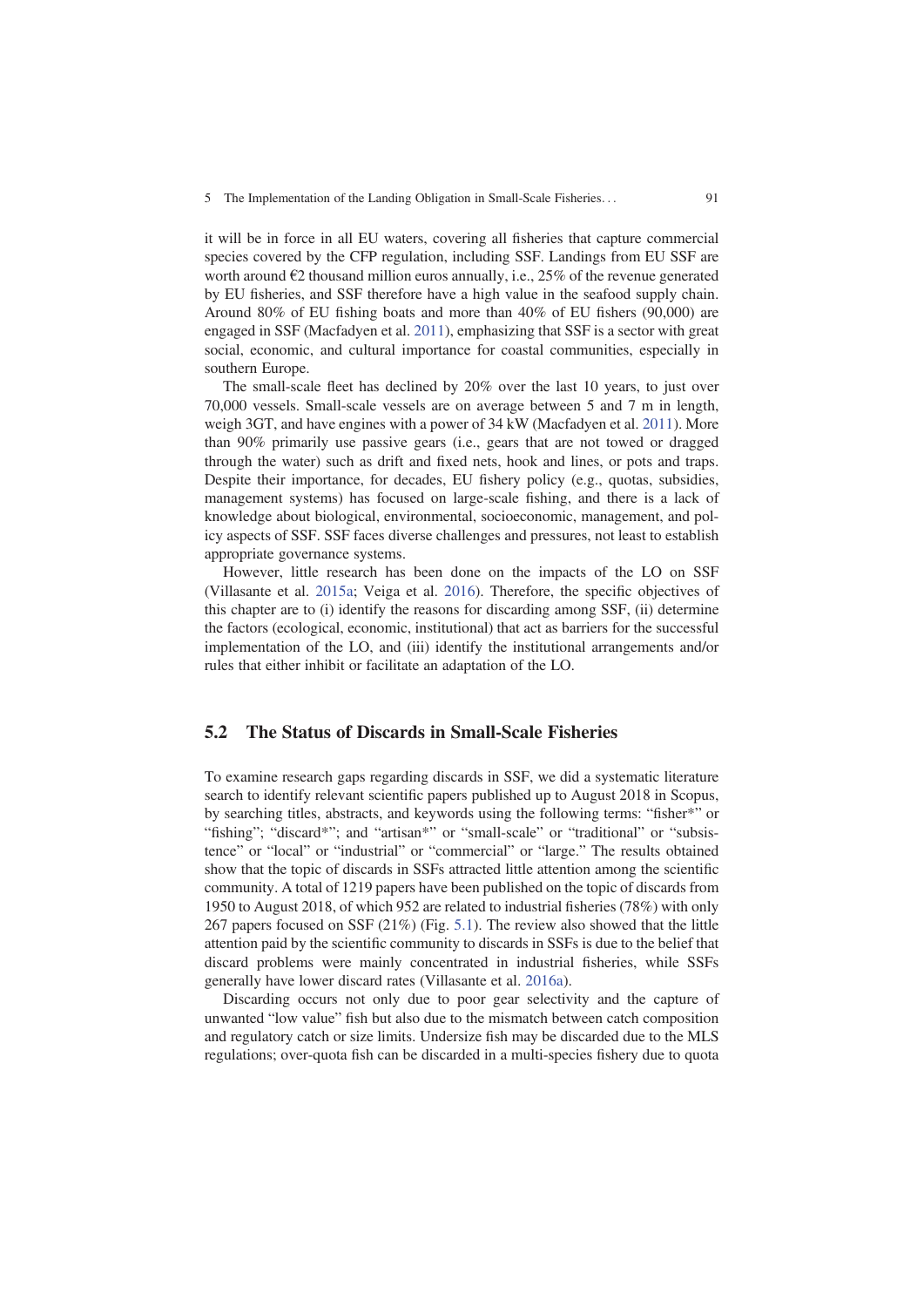

Fig. 5.1 Number of scientific papers published in relation to discards from industrial and artisanal fisheries (1950–2018). (Source: Scopus)

exhaustion of one species, and less valuable size classes of target species may be discarded to make room for more valuable size classes (high grading). Even if high grading has been legally forbidden, it is still known to occur on a regular basis. All these issues are reported to be present in EU SSF (Villasante et al. 2016a, 2016b, 2016c). These different reasons for discarding impact heavily on the willingness to comply with rules and regulations.

#### 5.3 Impacts of the Landing Obligation in Small-Scale Fisheries

The term SSF implies small vessel size and, sometimes, low levels of technology and capital investment per fisher. For the purposes of the European Maritime and Fisheries Fund (Regulation (CE) No 508/2014, "small-scale coastal fishing" was formally defined as fishing done by vessels of an overall length < 12 m and not using towed gear. SSF are thus typically "artisanal" and coastal, using small boats, targeting multiple species using traditional gears.

To investigate the impact of the LO in SSF, we will focus on the impact of this measure on selected SSF in the EU – in France, Greece, Portugal, and Spain. We will describe these fisheries, their discards, the reasons for discarding, impact of the LO, factors that act as barriers for the successful implementation of the LO, and the institutional arrangements and rules that inhibit or facilitate the adaptation to the LO.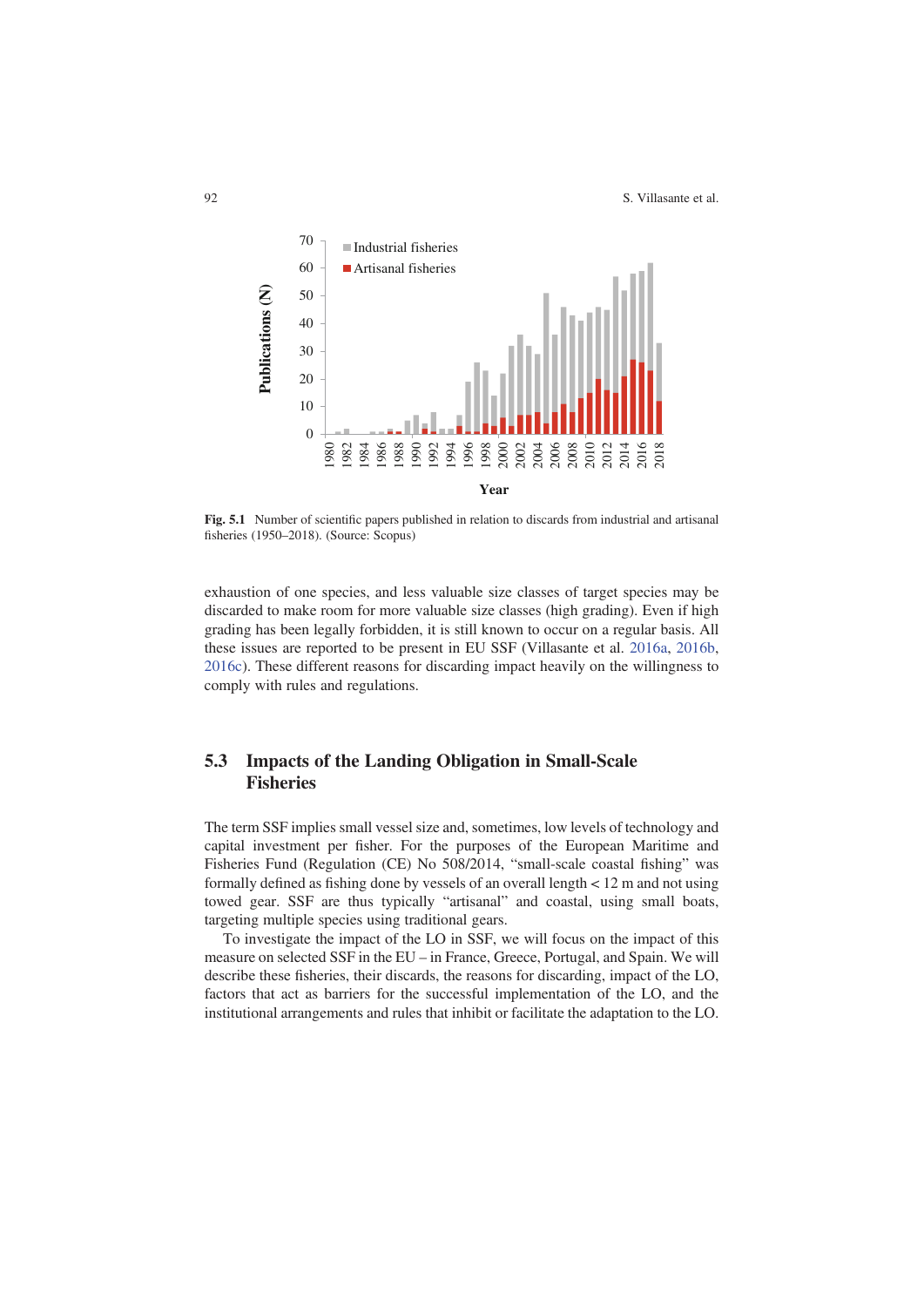#### 5.3.1 France

#### Small-Scale Fisheries in the British Channel, Celtic Sea, and Bay of Biscay

In France, the small-scale fleet is not legally defined. The number of hours spent at sea is the main criterion to classify the vessels rather than length or use of passive gears. For the purpose of this chapter, only vessels  $< 12$  m of the length operating within territorial waters (12 nm) in the British Channel, Celtic Sea, and Bay of Biscay are taken into account. See Table 5.1 for the characteristics of this fleet and the main species landed. The majority of the target species in the Atlantic Coast/ Ocean are subject to Total Allowable Catch (TAC) regulations.

Interviews were done with small-scale fishers operating in the English Channel, Celtic Sea, and Bay of Biscay as part of the EU DiscardLess project (http://www. discardless.eu). All French fishers interviewed perceived the LO negatively not only because they felt that it will reduce their activity and increase expenditure on their boats but that it also shows that decisions were made at the top level without taking in account the good management practices implemented by the fisheries committees or POs over the last 15 years (van Hoof et al., this volume). That is, French smallscale fishers feel that European decision-makers satisfy claims and interests of lobbies (conservationists, aquaculture) rather those of fishers (De Vos et al. 2016).

According to interviewed fishers, the main reasons for discarding are regulatory, such as quotas, forbidden species, etc. Low market prices and high grading are also given as reasons for discarding (Table 5.2). Damaged fish was also mentioned by netters or long-liners. It is probably that because SSF implemented a quota system later than the larger fleet, and the fact that they have smaller amounts of quota, these fishers discard more. New fishers, who do not own quotas, have to fish under an open national quota system, managed by the national fisheries administration, and because these quotas are rapidly filled, they are obliged to discard all fishes over quota. Young fisherwomen using nets as the main fishing gear say: "As soon as the national quota closes, all fish caught under the quotas system are discarded. We are not members of the local PO, and we cannot access more quotas." In some regions, POs manage quotas collectively; thus, the quota can be swapped among fishers, with the result that it is easier for them to avoid high discard rates.

Undersize fish, when mentioned, did not really represent a constraint to French small-scale fishers. They all say that the gears they use are more selective than those used by the industrial fleet. But they cannot avoid all undersize fish as "there is not a fishing gear which doesn't catch undersize fishes." For those using handline or traps, unwanted fish can easily be returned alive to the sea. The "lack of a good price" for some species, for example, European plaice (Pleuronectes platessa) in the Eastern Channel and European hake (Merluccius merluccius) or Atlantic horse mackerel (Trachurus trachurus) in the Bay of Biscay, is given as another reason for discarding. For fishers, discarding species without commercial value is not perceived as discards. It is the same when it comes to high grading practiced by fishers to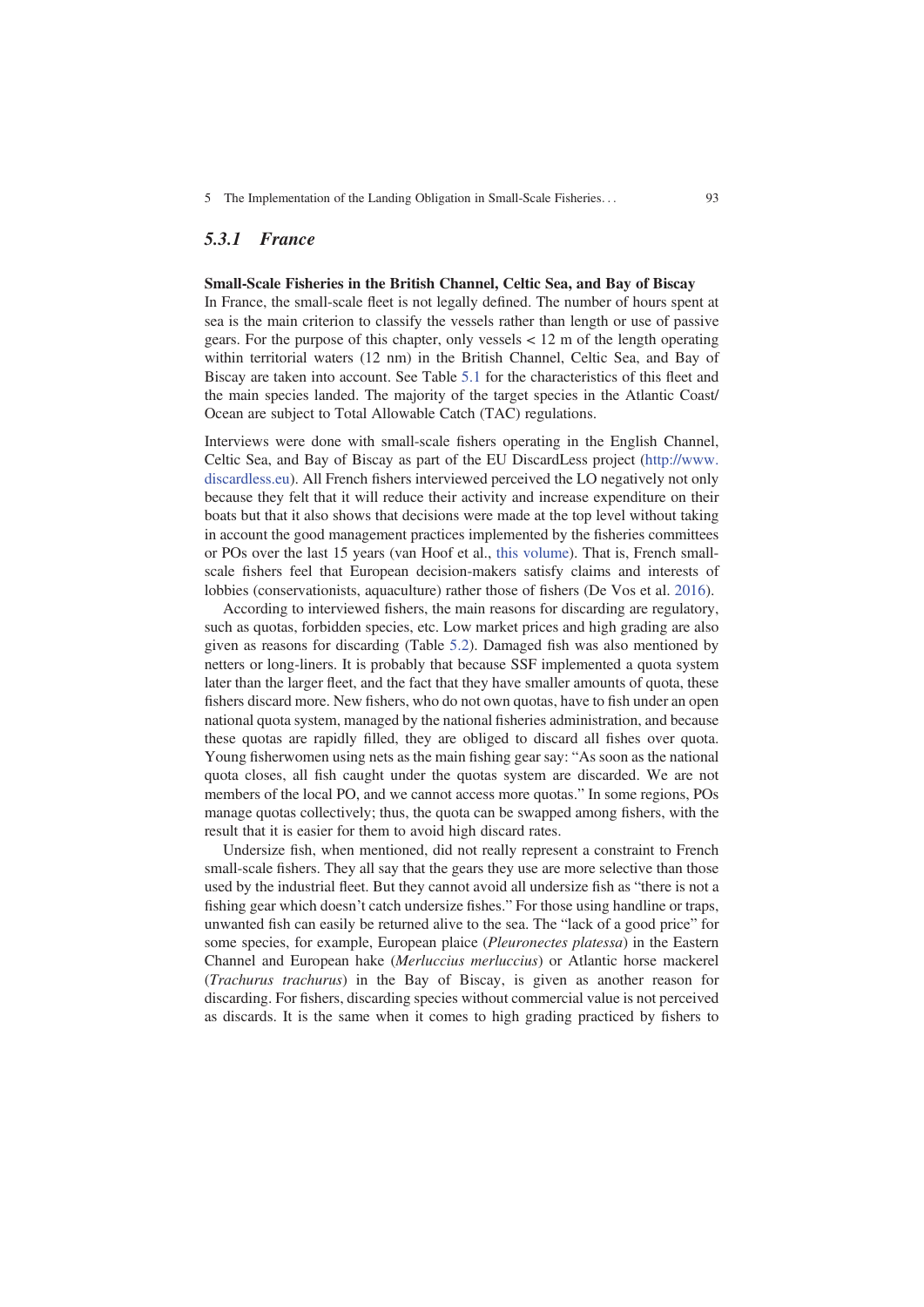#### 94 S. Villasante et al.

|                                                                                 |         |                                                                                                                                              |                                                                                                                                            | Main species<br>landed                                                                                                                                                                                                                                                      | Rules and                                                                                                                                                                                                                                                                                  |
|---------------------------------------------------------------------------------|---------|----------------------------------------------------------------------------------------------------------------------------------------------|--------------------------------------------------------------------------------------------------------------------------------------------|-----------------------------------------------------------------------------------------------------------------------------------------------------------------------------------------------------------------------------------------------------------------------------|--------------------------------------------------------------------------------------------------------------------------------------------------------------------------------------------------------------------------------------------------------------------------------------------|
| Case study                                                                      | Country | Fishing fleet                                                                                                                                | Gear used                                                                                                                                  |                                                                                                                                                                                                                                                                             | regulations                                                                                                                                                                                                                                                                                |
| SSF in the<br><b>British</b><br>Channel,<br>Celtic Sea,<br>and Bay of<br>Biscay | France  | Vessels less<br>than $12 \text{ m}$<br>operating<br>mainly within<br>territorial<br>waters $(12 \text{ nm})$<br>using mainly<br>passive gear | Gillnets, tram-<br>mel nets, long-<br>lines,<br>handlines, nets,<br>pots and traps,<br>some SSF ves-<br>sels using<br>dredges or<br>trawls | Common sole,<br>European sea<br>bass, pollack,<br>and monkfish;<br>total landings<br>80,000 tons<br>(in 2013)                                                                                                                                                               | Most target<br>species subject<br>to TAC and<br><b>MLS</b>                                                                                                                                                                                                                                 |
| SSF in the<br>Thermaikos<br>Gulf                                                | Greece  | Polyvalent pas-<br>sive gears                                                                                                                | Nets, pots,<br>longlines, traps                                                                                                            | Lands a wide<br>array of spe-<br>cies, the most<br>important<br>being hake,<br>common cuttle-<br>fish, mullets,<br>annular<br>seabream, sad-<br>dled seabream,<br>common octo-<br>pus, common<br>pandora, and<br>scorpionfish;<br>accounted for<br>18,152 tons<br>(in 2016) | Most target<br>species have<br>minimum<br>landing size<br>(MLS). Plus<br>spatial restric-<br>tions and tem-<br>poral restric-<br>tions $(e.g.,$<br>vessels<br>targeting hake<br>and exceeding<br>the limit of<br>$>20\%$ of land-<br>ings are not<br>authorized to<br>fish in<br>February) |
| SSF in<br>Catalonia                                                             | Spain   | Polyvalent pas-<br>sive gears<br>operating<br>within 6 nm                                                                                    | Trammel nets,<br>gillnets, boat<br>seines, pots for<br>octopus, and<br>longline                                                            | Lands over<br>200 species, the<br>most important<br>being demersal<br>species (cuttle-<br>fish, hake, pan-<br>dora, sole,<br>golden<br>seabream),<br>sand-eel, octo-<br>pus, and<br>bonito. Aver-<br>age landings of<br>3000 ton/year                                       | Some species<br>subject to<br>$MLS$ (e.g.,<br>hake, sole,<br>Sparidae,<br>octopus).<br>Technical lim-<br>itations to the<br>size of fishing<br>gear (e.g.,<br>maximum<br>length of nets;<br>maximum<br>number of<br>hooks: maxi-<br>mum number<br>of traps)                                |
| SSF in<br>Galicia                                                               | Spain   | Vessels less<br>than 12 m<br>operating<br>mainly within                                                                                      | Gillnet                                                                                                                                    | Hake, horse<br>mackerel,<br>mackerel,<br>pouting,<br>surmullet.                                                                                                                                                                                                             | Most target<br>species subject<br>to TAC, MLS,<br>and fishing<br>effort                                                                                                                                                                                                                    |

Table 5.1 Case studies characterization

(continued)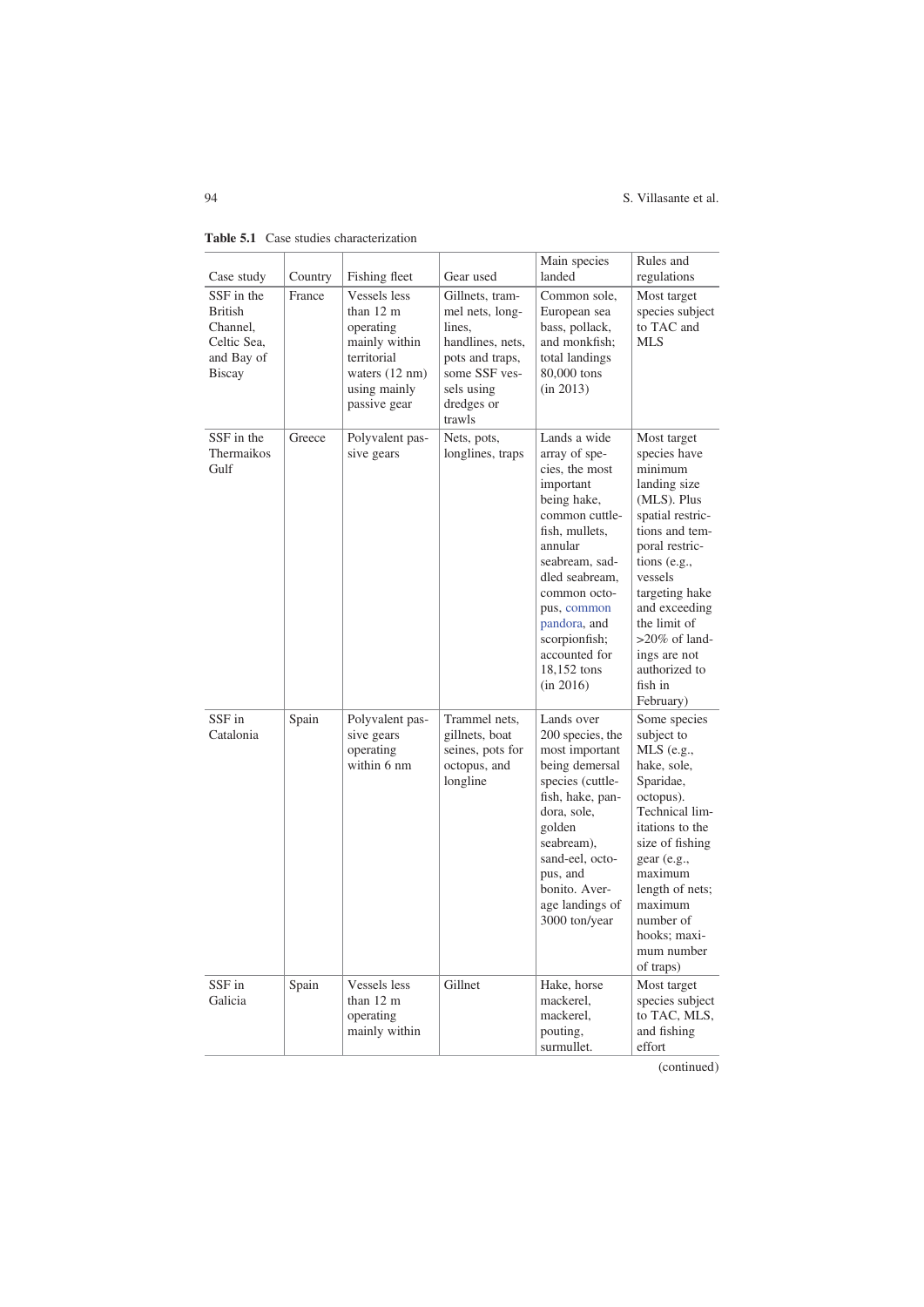| Case study                                                 | Country  | Fishing fleet              | Gear used                                                                                                           | Main species<br>landed                                                                                                                                                                                              | Rules and<br>regulations                                                                                                                                                                                                                                                                              |
|------------------------------------------------------------|----------|----------------------------|---------------------------------------------------------------------------------------------------------------------|---------------------------------------------------------------------------------------------------------------------------------------------------------------------------------------------------------------------|-------------------------------------------------------------------------------------------------------------------------------------------------------------------------------------------------------------------------------------------------------------------------------------------------------|
|                                                            |          | 6 nm using<br>passive gear |                                                                                                                     | Average daily<br>catch of<br>3000 kg<br>(in 2018)                                                                                                                                                                   |                                                                                                                                                                                                                                                                                                       |
| Deepwater<br>hook-and-<br>line fishery<br>in the<br>Azores | Portugal | Deepwater                  | Bottom long-<br>lines, handlines                                                                                    | Blackspot<br>seabream.<br>European<br>conger,<br>Forkbeard, sil-<br>ver<br>scabbardfish,<br>bluemouth<br>rockfish.<br>wreckfish.<br>Total landings<br>of 4070 t<br>(in 2014), 15–<br>21 M€ between<br>2010 and 2017 | Target and<br>secondary<br>species subject<br>to TAC $(e.g.,$<br>blackspot<br>seabream,<br>alfonsinos).<br>Deepwater<br>sharks subject<br>to TAC zero.<br>MLS for sev-<br>eral species,<br>minimum<br>hook sizes,<br>area and tem-<br>poral closures,<br>and bans on<br>the use of spe-<br>cific gear |
| Beach seine                                                | Portugal | Purse seine                | Trawling net to<br>the beach;<br>small fishery<br>consisting of<br>solely 143 ves-<br>sels in the<br>entire country | Small pelagic<br>fish such as<br>mackerel.<br>Atlantic horse<br>mackerel, and<br>sardine                                                                                                                            | Horse mack-<br>erel<br>(Trachurus<br>spp.) subject<br>to TAC                                                                                                                                                                                                                                          |

Table 5.1 (continued)

Note: SSF, small-scale fisheries; MLS, minimum landing size; nm, nautical miles; TAC, Total Allowable Catch

obtain better prices. Only the biggest individuals are landed; all the others, including those having legal size, are discarded.

The impacts of the LO will be different for fishers using different gears. Netters think that in some seasons they will have high rates of discards (e.g., Atlantic horse mackerel), that they will have to come to the harbor to land before returning back to their fishing areas. Handling and sorting fish will take longer, and they do not know if crew members will do it. For them, the need to employ one more crew member to deal with longer handling times means less income for the crew. All fishers want to know who will pay the different taxes related to auctions, dealing with trash, etc. Netters and long-liners consider that the LO will have a negative economic impact on their activity. But for the more selective handliners, the LO was felt to have little economic impact.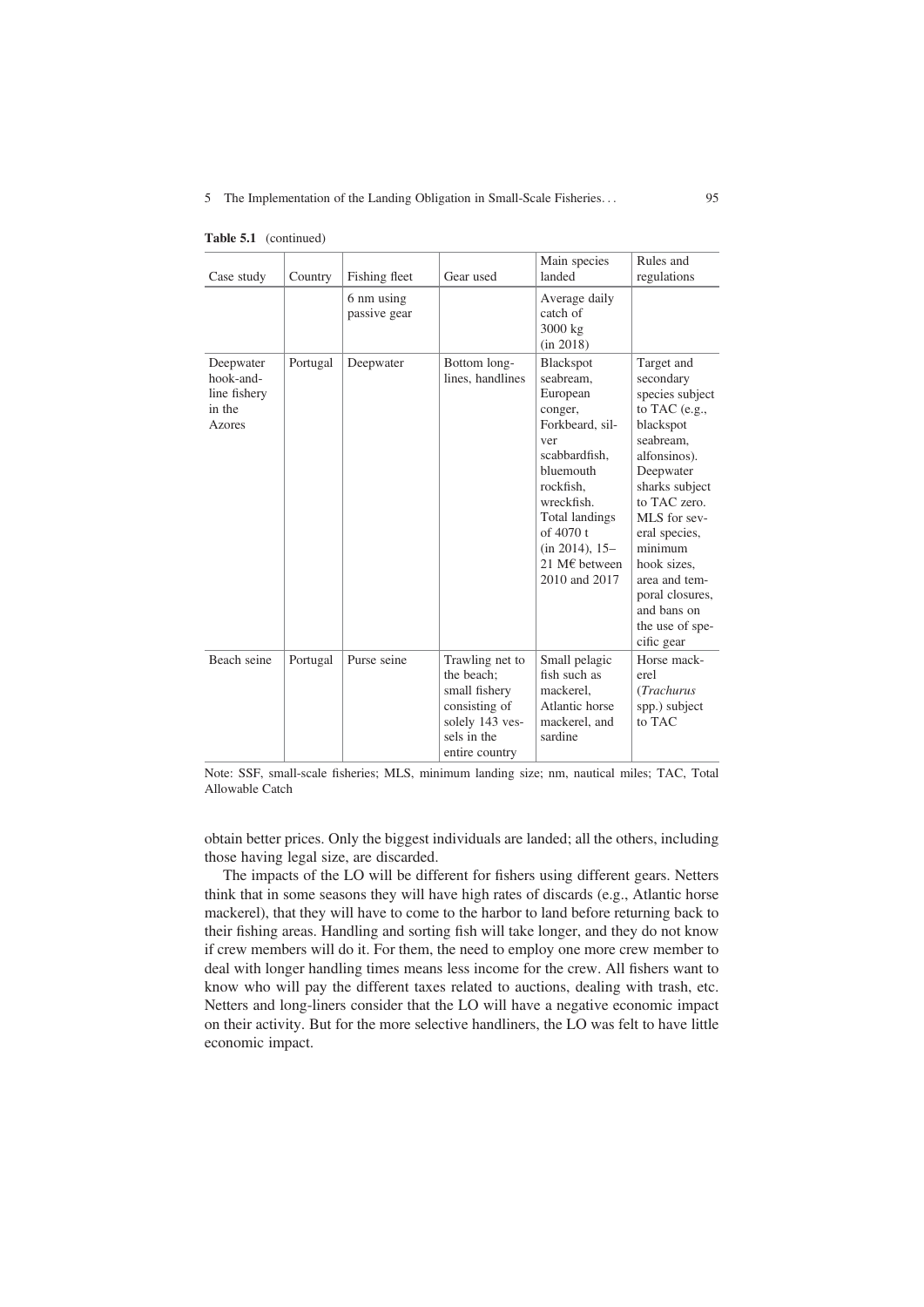#### 96 S. Villasante et al.

|                                                                                 |         | Main reasons                                                                                                                                                                         | Barriers to the implementation of the LO                                                                                                                                                                         |                                                                                                                                                                                                                                                                 |                                                                                                                                                                                                                                             |
|---------------------------------------------------------------------------------|---------|--------------------------------------------------------------------------------------------------------------------------------------------------------------------------------------|------------------------------------------------------------------------------------------------------------------------------------------------------------------------------------------------------------------|-----------------------------------------------------------------------------------------------------------------------------------------------------------------------------------------------------------------------------------------------------------------|---------------------------------------------------------------------------------------------------------------------------------------------------------------------------------------------------------------------------------------------|
| Case study                                                                      | Country | for discarding                                                                                                                                                                       | Ecological                                                                                                                                                                                                       | Economic                                                                                                                                                                                                                                                        | Institutional                                                                                                                                                                                                                               |
| SSF in the<br><b>British</b><br>Channel.<br>Celtic Sea,<br>and Bay of<br>Biscay | France  | Mainly regu-<br>lations<br>(quotas, MLS,<br>and forbidden<br>species). Also,<br>low market<br>value. lack of<br>commercial<br>value/market,<br>high grading,<br>and damaged<br>catch | Mix fisheries,<br>in some sea-<br>son's abun-<br>dance of some<br>species are not<br>easy to avoid.<br>Few vessels<br>located in<br>estuary areas<br>deal with<br>undersize fish                                 | The LO will<br>increase opera-<br>tion costs for<br>netters and<br>long-liners<br>(more trips to<br>land all catch,<br>increase in crew<br>to deal with<br>extra work).<br>Worries about<br>who will pay for<br>taxes related to<br>the auction.<br>trash, etc. | Most target<br>species subject<br>to quota and<br>many small-<br>scale fishers<br>operate under<br>the national<br>open quota<br>system, which<br>ends fast                                                                                 |
| SSF in the<br>Thermaikos<br>Gulf                                                | Greece  | Low market<br>value of the<br>landings,<br>damaged<br>catch,<br>mishandling<br>on board,<br>undersize fish.<br>small catch                                                           | Many factors,<br>mostly caused<br>by the nature<br>of the Greek<br>SSF (multi-<br>fleet and multi-<br>species).<br>Recent data<br>show that dis-<br>cards have<br>risen and are<br>dominated by<br>alien species | Economic<br>incentives seem<br>to contribute to<br>discarding prac-<br>tices; high local<br>market demand<br>for fish contrib-<br>utes to the regu-<br>lar selling of<br>undersized fish<br>in the black<br>market                                              | Loose enforce-<br>ment: lack of<br>spatial moni-<br>toring system<br>for vessels<br>$< 12 \text{ m}$ (the<br>majority of SSF<br>fleet).<br>Unknown<br>number of rec-<br>reational ves-<br>sels hardens the<br>role of fisheries<br>managers |
|                                                                                 |         |                                                                                                                                                                                      |                                                                                                                                                                                                                  | Fishers do not<br>perceive an<br>increase in<br>operation costs<br>due to the LO<br>because they<br>have little<br>discards                                                                                                                                     | Fishers oppose<br>the LO because<br>it will decrease<br>their catch.<br>There is the<br>need to<br>decrease the<br>MLS for some<br>species to avoid<br>discards                                                                             |
| SSF in<br>Catalonia                                                             | Spain   | Damaged<br>catch; low<br>market value                                                                                                                                                | Largely mixed<br>fisheries with<br>relatively<br>small quanti-<br>ties of discards<br>of regulated<br>species; very                                                                                              | Increased cost<br>of sorting; inex-<br>istence of eco-<br>nomic outlet for<br>unwanted<br>catches brought<br>to land                                                                                                                                            | Loose monitor-<br>ing, control,<br>and enforce-<br>ment capacity<br>by the fisheries<br>administration:<br>lack of                                                                                                                          |

Table 5.2 Reasons for discarding and barriers to implementing the Landings Obligation (LO)

(continued)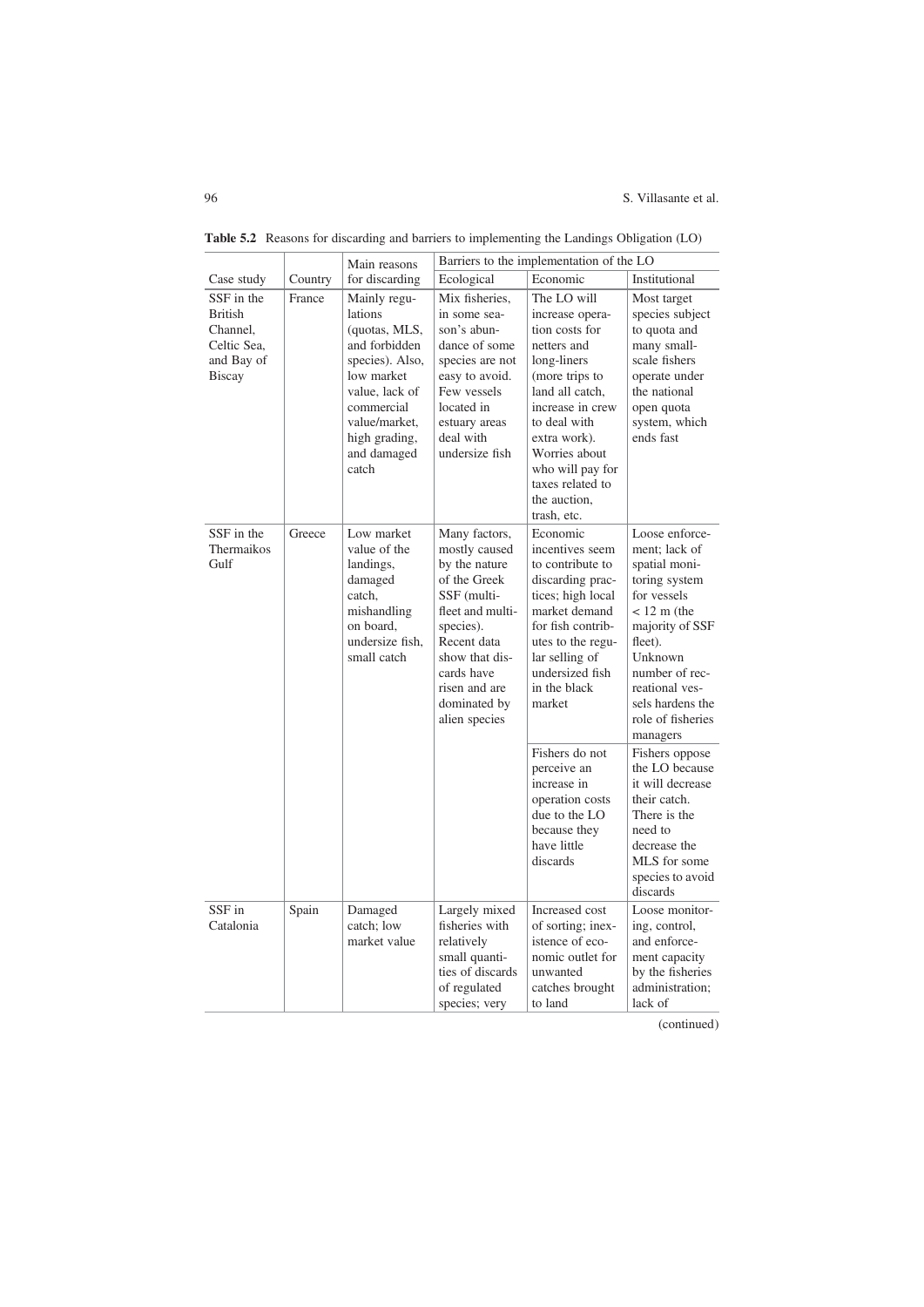|                                                            |          | Main reasons                                                                                                        | Barriers to the implementation of the LO                                                                                                                                                                       |                                                                                                                                                                                                                                                                                                                                                                                                                                    |                                                                                                                                                                                                                                          |
|------------------------------------------------------------|----------|---------------------------------------------------------------------------------------------------------------------|----------------------------------------------------------------------------------------------------------------------------------------------------------------------------------------------------------------|------------------------------------------------------------------------------------------------------------------------------------------------------------------------------------------------------------------------------------------------------------------------------------------------------------------------------------------------------------------------------------------------------------------------------------|------------------------------------------------------------------------------------------------------------------------------------------------------------------------------------------------------------------------------------------|
| Case study                                                 | Country  | for discarding                                                                                                      | Ecological                                                                                                                                                                                                     | Economic                                                                                                                                                                                                                                                                                                                                                                                                                           | Institutional                                                                                                                                                                                                                            |
|                                                            |          |                                                                                                                     | difficult to<br>optimize oper-<br>ations to<br>completely<br>avoid<br>unwanted<br>catches                                                                                                                      |                                                                                                                                                                                                                                                                                                                                                                                                                                    | incentives for<br>compliance                                                                                                                                                                                                             |
| SSF in<br>Galicia                                          | Spain    | Lack of quotas<br>for harvested<br>commercial<br>species                                                            | Largely mixed<br>fisheries with<br>relatively<br>small quanti-<br>ties of discards<br>of regulated<br>species; very<br>difficult to<br>optimize oper-<br>ations to<br>completely<br>avoid<br>unwanted<br>catch | The hold space<br>on board is cur-<br>rently opti-<br>mized, and it<br>would not be<br>possible to<br>expand the hold<br>space without<br>affecting the<br>navigability of<br>the fishing ves-<br>sels. Small-scale<br>fishing vessels<br>hold their<br>catches on<br>board in boxes<br>classified by<br>species and size,<br>and the potential<br>increase on their<br>number would<br>increase insecu-<br>rity of the<br>vessels | Fishers<br>strongly<br>oppose the LO<br>and the manda-<br>tory measure to<br>annotate all<br>catches in the<br>electronic log-<br>book, because<br>it will be very<br>difficult and<br>impractical<br>during the fish-<br>ing activities |
| Deepwater<br>hook-and-<br>line fishery<br>in the<br>Azores | Portugal | Undersize fish<br>$(<$ MLS).<br>quota in the<br>case of<br>"alfonsinos,"<br>low market<br>value, dam-<br>aged catch | Difficult to<br>avoid<br>unwanted<br>catch due to<br>mixed<br>resources,<br>especially<br>juveniles of<br>blackspot<br>seabream;<br>fishers per-<br>ceived high<br>abundance of<br>deepwater<br>sharks         | Fishers strongly<br>oppose that<br>unwanted<br>undersize catch<br>cannot be sold<br>for direct human<br>consumption;<br>Representatives<br>of fish auctions<br>concerned about<br>the economic<br>costs of<br>collecting and<br>dealing with the<br>unwanted catch                                                                                                                                                                 | Fishers<br>strongly<br>oppose that<br>catch will count<br>against quota;<br>limiting quota<br>for<br>"alfonsinos"<br>and TAC zero<br>for deepwater<br>sharks could<br>prematurely<br>choke the<br>fishery                                |

#### Table 5.2 (continued)

(continued)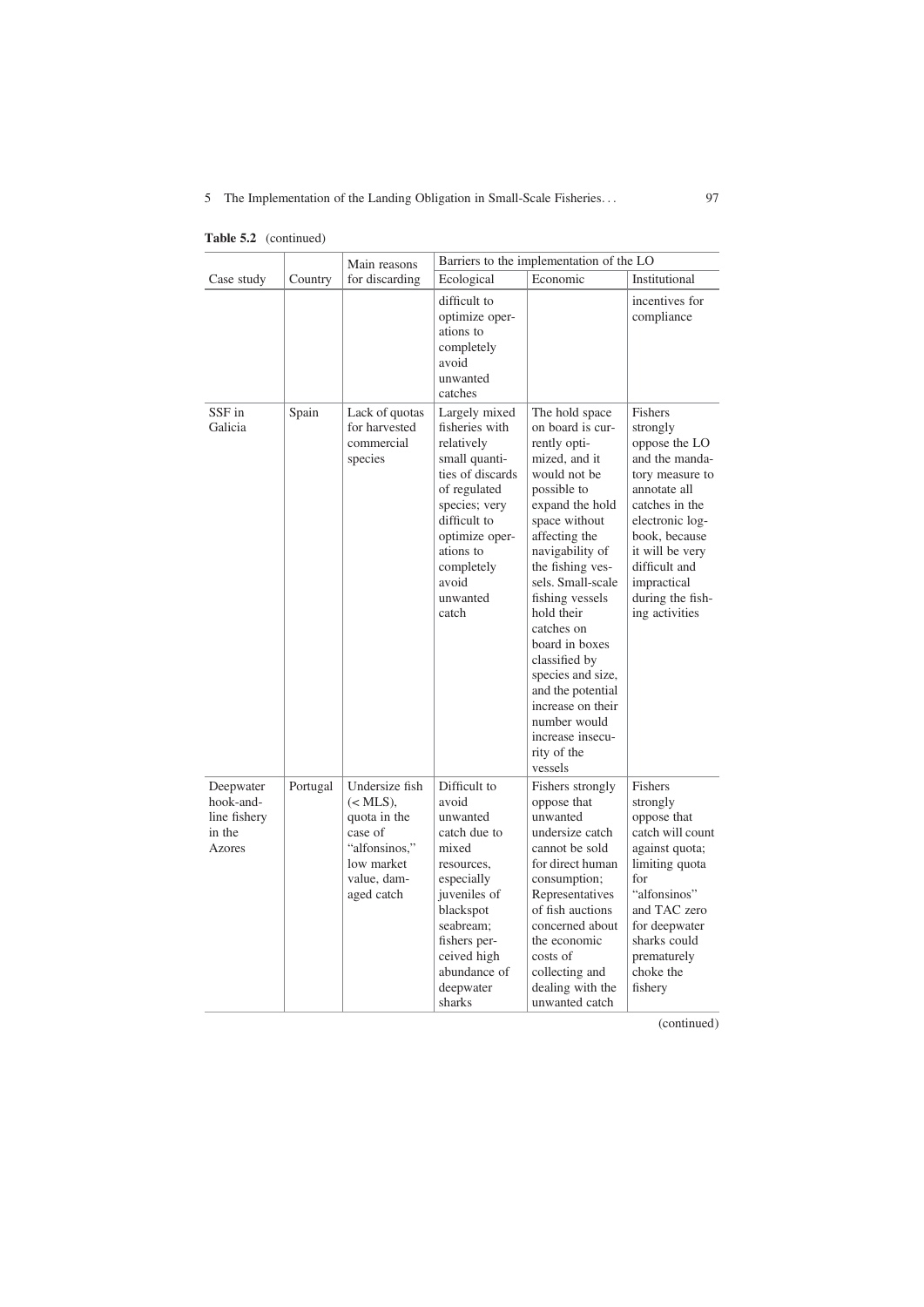98 S. Villasante et al.

Table 5.2 (continued)

|             |          | Main reasons                                    | Barriers to the implementation of the LO                                                   |                                                                                                                                                                |                                                                                                                                                                                                                                               |
|-------------|----------|-------------------------------------------------|--------------------------------------------------------------------------------------------|----------------------------------------------------------------------------------------------------------------------------------------------------------------|-----------------------------------------------------------------------------------------------------------------------------------------------------------------------------------------------------------------------------------------------|
| Case study  | Country  | for discarding                                  | Ecological                                                                                 | Economic                                                                                                                                                       | Institutional                                                                                                                                                                                                                                 |
| Beach seine | Portugal | Undersize fish<br>$(MLS)$ , low<br>market value | Difficult to<br>implement the<br>LO due to<br>fishery being<br>carried out on<br>the beach | Fishers strongly<br>oppose the fact<br>that catches of<br>juvenile horse<br>mackerel<br>( <i>Trachurus</i><br>spp.) cannot be<br>sold for human<br>consumption | Fishery carried<br>out in areas of<br>great ecological<br>sensitivity<br>(nursery areas,<br>spawning<br>zones, and/or<br>growing areas)<br>and undersize<br>fish constitute<br>an important<br>part of the<br>catch, but these<br>can survive |
|             |          |                                                 |                                                                                            |                                                                                                                                                                |                                                                                                                                                                                                                                               |

Note: SSF, small-scale fisheries; MLS, minimum landing size; LO, Landing Obligation

It was felt that the ecosystem will also likely be negatively impacted by the LO because discards returned to the sea are often eaten by birds, other fish, mammals, or benthic scavengers (Depestele et al., this volume). Small-scale fishers wonder what will happen to the ecosystem if discarding practices are ended. They also prefer to continue discarding as usual rather than supporting the aquaculture sector which they perceive is bound to benefit from the implementation of the LO.

For the moment, SSF avoids unwanted catches, especially undersize fishes, by changing fishing areas. Their main concern is the avoidance of seasonal species like mackerels (Scomber spp.) for which they have little or no quota at all. Choke species are the most important constraint because there is always the risk of the fishery to choke, rendering a continuation of operation impossible. Until now, the LO has not been fully implemented, with exemptions having been implemented in all regional seas, but discards are still not landed nor registered officially.

#### 5.3.2 Greece

#### Small-Scale Fisheries in the Thermaikos Gulf

SSF accounts for the majority of SSF vessels operating in Greek waters (94%) with a fleet numbering 12,762 vessels in 2014. They are active along the extensive Greek coastline, using polyvalent passive gears and catching a multitude of species (Stergiou et al. 2002; Gonçalves et al. 2007; Tzanatos et al. 2007; Brodersen et al. 2016), and the SSF métiers exhibit significant spatiotemporal variations in catch composition (Tzanatos et al. 2007; Palialexis and Vassilopoulou 2012a, b;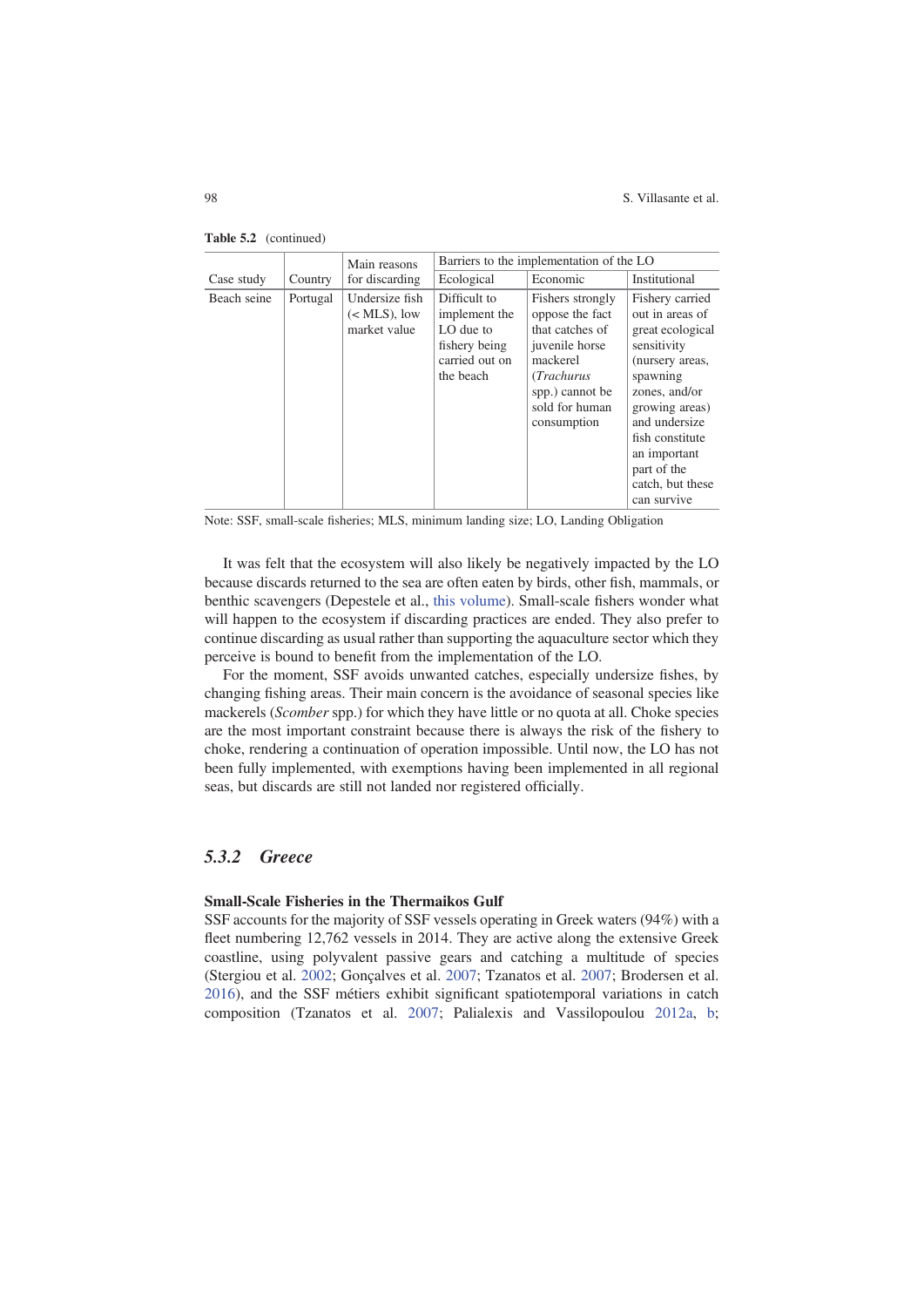Table 5.1). Landings are channeled to the market through short supply chains, or directly to restaurants, and sold at an average value of  $9 \text{ }\epsilon \text{ kg}^{-1}$ . However, landings per vessel as well as income per fisher are generally very low, and each business has low invested capital.

The Greek SSFs are mostly family-owned vessels with one or two people on board, sometimes the husband and wife together. Based on the Data Collection Framework in 2014, this is the largest fishing fleet in European waters, with a steady decrease since 2008, following the general trend in the overall Greek fleet. This segment had a combined gross tonnage of 24.8 thousand GT and a total power of 238.3 thousand kW (STECF 2016).

SSFs are characterized by their multi-gear nature and the targeting of multiple species, with Sepia officinalis, Mullus surmuletus, Diplodus annularis, Oblada melanura, Octopus vulgaris, Pagellus erythrinus, and Scorpaena porcus being landed in high numbers (Stergiou et al. 2002; Gonçalves et al. 2007; Tzanatos et al. 2007; Brodersen et al. 2016) and the SSF metiers exhibit significant spatiotemporal variations in the catch composition (Tzanatos et al. 2007; Palialexis and Vassilopoulou 2012a, b).

In relation to discarding practices, SSF in Greece documents relatively low discarding, with estimates  $\sim 10\%$  of the total catch (Tzanatos et al. 2007; Vassilopoulou et al. 2007). More recent data show that discards have risen (17% of the catch in 2014–2016, compared to 7.5% of the catch in 2004–2006) and have been dominated by alien species catches: Siganus luridus – which is commercial in some regions – represented 18% of discards in weight, while three more alien species (Siganus rivulatus, Stephanolepsis diaspros, Balistes capriscus) have also been documented in a SSF in the Saronikos Gulf (Brodersen et al. 2016).

SSF discards are a result of (i) low commercial value of the landings (e.g., Atlantic lizardfish (Synodus saurus); (ii) fishing practices, i.e., damage to individuals before being brought on board (e.g., European hake); (iii) mishandling on board; (iv) the catch of undersize individuals for species under MLS regimes (e.g., annular seabream (Diplodus annularis); and (v) fish having commercial value but not caught in adequate numbers to be sold (Tzanatos et al. 2007; Gonçalves et al. 2007) (Table 5.2). Other factors such as soaking time, depth of the fishing operations, and the mesh used affect considerably the discard numbers in the trammel net fisheries of the Ionian Sea (Vassilopoulou, unpublished data). In Table 5.1 more information is given on the studies dedicated to the investigation of discard practices of SSF in Greece. They all showed that the overall discarded fraction from SSF is considered as far from being negligible.

There are many factors that act as barriers for the successful implementation of the LO, mostly caused by the nature of the Greek SSF (i.e., different gear used with different species being targeted simultaneously) (Table 5.2). Economic incentives to not discard result in undersized fish being sold regularly on the black market (Damalas and Vassilopoulou 2013).

Interviews with small-scale fishers operating in the Thermaikos Gulf were done in 2015 and 2017 as part of two H2020 projects (MINOUW http://minouw-project.eu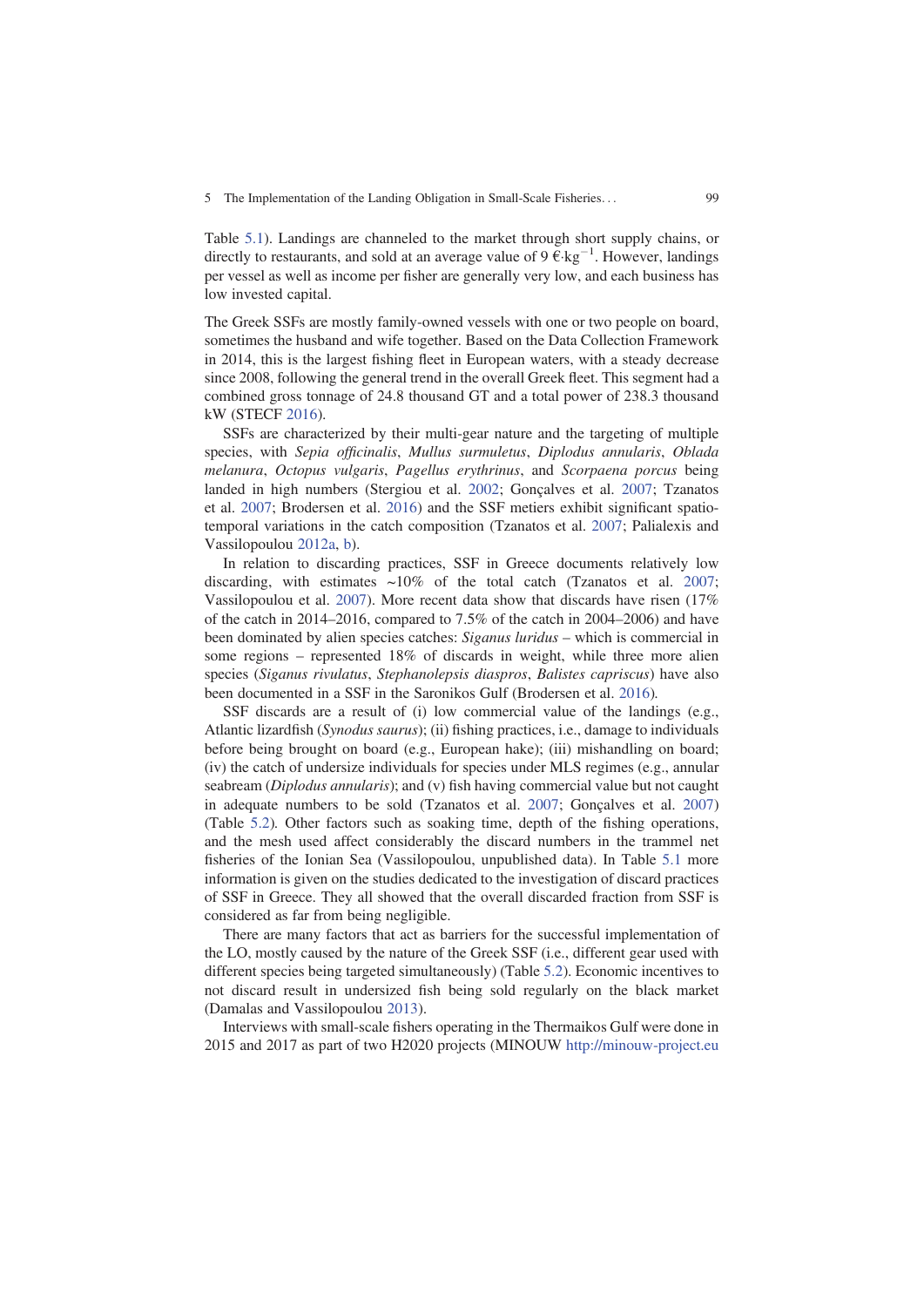and DiscardLess). Small-scale fishers in the Thermaikos Gulf said that they never heard about the LO (Christou et al. 2017; Maynou et al. 2017; Fitzpatrick et al. 2017). But as soon as it was explained to them what the LO means, all of them declared to be against it. The rule is perceived as an additional threat for their activity. Small-scale fishers operating in the area say that they are currently in competition with dolphins which constantly destroy their fishing gear (nets) and damage captured fish. They said that dolphins leave little fish in the nets. "If we want to bring fish home, we have to watch our nets; therefore, we stay on the spot." To avoid nets being destroyed due to the presence of the dolphins, fishers never set their nets for several hours. Sometimes soaking time is less than an hour, and fishers of this region have problems earning a living. Within this short time of operation, discards are very low.

Fishers did not know that the LO is already implemented in Greece and had never heard about the ongoing exemptions already granted to them. For them, the main reason for discarding is regulatory and principally the MLS. The other reasons are damaged fish and lack of market prices for some species. They considered that the discarded quantities are low, and they would not have problems to land them if they had to do so. Nowadays, unwanted catches are often landed for human consumption. For example, undersized fish may be offered as a present to clients, to family members and friends, especially when practicing direct sales. Species used to make fish soups, or undersize fish appreciated by the local market (e.g., surmullet Mullus surmuletus) are often given as gifts.

They do not have any problem moving to another fishing area when the quantity of MLS individuals is high because they stay near the nets during the fishing operation "to chase dolphins attacking their gear." If catches contain a lot of small fish, they turn to other fishing grounds. They do not face the same problem when they use pots because unwanted catches remain alive, and as soon as they are put on board, they are released into the sea. They think that live individuals have a high survival rate as soon as they are back into the water. In this way, small-scale fishers think that the LO is not a problem compared to the threat represented by dolphins. For them, the daily struggle against dolphins makes LO a softer constraint. LO doesn't really impact their activity due to their low rates of discards. It is observed that this latter finding contradicts their first negative vision of the LO.

According to fishers, the LO will impact more on trawlers, which generate more discards. For SSF fishers it is a good thing that these boats will have to reduce discards. These two métiers do not operate in the same areas, and little competition for space occurs. But both fleets are targeting the same species, and during the months that trawlers are operating (trawling activity is forbidden in territorial waters between June and the end of September), SSF fishers have problems selling their catch at a good price.

When asked whether they record discards, fishers respond that until the end of 2017 "nobody asked them to record them." And if somebody tells them to do so, they will not comply because they "don't want to complicate their life by adding more administrative tasks." From the interviews, it appears that small-scale fishers of the Thermaikos Gulf are against the LO by principle, but an analysis of their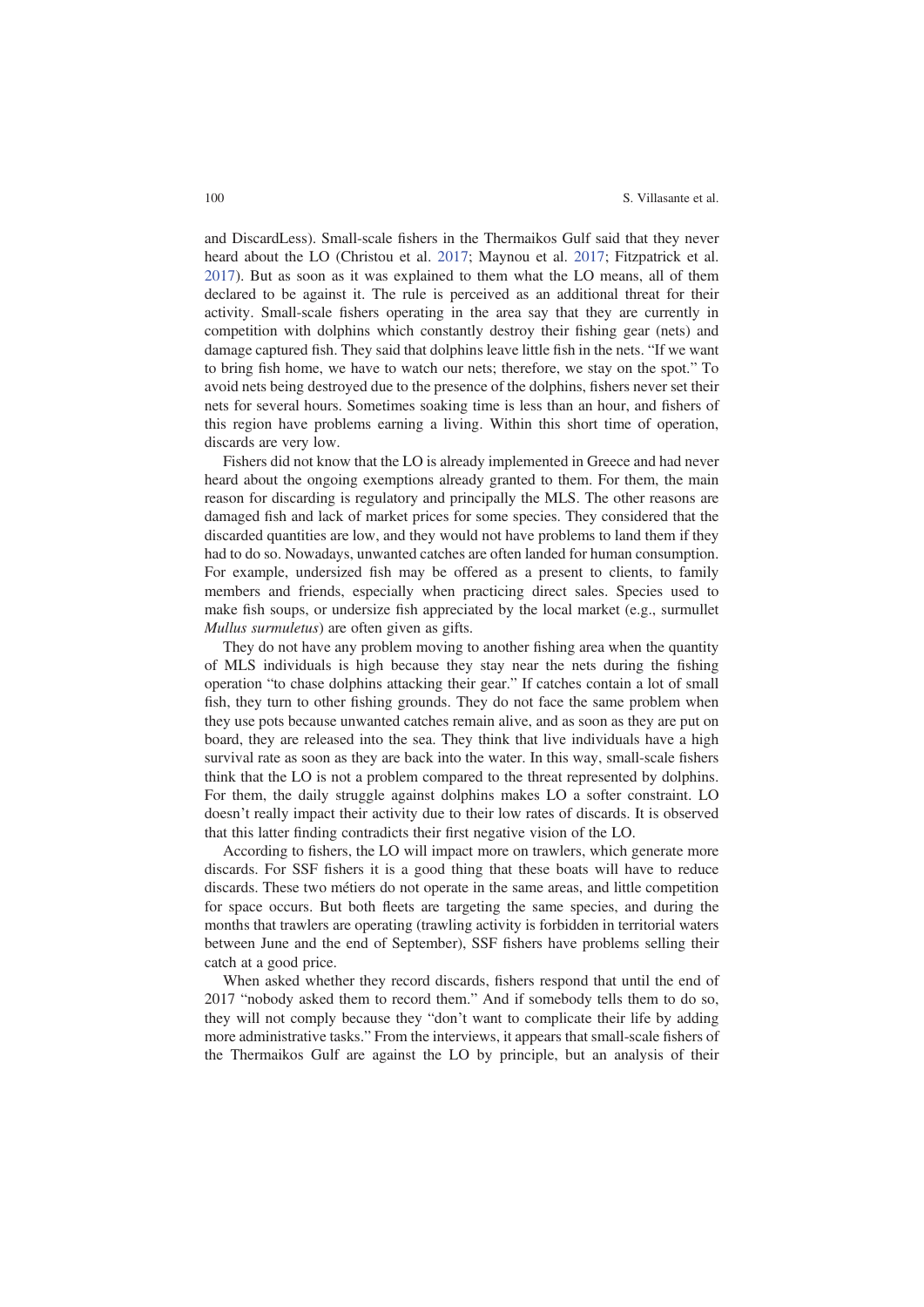discourse demonstrates the opposite. This is due to the fact that such a rule will have little impact on their activities. In the case of effective implementation, they can easily adapt to the LO. The gears that fishers use are among the most selective, and they do not think that they will need to make more effort under the LO (Table 5.2).

The current conditions of SSF in the Thermaikos Gulf may be different from other areas in Greece, but in terms of discards, it seems to be similar to the results of other studies undertaken in that country. Yet, it is crucial to investigate discard levels specific for each métier and quantify the discards problem among the whole SSF sector, using robust indices (Stergiou et al. 2007). The low discards generated by Mediterranean fisheries (Tsagarakis et al. 2014) and also by other fisheries (including areas under a quota system) should prompt authorities to claim a specific exemption at the EU level, as SSF is an important activity for coastal communities and provides income and employment for local populations in areas with few alternative economic activities (Pita et al. 2010), particularly in small, isolated islands. The ongoing financial recession in Greece has further hardened the socioeconomic state of these fisheries. Thus, it is important to safeguard the sector and maintain the social and economic sustainability of the coastal communities.

#### 5.3.3 Portugal

Two examples are provided for the impact of the LO in the Portuguese SSF sector: the beach seine fisheries in mainland Portugal, an ancient activity registered in the National Archive of Intangible Cultural Heritage (e.g., in Costa da Caparica beach seine fishery; Diário da República, 2nd series,  $N^{\circ}$  34, of 16 February 2017), and the deepwater hook-and-line fisheries in the Azores islands.

#### 5.3.3.1 The Beach Seine Fishery

The beach seine fishery is an ancient commercial fishing activity on the Portuguese coast, with reports dating as far back as the early fifteenth century (Franca and Costa 1979; Martins et al. 2000). Nowadays, the beach seine fleet is composed of 143 vessels, distributed along the Portuguese mainland coast, mainly on the northwest coast (European Commission 2018) (Table 5.1). Each vessel employs ~12 people, 5 working on board the vessel, and 7 working on land. This is a seasonal fishery, typically occurring from March to November. The main target species of the fishery are small pelagic fish such as Atlantic chub mackerel (Scomber colias), Atlantic horse mackerel, and European pilchard (Sardina pilchardus) (Gaspar and Pereira 2014). In Portugal, official fishing statistics landings are presented by fleet component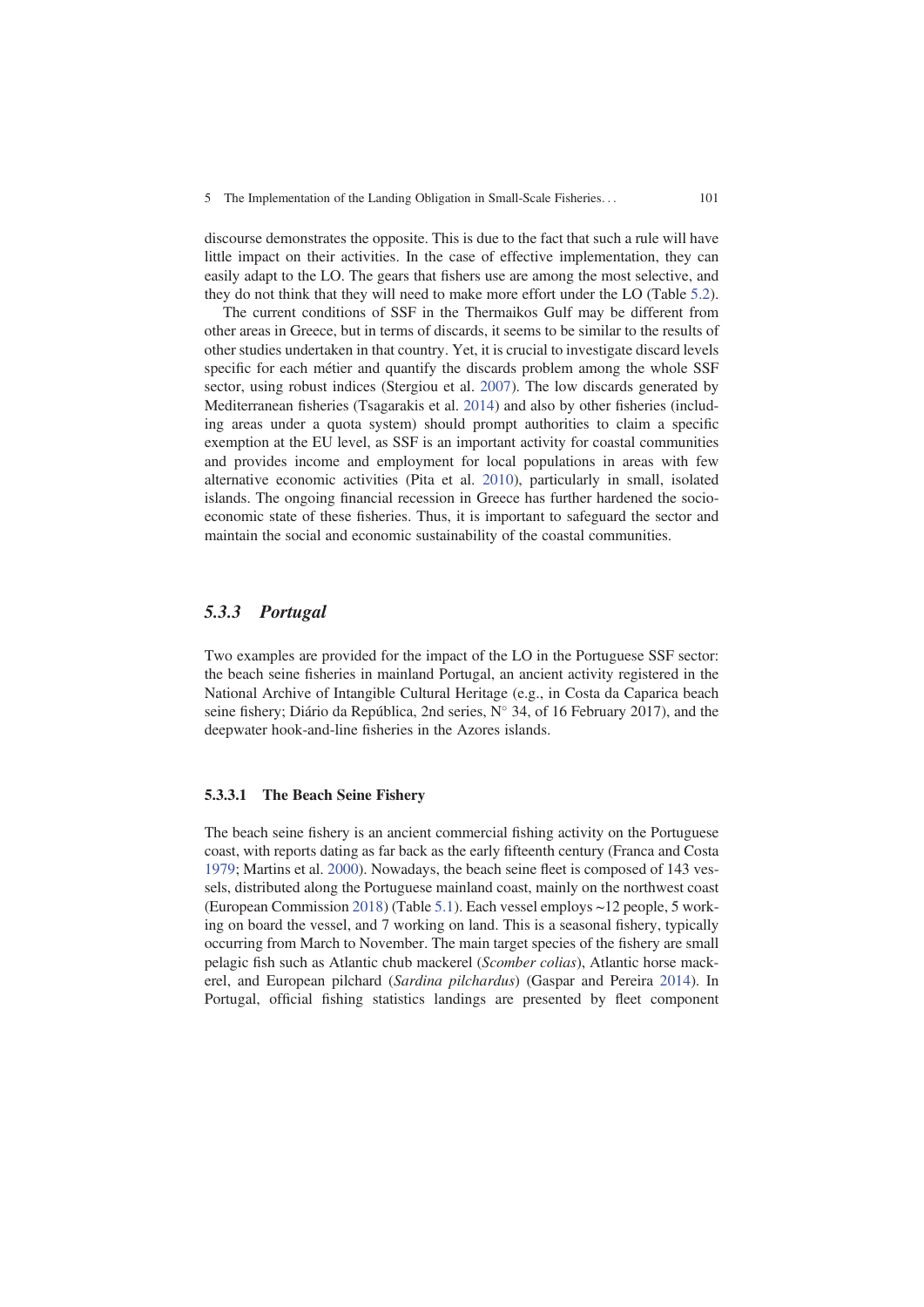(divided into trawling, purse seine, and multi-gear); therefore, it is not possible to know the proportion of landings (in volume and value) by the beach seine fishery.

The beach seine fishery operates in a coastal zone of great ecological sensitivity, as this fishing activity occurs in nursery areas, spawning zones, and/or growing areas for many species of high economic interest. As a consequence, juveniles constitute an important fraction of captures, which commercialization is not allowed by law, as individuals are < MLS, and are thus discarded (Jorge et al. 2002). In addition to capture large numbers of juveniles, this fishing technique is not selective and also captures a wide variety of bycatch species (Faltas 1997; Lamberth et al. 1997; Cabral et al. 2003), despite having seasonally target species (Fagundes et al. 2007). The low commercial value of bycatches and legal constraints results in bycatches not being traded and mostly discarded (Cabral et al. 2003). In this fishery, the LO was implemented on January 1, 2015, and applies to catch of horse mackerels (Trachurus spp.) and blue whiting (Micromesistius poutassou).

#### 5.3.3.2 The Deep-water Hook-and-Line Fishery in Azores

The Azores is a Portuguese oceanic archipelago in the North Atlantic Ocean, with a one million km<sup>2</sup> exclusive economic zone (EEZ), no continental shelf and great depths, with an important demersal fishing around the island slopes and the many seamounts present in the area (Silva and Pinho 2007; Morato et al. 2008). The bottom hook-and-line fishery is the most important fishery in the region, employing about 60% of all professional fishers in the archipelago (Carvalho et al. 2011). This fishery is mostly small-scale, with 92% of the vessels  $< 12$  m (N = 478 in 2016) (Table 5.1). Two main fishing gears are used: (i) bottom longlines targeting mainly deep-sea demersal fishes, such as blackspot seabream (Pagellus bogaraveo), alfonsinos (Beryx spp.), or blackbelly rosefish (Helicolenus dactylopterus), or deeper species such as common mora *(Mora mora)*, and *(ii)* handline targeting mostly blackspot seabream and wreckfish (Polyprion americanus). Both gears operate all year round. The bottom longline and handline fishery is by far the most valuable in terms of landed value, with an annual landed value varying from 15 to 21 million  $\epsilon$ for the period 2010–2017, around 58% of all landed value in the Azores (SREA, http:// estatistica.azores.gov.pt).

Unreported catch for this fishery was estimated to amount to 830 t per year on average over the period 2000–2014, i.e., 10.3% of the total catch (Pham et al. 2013). Around half  $(47%)$  of this unreported catch is used as bait, kept for crew consumption, or offered, while the remaining was discarded at sea  $(447 \text{ t} \cdot \text{year}^{-1})$  (Fauconnet et al. in press).

Discard practices are believed to be similar between handlines and bottom longlines. Observer data suggest that the catch of individuals smaller than the MLS is the main cause for discarding in this fishery, followed by low market value (Canha 2013). About 90 species are regularly discarded by this fishery, 40%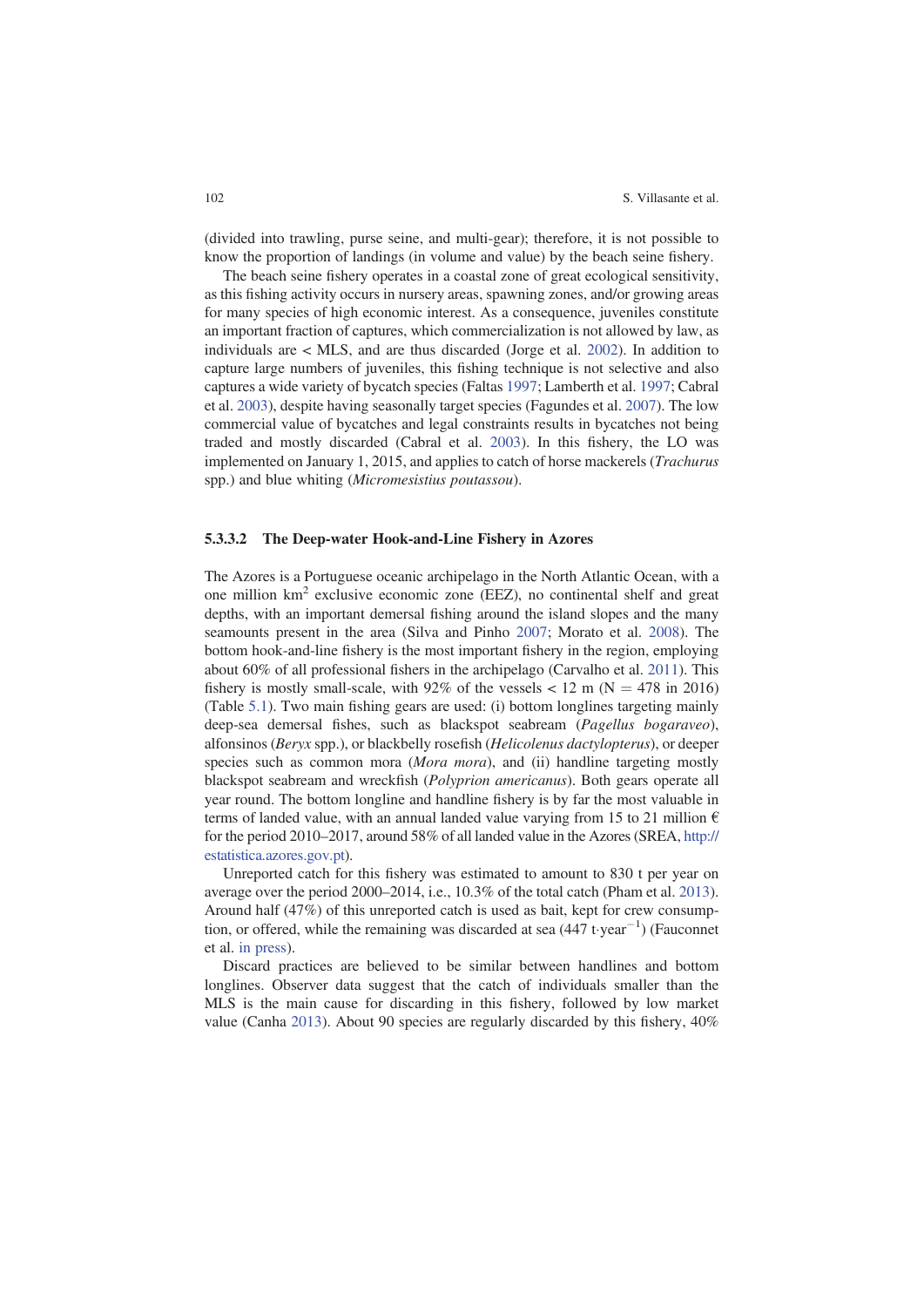of which due to low commercial value (Canha 2013). However, 61% of the discards can be attributed to six species of commercially important fish, such as silver scabbardfish (Lepidopus caudatus), European conger (Conger conger), blackbelly rosefish, splendid alfonsino (B. splendens), blackspot seabream, and thornback ray (Raja clavata). At least ten species of deepwater sharks are occasionally caught by this fishery. Even if limited, this bycatch is of concern since many deepwater sharks such as Deania spp., Centrophorus spp., Etmopterus spp., Centroscymnus spp., and kitefin shark (Dalatias licha) are listed in the IUCN red list of endangered species. Due to their vulnerability, the EU has set their TAC to zero in 2010 (EC Reg.  $N^{\circ}$ 1359/2008). Since then, discard of those species has been compulsory. Deepwater sharks accounted for 8% of the discards of the fishery over the period 2010–2014 (Fauconnet et al. 2016).

The implementation of the LO in Azorean demersal fisheries will only take place from January 2019 onward. Several factors were identified, in semi-structured interviews and meeting with stakeholders, as part of the DiscardLess project, to potentially act as barriers for the successful implementation of the LO in the Azores (Table 5.2).

#### 5.3.4 Spain

Two cases from Spain illustrate the complexities of the implementation of the LO in different regions of Spain: the case of SSF in Catalonia (NW Mediterranean) and the gillnet fishery in Galicia (NW Atlantic).

#### 5.3.4.1 Small-Scale Fisheries in Catalonia

SSF in Catalonia is carried out by a relatively high number of fishing units (365 out of a fleet of 727 vessels in 2016) operating from 32 fishing harbors. Landings of the SSF fleet oscillate between 1800 and 3800 t-year<sup>-1</sup> in recent years (average 2960 t $year^{-1}$  for the period 2000–2016), with a corresponding value of landings around 15 million  $\epsilon$  (Table 5.1). This fisheries production corresponds to ca. 10% of the production/landings in Catalonia but employs ca. 50% of the fishing fleet and 25% of the labor/fishers. The fleet operates in coastal waters, typically within 6 miles of the coast, uses a multitude of gears, and lands over 200 species, the most important being demersal species and sand eels (Gymnammodytes spp.), common octopus (Octopus vulgaris), and Atlantic bonito (Sarda sarda). Refer to Table 5.1 for detailed information about the fleet, gear and main species landed. In general, the commercial catches of each individual vessel are very low  $(20-50 \text{ kg day}^{-1})$  but of high value, with ex-vessel prices of the target species oscillating between 10 and  $20 \text{ }\epsilon\text{-kg}^{-1}$ .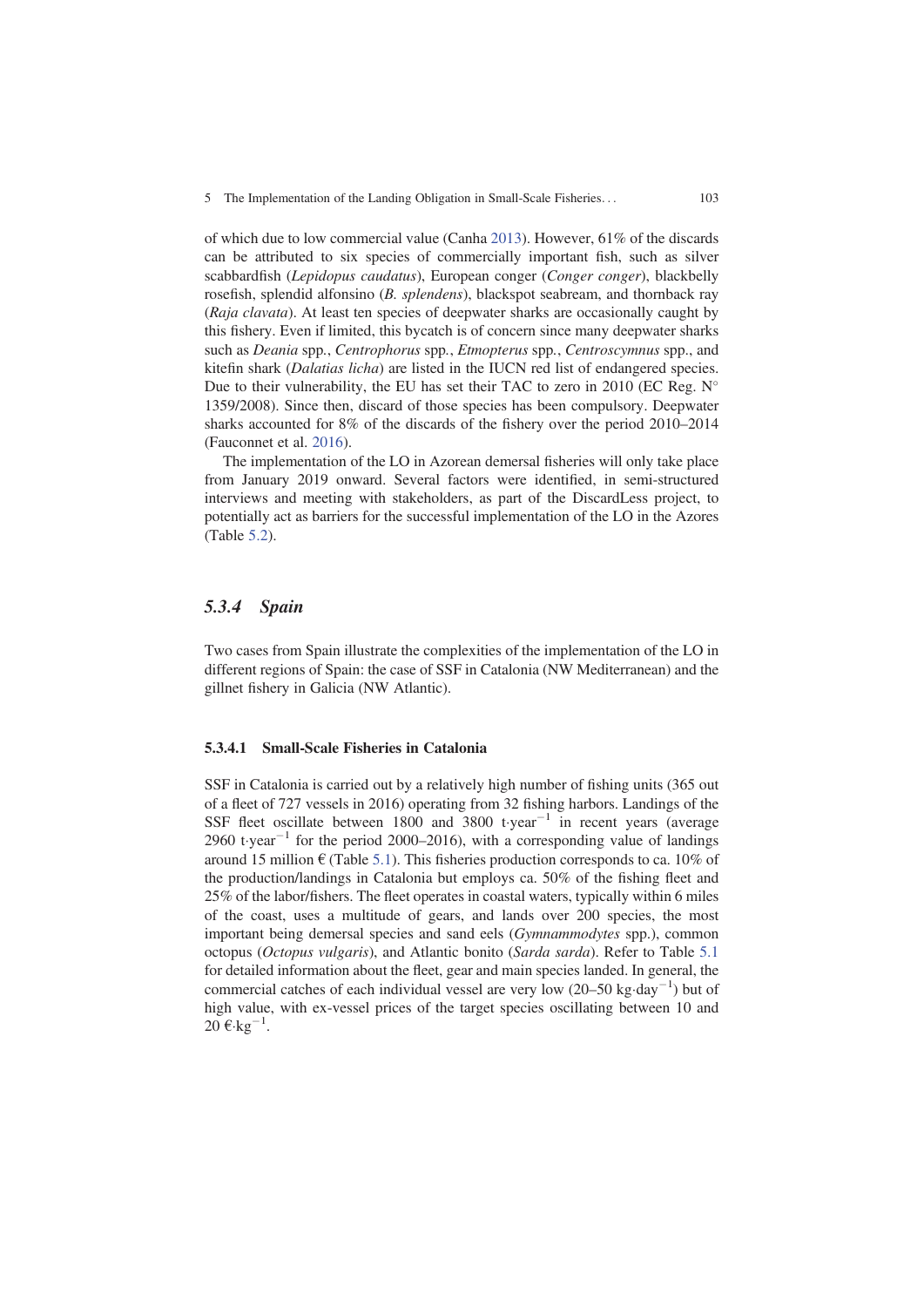Compared to other segments of the fleet, SSF is highly selective, and the amount of discards is relatively low. The fractions of the catch that are discarded are usually noncommercial species, such as epibenthic invertebrates, or damaged fish. Commercial species that could be otherwise sold are discarded when they are damaged due to scavengers preying on the catch. This problem is particularly acute for set net fishing gear (trammel nets and longlines). Undersize fish are usually not discarded but sold on the black market. Field studies carried out in the MINOUW project show that the amount of catches below legal size is generally low, but for certain species and certain gear deployments, the proportion of catches that will fall under the remit of the Landing Obligation can be high. Trammel nets employing inner panels of 40–60 mm mesh can produce a relatively high proportion of undersize European seabass (Dicentrarchus labrax), Sand steenbras (Lithognathus mormyrus), blackspot seabream (Pagellus bogaraveo), or common sole (Solea solea). In the case of the blackspot seabream, its large legal size (33 cm TL) results in all catches from all fishing gears studied being undersize. Several barriers for the implementation of the LO have been identified such as low quantities of discards, the lack of capacity to monitor SSF by the regional administration, and increase costs of sorting, among others (Table 5.2).

#### 5.3.4.2 The Gillnet Fishery in Galicia

Fishing is a major contributor to gross domestic product in Galicia (an autonomous community in northwestern Spain), the main fishing region in Spain (Villasante 2012). The artisanal/SSF fleet is comprised mainly of small vessels (on average 6 m long), fishing with a great variety of passive gears, the so-called *artes menores* (traps, hooks and lines, gill and trammel nets, and small seines), and exploiting a diverse range of species, most of which are subjected to TACs.

The fleet using gillnets comprises 1000 fishing vessels, operating in a multispecific SSF, mainly harvesting European hake, pouting (Trisopterus luscus), horse mackerels, and surmullet at depths of 30–140 m and up to 8–10 miles from the coast. Based on results from interviews started in 2015 and updated until 2018, the reasons for discarding are the precautionary closure and the full closure of the fishery due to the full harvest of the TAC (Villasante et al. 2016a, b).

Recently, Villasante et al. (2015b) estimated the total removals of fisheries catches (including IUU catches, subsistence catches, and discards for commercial and recreational fisheries) for the 1950–2010 period. The authors demonstrated that the discard rate for SSFs ranges between 5–18% depending on the type of commercial species harvested. However, the authors also found that the discard rate for some sedentary resources (e.g., goose barnacle (*Pollicipes pollicipes*) 74% and razor clams Ensis spp. 49%) can be significantly higher than for other SSFs.

However, the species under TAC and quota regulations present high discard rates which ranged between 0 and  $-50\%$  (European hake, mackerels) and/or  $50-200\%$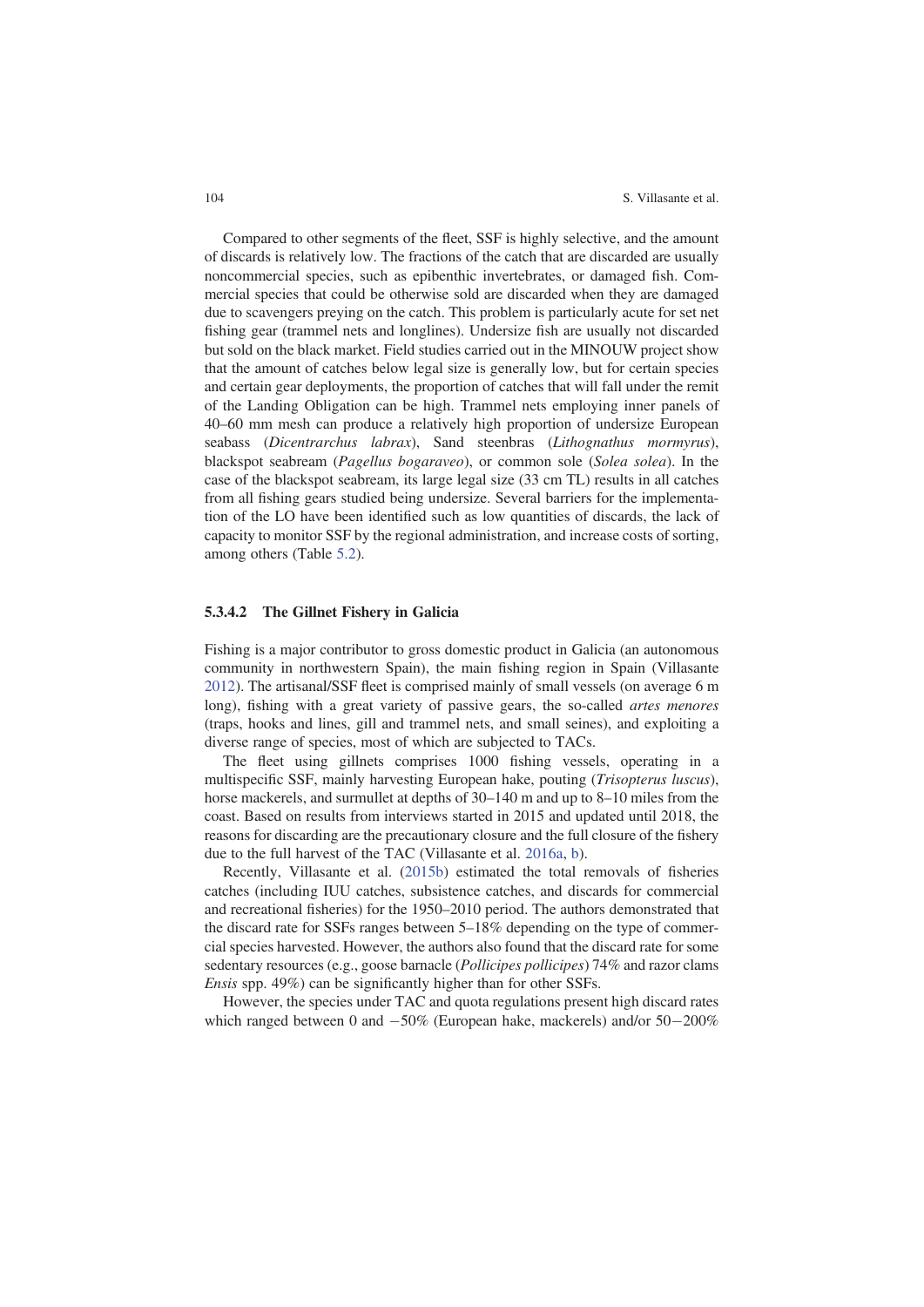(horse mackerels). Catches of horse mackerels and mackerels are highly variable due to migratory movements from Portuguese to Galician waters and can sometimes lead to high discard rates. Harvesting of immature individuals was reported to be very low or nonexistent for all species caught by this fishery (Villasante et al. 2015b, 2016c).

Regarding the compliance to the LO, the expert's opinion and the participatory consultation made with the small-scale fisheries sector show that changing the fisheries management system based on the TAC regulation would be the most important reason to comply with the LO (Villasante et al. 2016a, b) (Table 5.2).

#### 5.4 Conclusion

Despite the increased recognition of SSFs, there is a still need to ensure that policymakers receive robust scientific data about such fisheries on which to base decisions and thus ensure coherent policy. Our results show that only 21% of 1219 papers that have been published until 2018 focused on the discard problem in SSF.

Key SSFs from around Europe selected to investigate the reasons for discarding, impact, and barriers to implementing the LO illustrate that discard rates vary greatly from fishery to fishery and species to species. However, the main reasons fishers discard are relatively similar from fishery to fishery and are mostly due to regulations (mainly TACs, quotas, and MLS), low market value of some catch components, capture of noncommercial species, high grading, and damaged catch.

Small-scale fishers perceive that it will be difficult to comply with the LO and could identify ecological, economic, and institutional barriers to the implementation of the LO. From an ecological perspective, most fishers are of the opinion that resources are largely mixed, and unwanted catch is very difficult to avoid. For example, the fact that the beach seine fishery in Portugal is carried out in areas of great ecological sensitivity, such as nursery areas, results in the capture of large numbers of juveniles. From an institutional perspective, the lack of monitoring, control, and enforcement capacity by fisheries jurisdictions, combined with lack of incentives for compliance, are critical barriers perceived by fishers for the implementation of the LO in all case studies. Plus, some fishers identified that the implementation of the LO requires the adoption of more selective gear technology (Galicia and Azores). Azores fishers think they are already using one of the most selective gear in European fisheries and as such that the LO should not apply to them.

From an economic perspective, fishers state that the LO will increase the operational costs of fishing activities. They strongly oppose the fact that unwanted undersize catch cannot be sold for human consumption and that this catch will count against their quota. In general, the potential socioeconomic impacts of the LO could be high for SSF. For example, it is estimated that the future yield (catches) under the LO in Galicia (Spain) would be only 50% of catches expected in the absence of the LO, regardless of the total volume of quotas allocated to the fleet.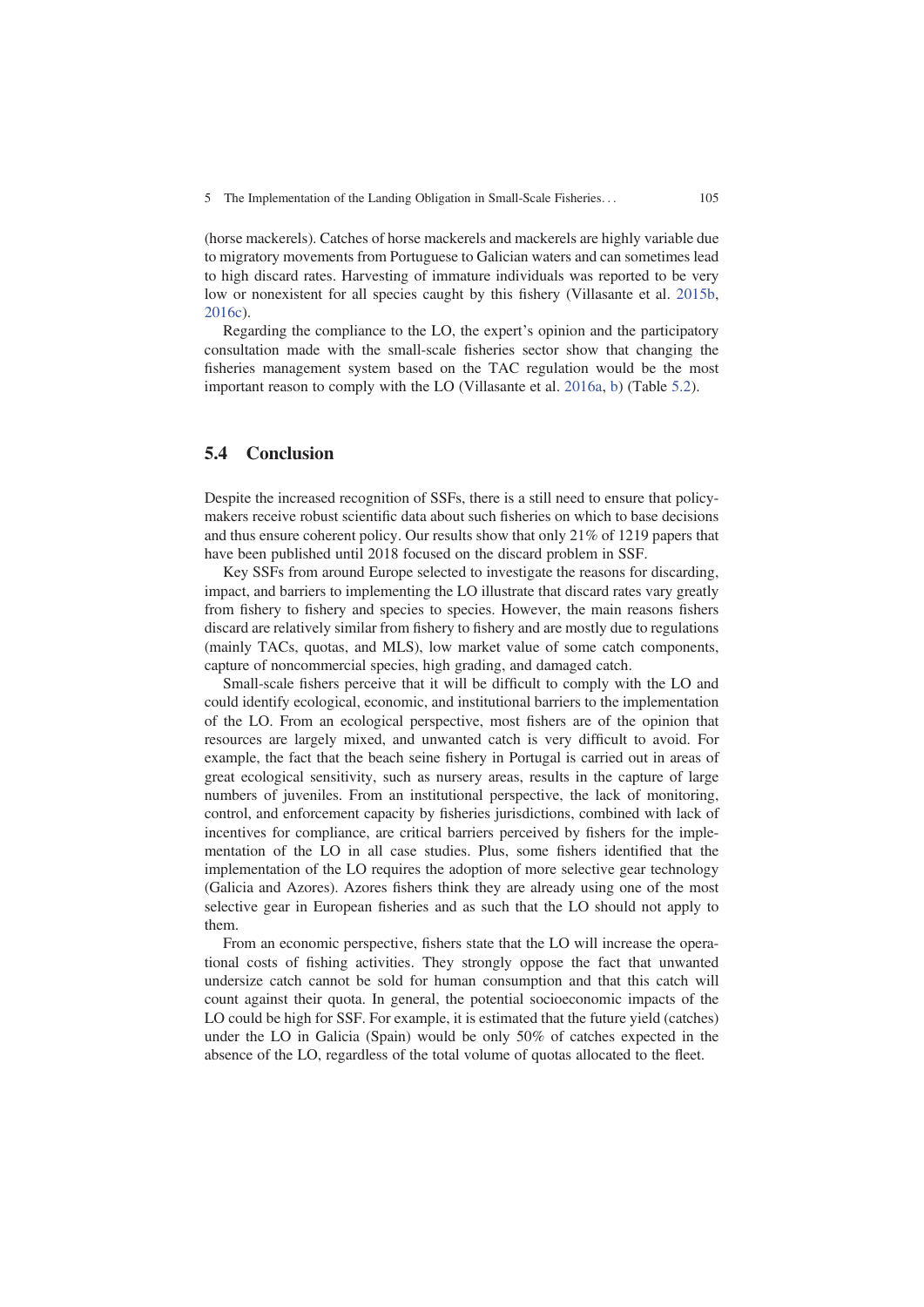Acknowledgment The authors acknowledge the financial support from the European COST Action "Ocean Governance for Sustainability – challenges, options and the role of science" and by the ICES Science Fund Project "Social Transformations of Marine Social-Ecological Systems", and MINOUW (Grant Agreement 634495). C. Pita acknowledges FCT/MEC national funds and FEDER co-funding, within the PT2020 partnership Agreement and Compete 2020, for the financial support to CESAM (Grant no UID/AMB/50017/2013). C.M. Teixeira had the support of the Fundação para a Ciência e a Tecnologia (FCT) (Pest-OE/MAR/UI0199/2011); and C.M. Teixeira and C. Pita were supported by the Research Project "LESSisMORE – LESS discards and LESS fishing effort for BETTER efficiency on the small-scale fisheries" (Ref. "LISBOA-01- 0145-FEDER-028179"), support by the FEDER Funds through the COMPETE 2020, by the PIDDAC through FCT/MCTES. TM thanks the support from the European Union's Horizon 2020 research and innovation project DiscardLess (Grant Agreement No 633680), the Fundação para a Ciência e Tecnologia (FCT) strategic project UID/MAR/04292/2013 granted to MARE. He is also supported by the Program Investigador FCT (IF/01194/2013/CP1199/CT0002).

#### References

- Aarts, G., & Poos, J. (2009). Comprehensive discard reconstruction and abundance estimation using flexible selectivity functions. ICES Journal of Marine Science, 4, 763–771.
- Brodersen, M.M., Haralabous, J., Chalari, Dictyopoulos, C., Dogrammatzi, K., Vassilopoulou, V. (2016). Preliminary comparative study of trammel net fisheries in the Saronikos Gulf a decade apart 16th Panhellenic Conference of Ichthyologists, Kavala, pp. 129–132.
- Cabral, H., Duque, J., Costa, M.J. (2003). Discards of the beach seine fishery in the central coast of Portugal. Fisheries Research, 63(1), 63–71. https://doi.org/10.1016/S0165-7836(03)00004-3.
- Canha, A. (2013). Caracterização das rejeições na pescaria de demersais nos Açores. Master thesis dissertation, University of the Azores, pp 76.
- Carvalho, N., Edwards-Jones, G., Isidro E. (2011). Defining scale in fisheries: small versus largescale fishing operations in the Azores. Fisheries Research, 109, 360–369.
- Christou, M., Haralabous, J., Stergiou, K.I., Damalas, D., Maravelias, C.D. (2017). An evaluation of socioeconomic factors that influence fishers' discard behaviour in the Greek bottom trawl fishery. Fisheries Research, 195, 105–115.
- Damalas, D., & Vassilopoulou, V. (2013). Slack regulation compliance in the Mediterranean fisheries: a paradigm from the Greek Aegean Sea demersal fishery, modelling discard ogives. Fisheries Management and Ecology, 20, 21–33.
- De Vos, B.I., Döring, R., Aranda, M., Buisman, F.C., Frangoudes K., Goti L., et al. (2016). New modes of fisheries governance: Implementation of the landing obligation in four European countries. Marine Policy, 64, 1–8.
- Depestele, J., Feekings, J., Reid, D., Cook, R., Gascuel, D., Girardin, R., et al. (this volume). The impact of fisheries discards on scavengers in the sea. In S.S. Uhlmann, C. Ulrich, S.J. Kennelly (Eds.), The European Landing Obligation – Reducing discards in complex, multi-species and multi-jurisdictional fisheries. Cham: Springer.
- EU [European Commission]. (2018). Fleet register on the NET 2018. Data provided by MS at 01/06/2018. Build of 13/06/2018 http://ec.europa.eu/fisheries/fleet/index.cfm?method=Search. SearchAdvanced&country. Accessed 13 June 2018.
- Fagundes, L., Tomás, A., Casarini, L., Bueno, E., Lopes, G., Machado, D., et al. (2007) A pesca de arrasto-de-praianailha de São Vincente, São Paulo, Brasil. Série Relatórios Técnicos N° 29.
- Faltas, S.N. (1997). Analysis of beach seine catch from Abu Qir Bay (Egypt). Bulletin of the National Institute of Oceanography and Fisheries, 23, 69–82.
- Fauconnet, L., Pham, C., Canha, A., Afonso, P., Vandeperre, F., Machete, M., et al. (2016). Estimating total fisheries discards in an oceanic archipelago of the NE Atlantic. 7th World Fisheries Congress, Busan, South Korea, 23–27th May 2016.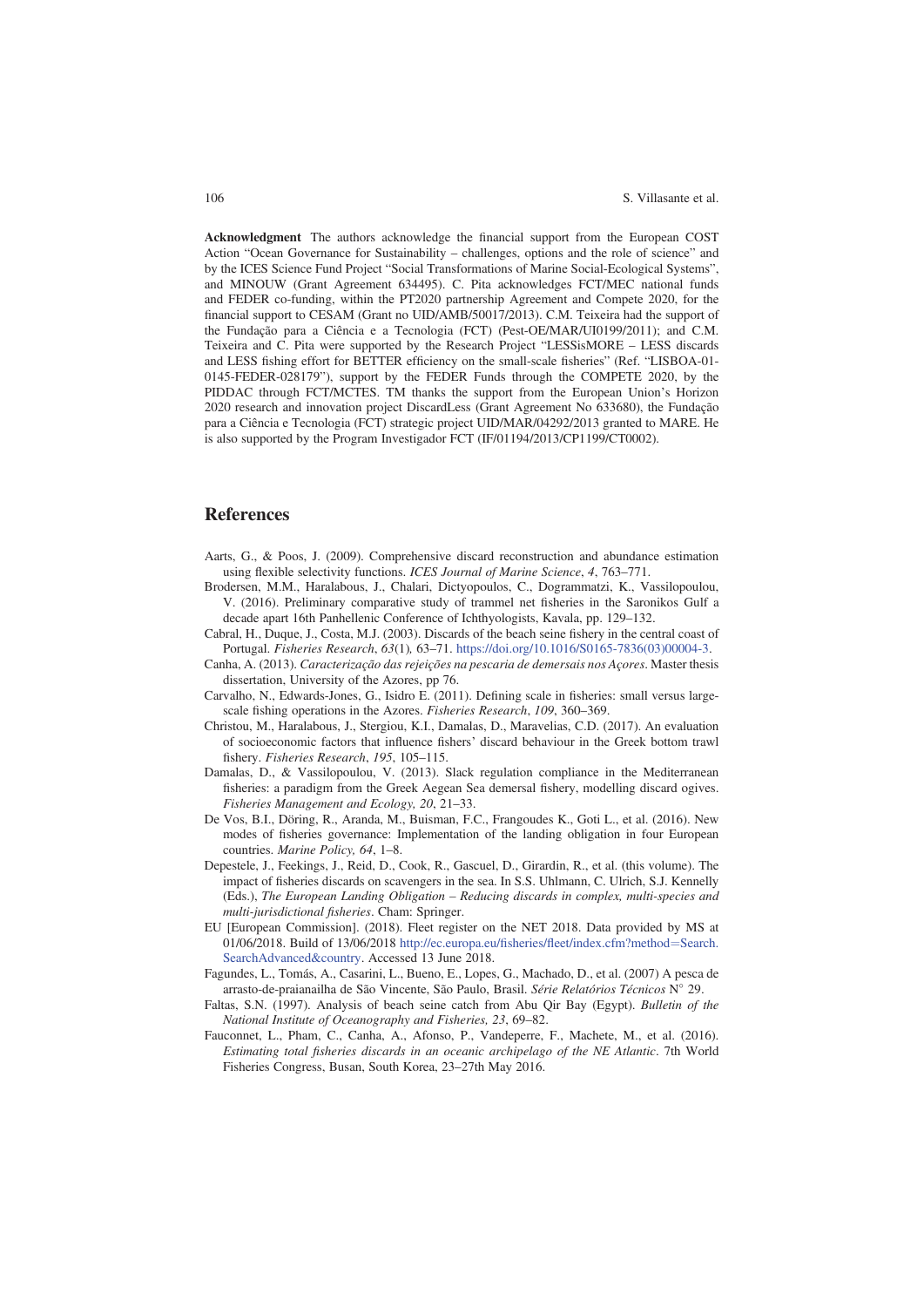- Fauconnet, L., Pham, C., Canha, A., Afonso, P., Diogo, H., Machete, M., Silva, M.A., Vandeperre, F., Morato, T. (in press) An overview of fisheries discards in the Azores. Fisheries Research
- Fitzpatrick, M., Quetglas, T., Frangoudes, K., Triantaphyllidis, G., Nielsen, K. (2017). DiscardLess policy brief No 2: year 2 of the landing obligation: key issues in Mediterranean fisheries. https:// doi.org/10.5281/zenodo.573666. Accessed 25 July 2018.
- Franca, M., & Costa, F. (1979) Nota sobre as xávegas da Costa da Caparica e Fonte da Telha. Boletín Instituto Nacional de Investigación das Pescas, 1, 37–69.
- Gaspar, M., & Pereira, F. (2014). Pequena pesca na costa continental portuguesa: caracterização sócio-económica, descrição da actividade e identificação de problemas. Instituto Português do Mar e da Atmosfera. pp 268.
- Gonçalves, J., Stergiou, K., Hernando, J., Puente, E., Moutopoulos, D., Arregi, L., et al. (2007). Discards from experimental trammel nets in southern European small-scale fisheries. Fisheries Research, 88, 5–14.
- Jorge, I, Siborro, S., Sobral, M. (2002). Contribuição para o conhecimento da pescaria da xávega da zona centro. Relatórios Científicos e Técnicos Instituto de Investigação das Pescas e do Mar, 85, 1–22.
- Lamberth, S., Sauer, W., Mann, B., Brouwer, S., Clark, B., Erasmus, C. (1997). The status of the South African beach-seine and gill-net fisheries. South African Journal of Marine Science, 18, 195–202.
- Macfadyen, G., Salz, P., Cappell, R. (2011). Characteristics of small-scale coastal fisheries in Europe. Policy Department: Structural and Cohesion Policies, European Parliament, Fisheries pp 162 .
- Martins, R., Carneiro, M., Rebordão, F., Sobral, M. (2000). A pesca com arte de xávega. Relatorios Científicos e Técnicos Instituto de Investigacão das Pescas Mar, 48, pp 32.
- Maynou, F., del Gil, M.Mar, Vitale, S., Giusto, G., Foutsi, A., Range, M., et al. (2017). Fishers' perceptions of the European Union discards ban : perspective from south European fisheries. Marine Policy, 89, 147–153.
- Morato, T., Machete, M., Kitchingman, A., Tempera, F., Lai, S., Menezes G., et al. (2008). Abundance and distribution of seamounts in the Azores. Marine Ecology Progress Series, 357, 17–21.
- Palialexis, A., & Vassilopoulou, V. (2012a). Metier identification in trammel net fisheries in Greece. Oral paper presented at the 10th Panhellenic Symposium of Oceanography and Fisheries, Athens.
- Palialexis, A., & Vassilopoulou V. (2012b). The local character of trammel net fisheries in Greece and the need of regional spatial approach for management effectiveness. Oral paper presented at the 6th World Fisheries Congress, Edinburgh  $7-11$ th May 2012.
- Pham, C., Canha, A., Diogo, H., Pereira, J., Prieto, R., Morato, T. 2013. Total marine fishery catches for the Azores (1950–2010). ICES Journal of Marine Sciences, 70, 564–577.
- Pita, C., Dickey, H., Pierce, G., Mente, E., Theodossiou, I. (2010). Willingness for mobility amongst European fishermen. Journal of Rural Studies, 26, 308–319.
- Silva, H., & Pinho, M. (2007). Exploitation, management and conservation: small-scale fishing on seamounts. In T. J. Pitcher, T. Morato, P. J. B. Hart, M.R. Clark, N. Haggan, R. S. Santos (Eds.), Seamounts: ecology, fisheries & conservation (pp. 333–399). Oxford: Blackwell Publishing.
- STECF [Scientific, Technical and Economic Committee for Fisheries]. (2016). The 2016 annual economic report on the EU fishing fleet. (STECF-16-11). 2016. Publications Office of the European Union, Luxembourg, pp 470.
- Stergiou, K., Moutopoulos, D., Erzini, K. (2002). Gill net and longlines fisheries in Cyclades waters (Aegean Sea): species composition and gear competition. Fisheries Research, 57, 25–37.
- Stergiou, K., Moutopoulos, D., Casal, H., Erzini K. (2007). Trophic signatures of small-scale fishing gears: implications for conservation and management. Marine Ecology Progress Series, 333, 117–128.
- Tsagarakis, K., Palialexis, A., Vassilopoulou, V. (2014). Mediterranean fishery discards: review of the existing knowledge. ICES Journal of Marine Sciences, 71, 1219–1234.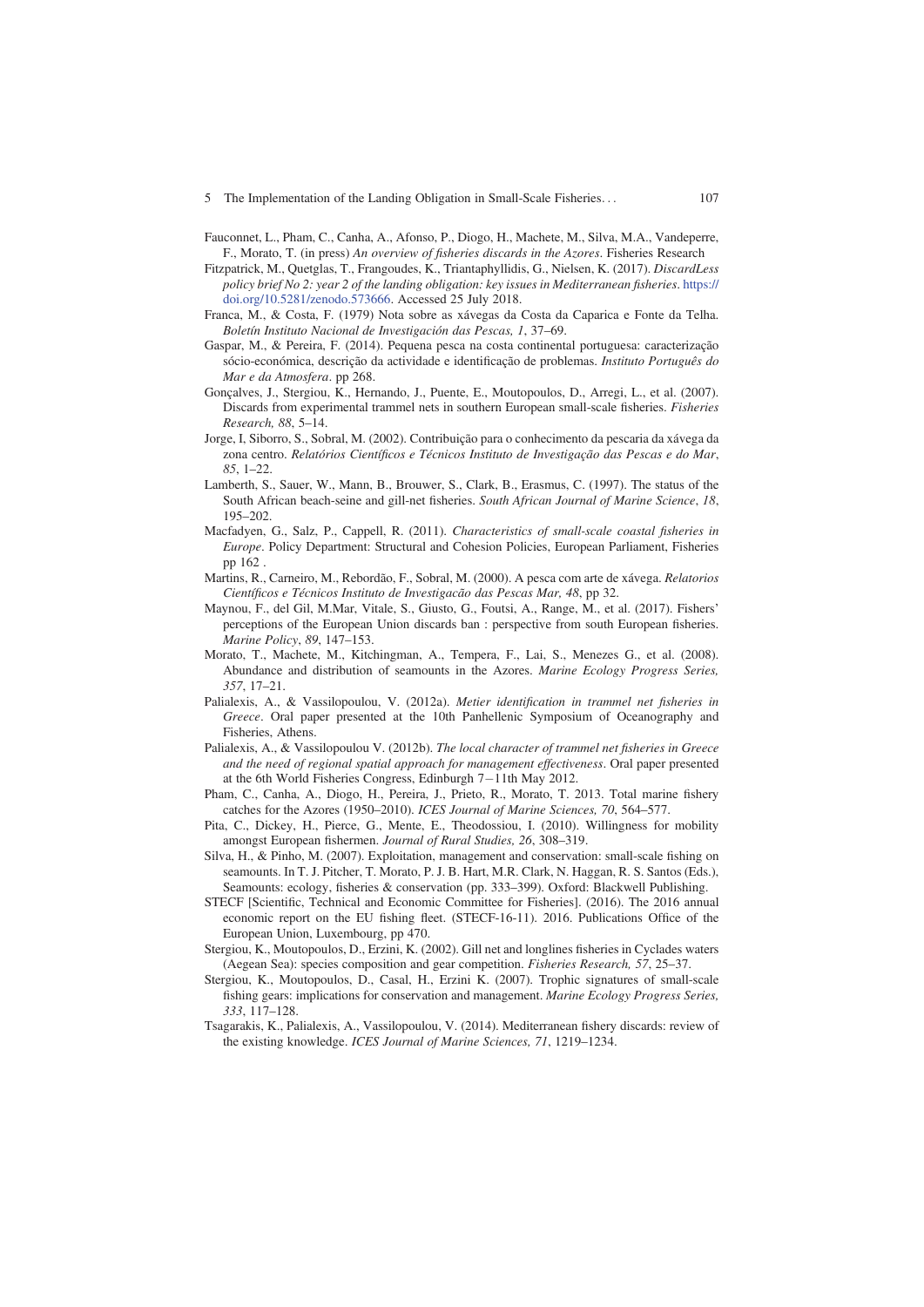- Tzanatos, E., Somarakis, S., Tserpes, G., Koutsikopoulos C. (2007). Discarding practices in a Mediterranean small-scale fishing fleet (Patraikos Gulf, Greece). Fisheries Management Ecology, 14, 277–285.
- Uhlmann, S.S., van Helmond, A.T., Stefánsdóttir, K., Sigurðardóttir, S., Haralabous, J., Bellido, J. M., et al. (2013). Discarded fish in European waters: general patterns and contrasts. ICES Journal of Marine Sciences, 71, 1235–1245.
- van Hoof, L., Kraan, M., Visser, N.M., Avoyan, E., Batsleer, J., Trapman, B. (this volume). Muddying the waters of the Landing Obligation: How multi-level governance structures can obscure policy implementation. In S.S. Uhlmann, C. Ulrich, S.J. Kennelly (Eds.), The European Landing Obligation – Reducing discards in complex, multi-species and multi-jurisdictional fisheries. Cham: Springer.
- Vassilopoulou, V., Anastasopoulou, K., Haralambous, C., Christides, G., Glykokokkalos, S., et al. (2007). Preliminary results of monitoring discards by coastal fishery vessels in Greek waters. Oral paper presented at the 13th Panhellenic Symposium of Ichthyologists, Mytilene, Greece, Proceedings:  $109 - 116$
- Veiga, P., Pita, C., Rangel, M., Gonçalves, J.M., Campos, A., Fernandes, P., et al. (2016). The EU landing obligation and European small-scale fisheries: what are the odds for success? Marine Policy, 64, 64–71.
- Villasante, S. (2012). The management of the blue whiting fishery as complex social- ecologic system: the Galician case. Marine Policy, 36(3), 1301–1308.
- Villasante, S., Pazos Guimeráns, C., Garcia Rodrigues, J., Antelo, M., Rivero Rodríguez, S., Da Rocha, J.M., et al. (2015a). Small-scale fisheries and the zero-discard target(p. 73). Brussels: European Parliament, Directorate-General for Internal Policies Policy Department B: Structural and Cohesion Policies.
- Villasante, S., Macho, G., Isusi De Rivero, J., Divovich, E., Zylich, K., Zeller, D., et al. (2015b). Estimates of total fisheries removals from the Northwest of Spain (1950–2010). Working Paper Series #51, University of British Columbia, Canada, pp 18.
- Villasante, S., Pita, C., Pazos Guimeráns, C., Rodrigues, J., Antelo, M., Rivero Rodríguez, et al. (2016a). To land or not to land: How stakeholders perceive the zero-discard policy in European small-scale fisheries? Marine Policy, 71, 166–174.
- Villasante, S., Pierce, G., Pita, C., Pazos Guimeráns, C., Rodrigues, J., Antelo, M., et al. (2016b). Fishers' perceptions about the EU discards policy and its economic impact on small-scale fishers in Galicia (North West Spain). Ecological Economics, 130, 130–138.
- Villasante, S., Macho, G., Isusi de Rivero, J., Divovich, E., Zylich, K., Zeller, D., et al. (2016c). Spain (North West). In D. Pauly, & D. Zeller (Eds.), Global Atlas of marine fisheries: a critical appraisal of catches and ecosystem impacts (p. 397), Washington, DC: Island Press.

Open Access This chapter is licensed under the terms of the Creative Commons Attribution 4.0 International License (http://creativecommons.org/licenses/by/4.0/), which permits use, sharing, adaptation, distribution and reproduction in any medium or format, as long as you give appropriate credit to the original author(s) and the source, provide a link to the Creative Commons license and indicate if changes were made.

The images or other third party material in this chapter are included in the chapter's Creative Commons license, unless indicated otherwise in a credit line to the material. If material is not included in the chapter's Creative Commons license and your intended use is not permitted by statutory regulation or exceeds the permitted use, you will need to obtain permission directly from the copyright holder.

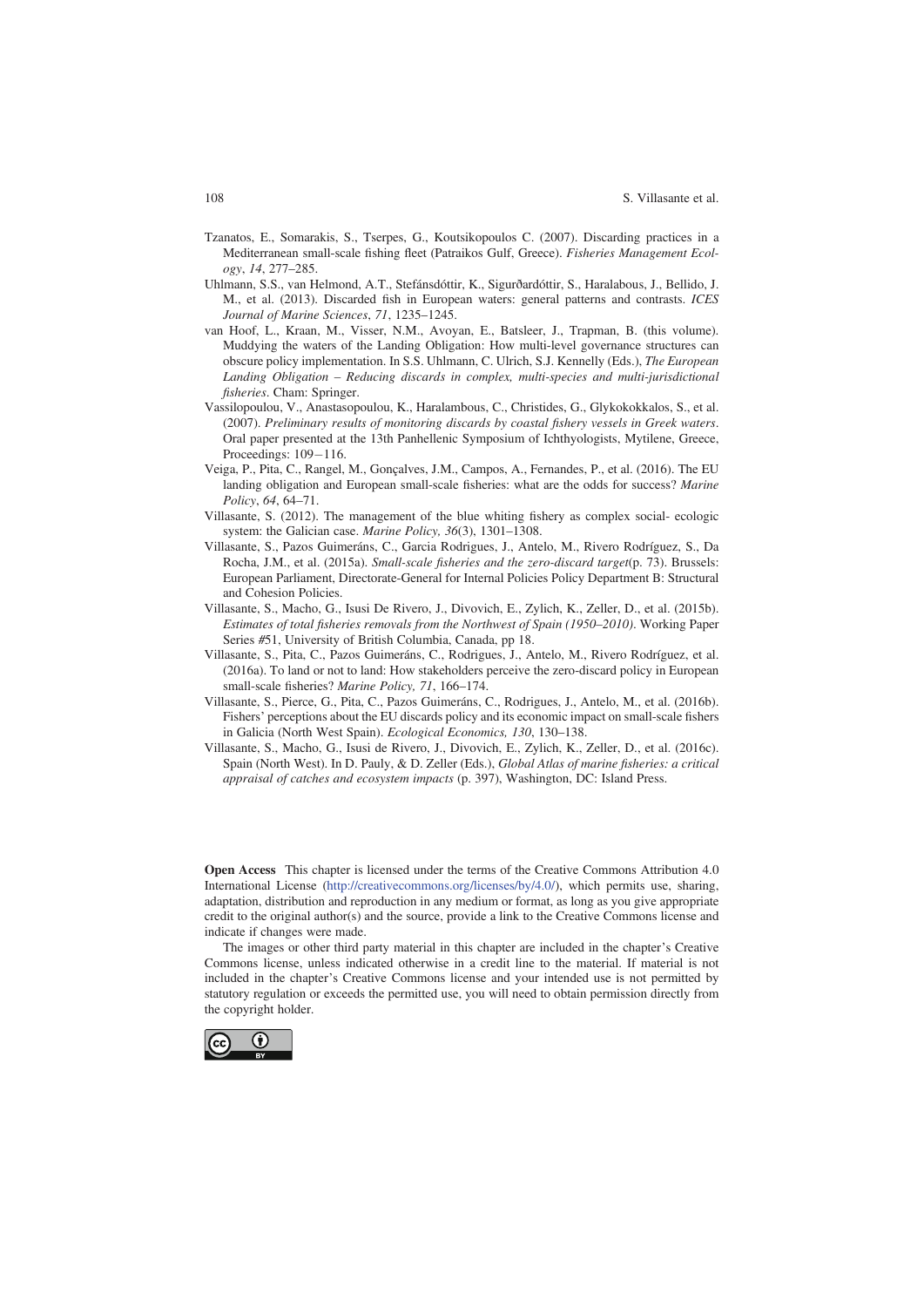#### Chapter 6 Potential Economic Consequences of the Landing Obligation



Ayoe Hoff, Hans Frost, Peder Andersen, Raul Prellezo, Lucía Rueda, George Triantaphyllidis, Ioanna Argyrou, Athanassios Tsikliras, Arina Motova, Sigrid Lehuta, Hazel Curtis, Gonzalo Rodríguez-Rodríguez, Hugo M. Ballesteros, Julio Valeiras, and José María Bellido

Abstract To assess the likely economic outcomes to fishing fleets of the Landing Obligation (LO), bioeconomic models covering seven European fisheries, ranging from the North East Atlantic to the Mediterranean, have been applied to estimate the

A. Hoff ( $\boxtimes$ ) · H. Frost · P. Andersen

Department of Food and Resource Economics (IFRO), University of Copenhagen, Frederiksberg C, Denmark e-mail: ah@ifro.ku.dk

R. Prellezo AZTI, Sukarrieta, BIZKAIA, Spain

L. Rueda Centro Oceanográfico de Baleares, Instituto Español de Oceanografía, Palma, Spain

G. Triantaphyllidis · I. Argyrou NAYS Ltd., Kallithea, Athens

A. Tsikliras Laboratory of Ichthyology, School of Biology, Aristotle University of Thessaloniki University Campus, Thessaloniki, Greece

A. Motova · H. Curtis Seafish, Edinburgh, UK

S. Lehuta Ifremer, Fisheries Ecol & Modelling Unit, Nantes, France

G. Rodríguez-Rodríguez · H. M. Ballesteros Fisheries Economics and Natural Resources Research Unit, Department of Applied Economics, Faculty of Economics and Business Administration, University of Santiago, Santiago de Compostela, A Coruña, Spain

J. Valeiras Instituto Español de Oceanografía (IEO), Centro Oceanográfico de Vigo, Vigo, Spain

J. M. Bellido Instituto Español de Oceanografía, Centro Oceanográfico de Murcia (IEO), San Pedro del Pinatar, Murcia, Spain

© The Author(s) 2019 S. S. Uhlmann et al. (eds.), The European Landing Obligation, https://doi.org/10.1007/978-3-030-03308-8\_6

109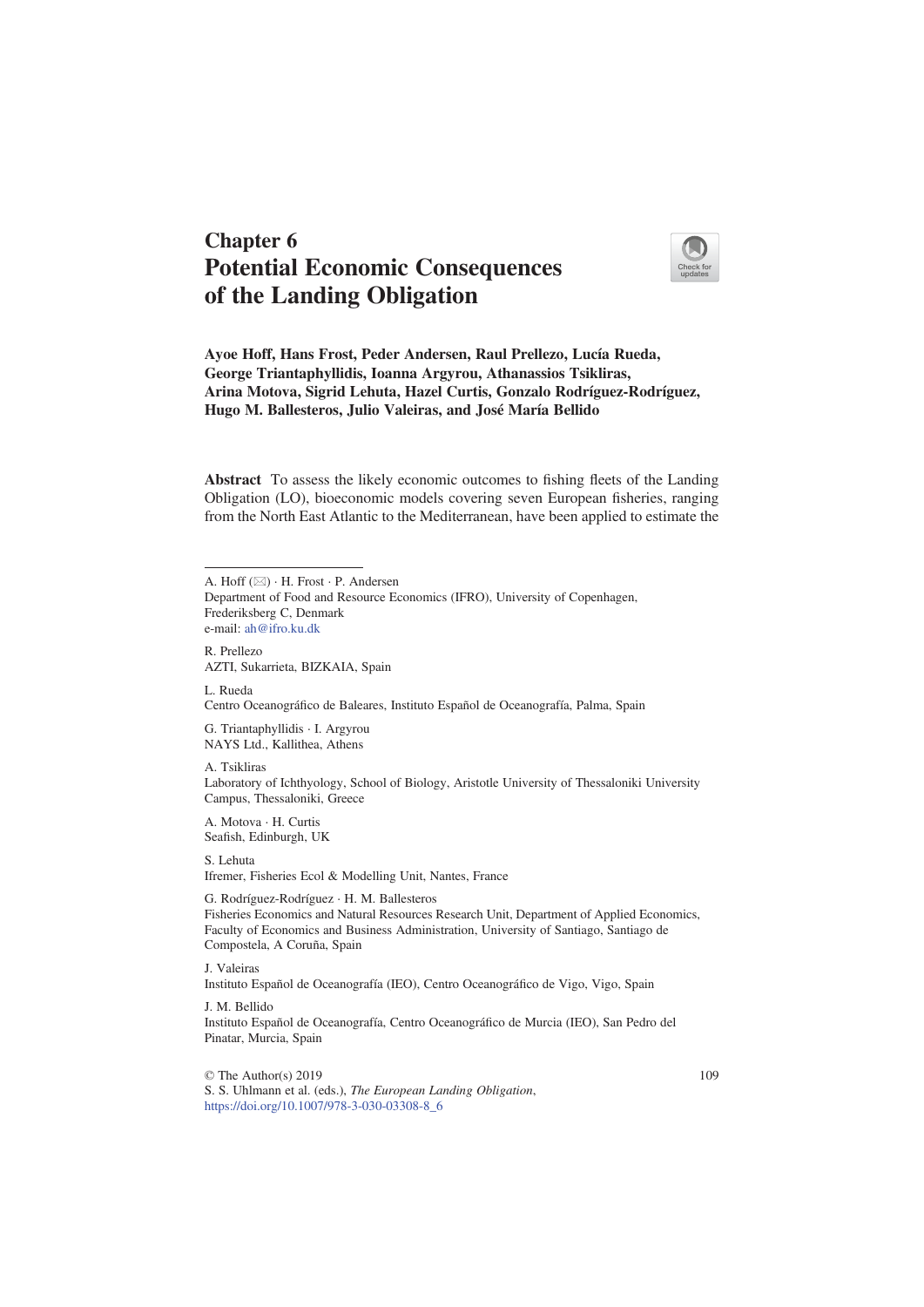economic performance of fleets before and after implementing the LO. It is shown that for most of the analysed fisheries, their economic outcome will be negatively affected in the long term by the LO, when compared to the expected outcome with no LO. Efficient mitigation strategies (exemptions, quota uplifts, improved selectivity, effort reallocation and others) may, for some of the analysed fisheries, reduce the negative economic effect of the LO. Moreover, the possibility to trade quotas, both nationally and internationally, may also reduce the economic losses caused by the LO. However, even with mitigation strategies and/or quota trade in place, most of the analysed fisheries are worse off under the LO than what could be expected if the LO was not implemented.

Keywords Costs and earnings · Discards · Economic repercussions · Fisheries management · Fleet adjustment

#### 6.1 Introduction

Commercial fisheries in Europe are diverse, with fish being caught for varied purposes ranging from high-value species for human consumption to fish used for fishmeal and fish oil. Technological and biological interactions make it difficult to catch target species completely selectively. For almost a century, landings of immature fish have been prohibited by regulations. Discarding fish below a minimum conservation reference size (MCRS) has been mandatory in European waters since the adoption of the Common Fisheries Policy (CFP) in 1983. The CFP Landing Obligation (LO) of 2013 requires fish under the MCRS to be landed, with implementation being phased in from 2015 to 2019. Similarly, before 2013, it was forbidden to land species for which quota was exhausted, and discarding of catches at or above MCRS was therefore required, a logical practice in mixed species fisheries.

Many businesses expect significant short-term negative economic repercussions of the LO due to increased operating costs, decreased income from landings and underutilisation of quotas (Condie et al. 2014). However, the actual outcomes of the LO will depend on several factors, including (i) the management system in place, (ii) application of exemptions (e.g. *de minimis* allowance of discards up to  $5\%$ ), (iii) interannual transfers, (iv) catch allowances of stocks without TACs, (v) quota adjustments and quota swaps/movements, (vi) application of selectivity measures, (vii) costs of landing unwanted catch, (viii) prices obtained for unwanted fish and (ix) compliance of the sector. It is hoped that short-term losses could be mitigated by longer-term gains, given the desired reduced pressure on fish stocks and anticipated increases in quota and catch rates.

This chapter considers economic outcomes for fleets by analysing possible economic effects of the LO for seven diverse European case studies comprising (i) UK and Danish North Sea demersal fisheries, (ii) the French demersal trawl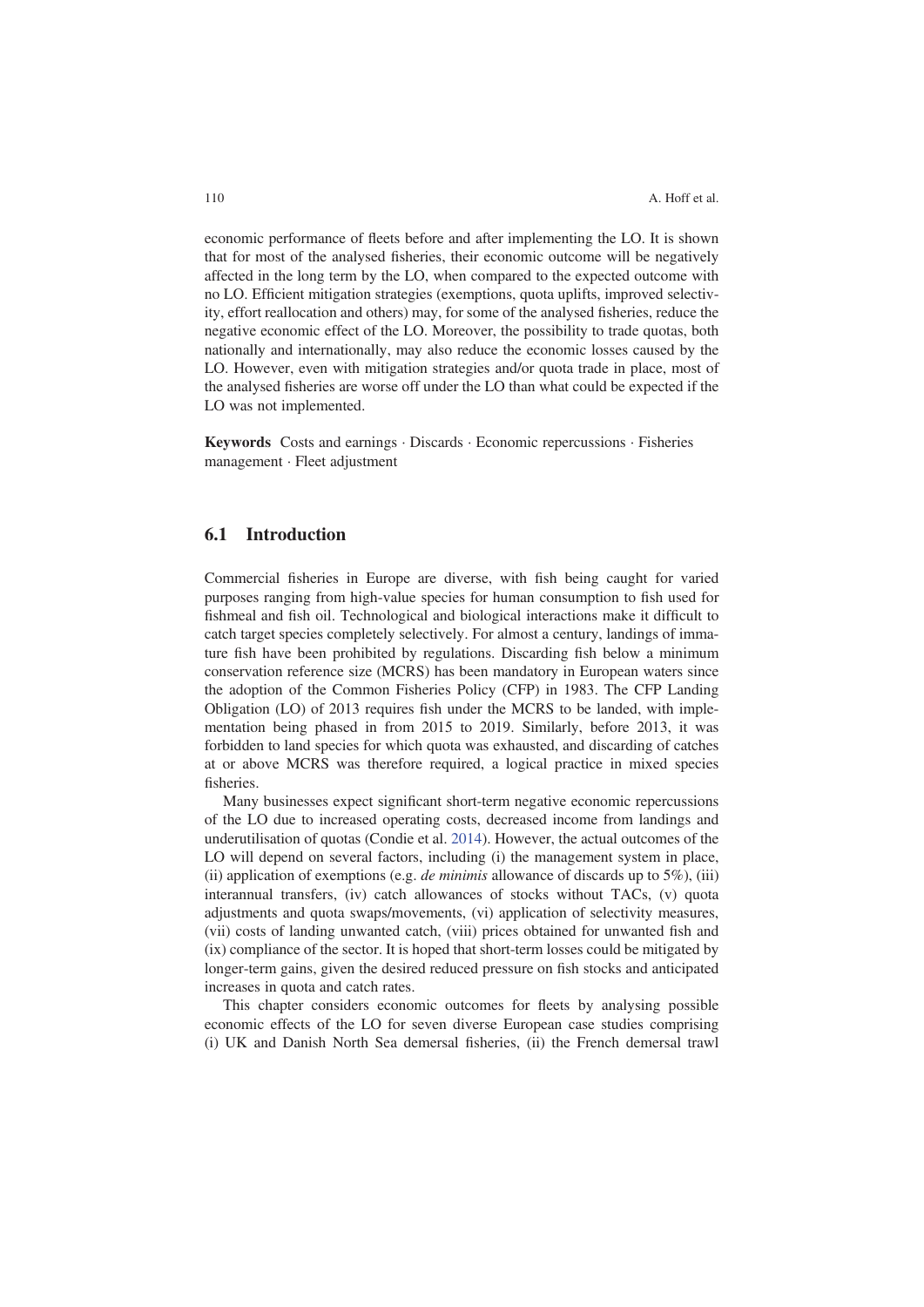fishery in the Eastern English Channel, (iii) the Spanish trawl fishery in the Bay of Biscay, (iv) the Spanish trawl fishery in the Cantabrian-NW region, (v) the Greek trawl and small-scale coastal fishery in the Thermaikos Gulf (Eastern Mediterranean) and (vi) the Spanish demersal trawl fishery in the Western Mediterranean. Common for all these fleets is that they have a history of substantial unwanted catches before the LO; therefore it can be expected that the LO would affect them substantially.

#### 6.2 What Can the Literature of Economics Tell Us?

The literature tells us that fishers tend to use more fishing effort than socially optimal due to market failures such as the tragedy of the commons (Hardin 1968). An unregulated, open-access fishery leads to overexploitation of fish resources; therefore the EU has attempted to prevent this by use of total allowable catches (TACs), limited fishing effort, MCRS and technical specifications for fishing gears, closed areas and seasons, among other measures. However, in mixed fisheries, these restrictions may also, in some cases, encourage a 'race to fish' and may increase incentives to discard because low quotas of some species prevent full exploitation of species with higher quotas. Quotas may also increase incentives to high-grade (discard lower-value fish) to maximise profit.

Although the CFP has a common approach to managing the fishing opportunities of the European Union including rules of compulsory discard, the management and organisation of fleets differ between Member States. Therefore, the economic repercussions of the LO not only depend on the rules of the LO but also on the national management system to which fishing businesses are subjected.

When interest for the discard issue arose in the 1990s, four general types of factors that encouraged discarding were identified (FAO 1996b; Nordic Council of Ministers 2003): (i) institutional, e.g. management measures such as quotas, effort restrictions, minimum landing size of fish and mesh size regulations; (ii) biological, e.g. species interaction and characteristics of the fish (e.g. gender, and size); (iii) technological such as gear selectivity (e.g. prohibited gear, damage to fish); and (iv) economic, for example, price and cost relationships determined on the market and high-grading (discarding low-value fish, both regulated and unregulated) to maximise profit by using quota and room on-board for more valuable fish (Batsleer et al. 2015).

Discarding originates primarily from non-selective catch and high-grading practices. These form the basis for the empirical and theoretical economic research that has been done regarding discarding over the last 20 years.

This research began in the 1990s (e.g. Flaaten and Larsen 1991; Frost 1996; Christensen 1996; Pascoe and Revill 2004). Empirical approaches also appeared in conferences and research programmes (FAO 1996a, b; Clucas 1997). In the FAO context, the economics of discarding can be found in Pascoe (1997) with an update in Kelleher (2005). The Nordic Council of Ministers (2003) investigated incentives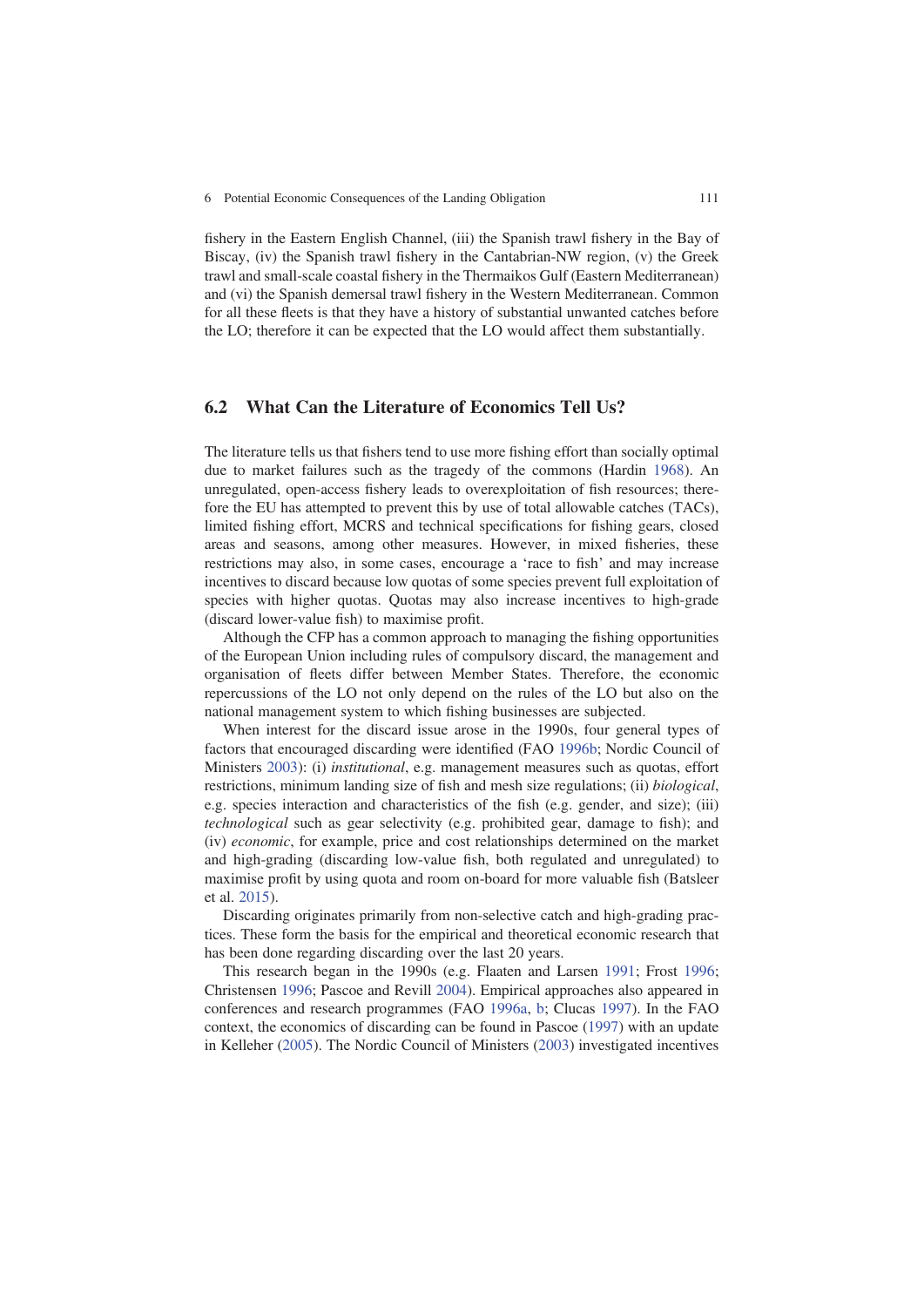to discard and options to reduce it. An EU Framework 7 project, NECESSITY, investigated options to reduce discarding by using increased mesh sizes or panels in fishing gear (Frost et al. 2007).

Alongside empirical research, theoretical work based on socio-economic modelling has developed. One approach concerns unwanted catch in open-access and individual transferable quota (ITQ)-managed fisheries (Ward 1994; Ward et al. 2012; Boyce 1996; Turner 1996, 1997). These analyses usually include two species (target and nontarget) and two fleets and deal with the optimal use and allocation of effort subject to a profit- (or resource rent-) maximising objective. In this context, bycatches of nontarget species constitute an endogenous externality, i.e. an outside impact influenced by fishers. In a simple situation where harvest of the target and nontarget species is in fixed proportions, fishing effort used to harvest target species can simply be scaled up and down to reach a first-best optimum. However, harvest of target and nontarget species may take place in variable proportions. Boyce (1996) compares maximisation of welfare in situations governed by open access and ITQs of harvesting two such species by two fleets. He finds that open access leads to excessive bycatches and that an ITQ system can only secure a first-best optimum if imposed on both target species and bycatches. Segerson (2007) extends this analysis to include stochastic bycatches and shows that neither landing fees nor ITQs on both target species and bycatches can secure an expected first-best optimum in which all market failures are corrected in an economically optimal way. A different approach to analyse bycatches is adopted in Abbott and Wilen (2009) where actual regulation, as opposed to estimated economically optimal regulation, is introduced. A given fishery is regulated with quotas for both target and nontarget species combined with limited entry programmes, and this actual regulation generates excessive bycatches and too short harvest seasons.

Another theoretical approach deals with high-grading. High-grading may occur for several reasons, e.g. to extend a quota that is nearly exhausted, to get the best value per tonne of quota or to make room on-board the vessel for more valuable fish. Arnason (1994) and Anderson (1994) show that a traditional ITQ system strengthens the incentive to high-grade. However, Turner (1997) shows that a value-based ITQ system (quotas measured in value instead of volume) secures a welfare optimal level of high-grading in a similar way that open access does. Under open-access or effort management, the distance between fishing grounds and ports of landing affects vessel operators' decisions about catching patterns; limited hold or processing capacity may be increased in the short term for high-priced fish through discarding of low-priced fish, and this discarding can thus pay for one or two more hauls per trip (turnaround cost) (see Vestergaard 1996). In the market policy of the CFP, the suppression of withdrawal prices in 2014 also constituted an incentive to discard, as the removal of a fixed minimum price increases the economic propensity to discard.

Analysing high-grading requires the inclusion of high- and low-priced fish. This can be done by including age-structured fish stocks in the model or simply dividing the stock in two parts: a low-priced and a high-priced part.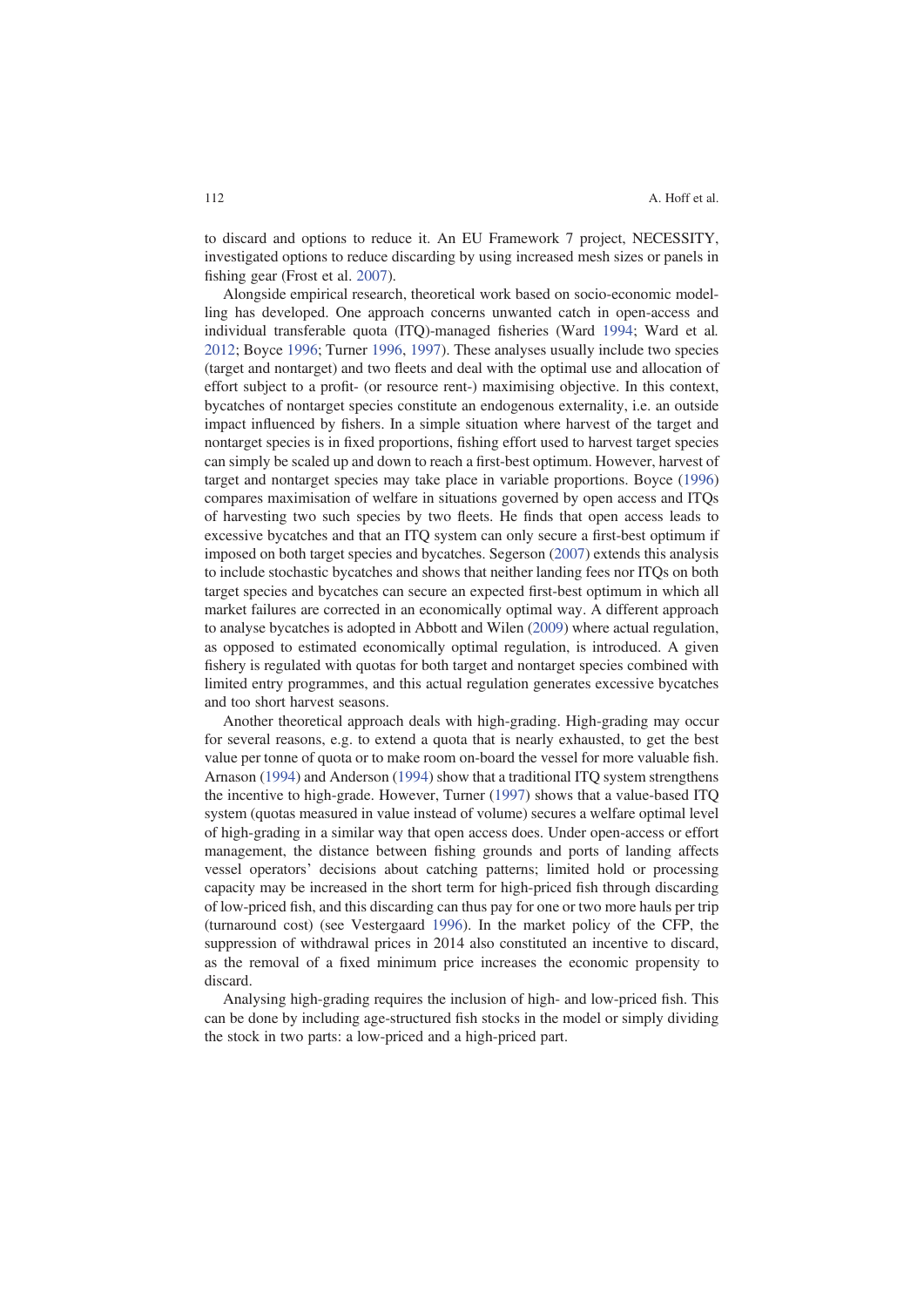#### 6 Potential Economic Consequences of the Landing Obligation 113

Fish sales prices relative to fishing costs also influence the incentives to discard: if the price of fish is lower than the costs of putting the fish on the market, then the fish should be discarded – at least from an economic point of view. However, it may pay to land fish even when handling costs are higher than the total value. That is, if costs of discarding are higher than the loss likely to be incurred by putting the fish on the market, then the fish should be landed.

When it is illegal to discard fish while incentives to discard remain, monitoring and control must be effectively invoked to offset incentives to discard (Sutinen and Andersen 1985; Nuevo et al., this volume). Also, social norms, trust and cooperation play a role (Sutinen and Kuperan 1999; Kraak and Hart, this volume). When it is difficult to monitor vessel operations at sea, vessel operators may decide not to comply with regulation. Jensen and Vestergaard (2002) consider discarding in a moral hazard context, i.e. when fishers hide their actions at sea; when these actions cannot be detected, repercussions are placed on them based on common elements such as estimated changes in target fish stocks.

To discourage non-compliance, measures are required to assist enforcement, including penalties, incentives to adapt to social norms, increased acceptance of management rules (Sutinen and Kuperan 1999; Kraak and Hart, this volume) and a governance structure which addresses diverging perceptions about the legitimacy of discarding in the first place (Fitzpatrick et al., this volume; van Hoof et al., this volume). In theory, a premium can be introduced, e.g. an increase in the price of fish that would otherwise be discarded because of a low price. It could also be invoked as a penalty placed on the (estimated) net benefit from discarding. In such a case, the vessel operator will include the benefit/penalty in their decision function. However, he/she will also consider the probability of being detected and the likelihood and size of any fine. If the risk of being detected and the penalty are low, fish will probably be discarded and vice versa.

#### 6.3 The European Case Study Fisheries

Possible economic implications of the LO are presented through seven diverse European fishery case studies. Characteristics of each case are summarised in Table 6.1. Cases are divided into three groups: (i) demersal fisheries in the North Sea, West of Scotland and English Channel, represented by fleets from Denmark, the UK and France, (ii) Spanish Atlantic fisheries represented by the Basque mixed demersal fishery in the Bay of Biscay and the Galician trawl fleet in the Cantabrian-NW region and (iii) Mediterranean fisheries represented by two mixed demersal trawl fisheries from the Balearic Islands (Spain, Western Mediterranean) and the Greek trawl and small-scale coastal fishery in the Thermaikos Gulf (Eastern Mediterranean).

All cases have different management systems on top of which the LO is imposed. However, all have a certain degree of MCRS regulation, and before the LO, it was compulsory to discard fish below MCRS, with a few derogations in certain pelagic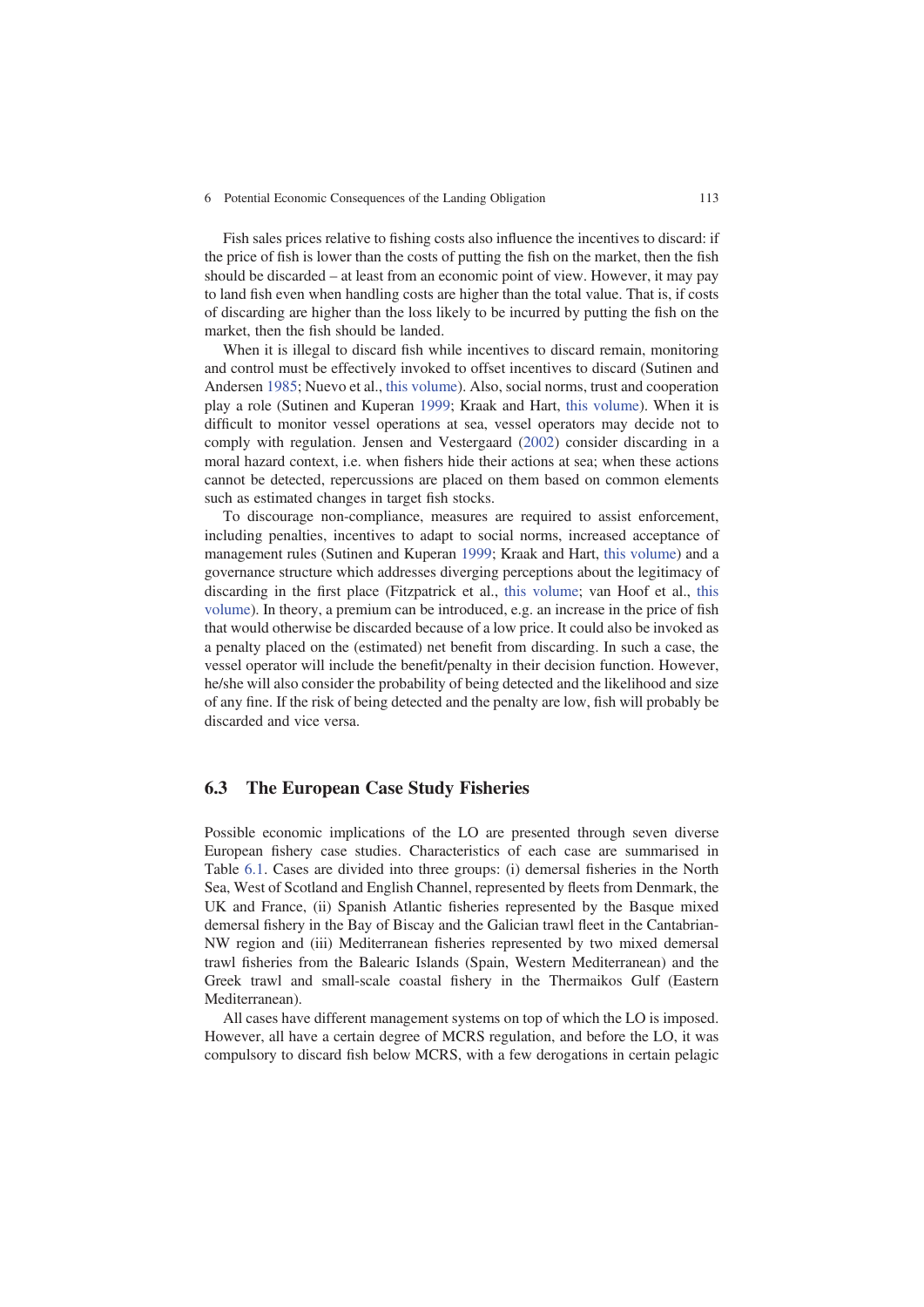#### 114 A. Hoff et al.

|                                                                    | Fishery                                                                                         | Target<br>species                                                                                                                                                                                                                               | Fleet                                                                                                                          | Management<br>system                                                                                                                                                                                                 | Reasons for<br>discarding                                                             |
|--------------------------------------------------------------------|-------------------------------------------------------------------------------------------------|-------------------------------------------------------------------------------------------------------------------------------------------------------------------------------------------------------------------------------------------------|--------------------------------------------------------------------------------------------------------------------------------|----------------------------------------------------------------------------------------------------------------------------------------------------------------------------------------------------------------------|---------------------------------------------------------------------------------------|
| North Sea,<br>West of Scot-<br>land, Eastern<br>English<br>channel | Danish North<br>Sea demersal<br>fishery                                                         | Cod, plaice,<br>hake, had-<br>dock, sole<br>and Norway<br>lobster                                                                                                                                                                               | Netters and<br>trawlers,<br>with length<br>groups from<br>12 to<br>40 metres                                                   | TACs allo-<br>cated in ITQs,<br><b>MCRS</b>                                                                                                                                                                          | Ouota<br>utilisation<br>optimisation<br>Fish below<br><b>MCRS</b><br>High-<br>grading |
|                                                                    | UK mixed<br>demersal fish-<br>eries in the<br>North Sea,<br>West of Scot-<br>land and area<br>7 | 73 main UK<br>stocks<br>targeted by<br>different<br>fleets in dif-<br>ferent areas.<br>Pelagic spe-<br>cies and<br>non-quota<br>species<br>representing<br>around 58%<br>of value and<br>75% of<br>weight landed<br>by UK fleet<br>are excluded | All UK<br>active vessels<br>grouped in<br>99 producer<br>organisation<br>fleet<br>segments                                     | TACs allo-<br>cated in fixed<br>quota alloca-<br>tion units that<br>can be pooled<br>within a PO,<br>traded by<br>vessel<br>owners, or<br>can be leased<br>by other ves-<br>sels in the<br>same or other<br>PO, MCRS | Ouota<br>utilisation<br>optimisation<br>Fish below<br><b>MCRS</b><br>High-<br>grading |
|                                                                    | French<br>demersal fish-<br>ery in the<br>Eastern<br>English<br>Channel                         | Sole, scal-<br>lops, whiting,<br>cephalopods,<br>cod, red mul-<br>let, sea bass<br>and plaice                                                                                                                                                   | <b>Bottom</b><br>trawlers,<br>mixed<br>trawlers and<br>trawl-<br>dredgers,<br>with length<br>groups from<br>12 to<br>40 metres | TAC <sub>s</sub><br>MCRS, sea-<br>sonal closures<br>for scallops<br>and effort<br>limitation                                                                                                                         | Quota<br>utilisation<br>optimisation<br>Fish below<br><b>MCRS</b><br>High-<br>grading |
| Mediterranean                                                      | Spanish<br>demersal fish-<br>ery in Western<br>Mediterranean                                    | Four different<br>fishing tactics<br>are used,<br>depending on<br>the main tar-<br>get species<br>(Palmer et al.<br>2009):<br>$(1)$ shallow<br>shelf (striped<br>red mullet),<br>$(2)$ deep shelf<br>(European                                  | Mixed<br>demersal<br>trawl                                                                                                     | MCRS and<br>other techni-<br>cal measures                                                                                                                                                                            | Hake below<br><b>MCRS</b><br>High-grad-<br>ing<br>Discard of<br>low-value<br>species  |

Table 6.1 Base characteristics of the European case study fisheries with respect to the type of fishery, its target species, a brief description of the management system and key reasons for discarding

(continued)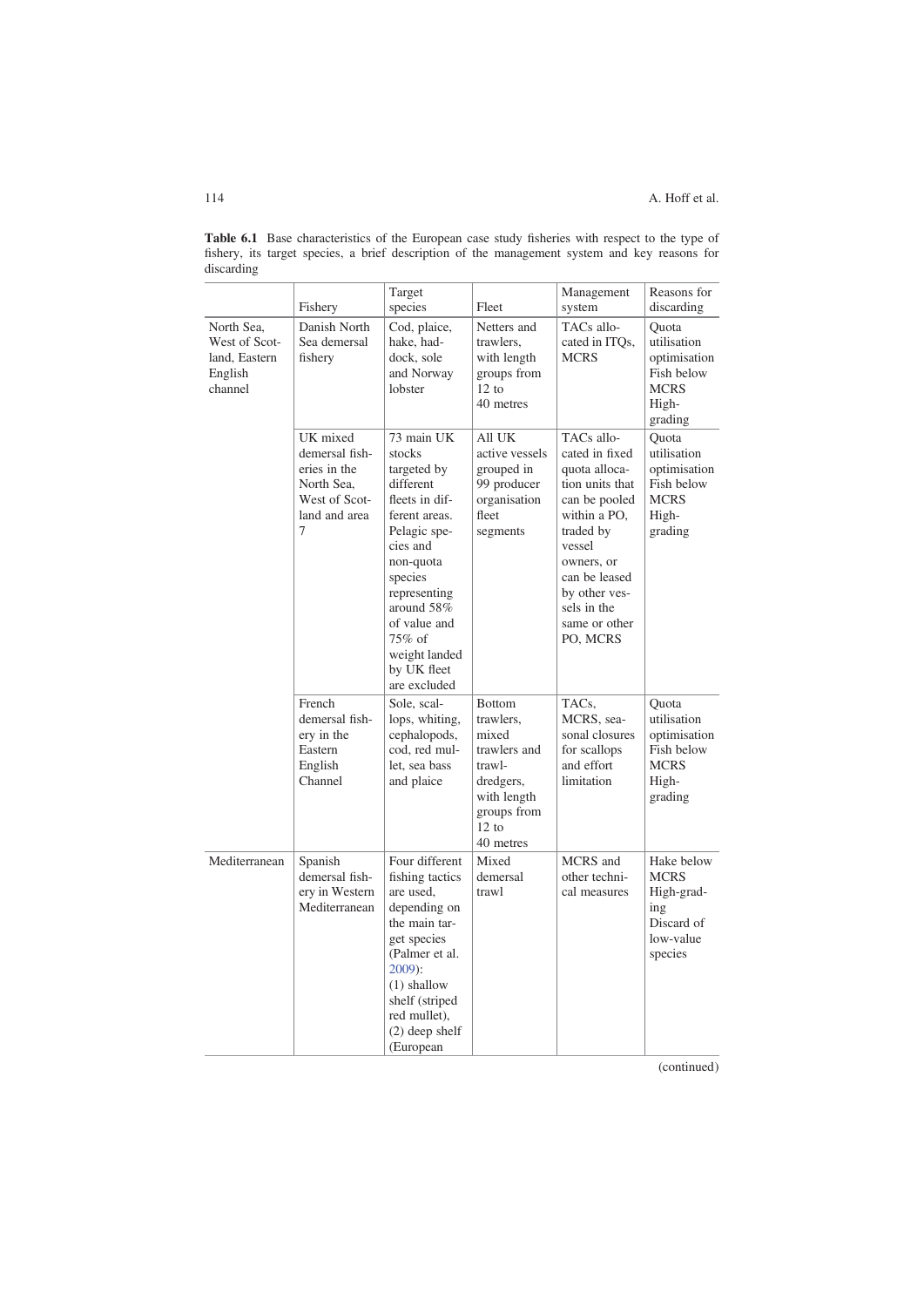#### 6 Potential Economic Consequences of the Landing Obligation 115

Table 6.1 (continued)

|                                         | Fishery                                                                              | Target<br>species                                                                                                                                                                              | Fleet                                                                                                       | Management<br>system                                                                                                                                          | Reasons for<br>discarding                                          |
|-----------------------------------------|--------------------------------------------------------------------------------------|------------------------------------------------------------------------------------------------------------------------------------------------------------------------------------------------|-------------------------------------------------------------------------------------------------------------|---------------------------------------------------------------------------------------------------------------------------------------------------------------|--------------------------------------------------------------------|
|                                         |                                                                                      | hake),<br>$(3)$ upper<br>slope (Nor-<br>way lobster)<br>and $(4)$ mid-<br>dle slope (red<br>shrimp)                                                                                            |                                                                                                             |                                                                                                                                                               |                                                                    |
|                                         | Greek demer-<br>sal trawl and<br>small-scale<br>fishery in the<br>Thermaikos<br>Gulf | Mainly hake<br>and red mul-<br>let (also<br>surmullet and<br>deep-water<br>rose shrimp)                                                                                                        | <b>Bottom</b><br>trawlers and<br>small-scale<br>coastal ves-<br>sels using gill<br>nets and<br>trammel nets | Spatial and<br>temporal<br>restrictions,<br>MCRS, other<br>technical<br>measure                                                                               | Hake and<br>red mullet<br>below<br><b>MCRS</b><br>High-<br>grading |
| Spanish fish-<br>ery in the<br>Atlantic | Spanish<br>mixed demer-<br>sal trawl fish-<br>ery in the Bay<br>of Biscay            | Pair trawlers:<br>mainly hake.<br>Otter<br>trawlers:<br>hake.<br>megrims,<br>horse mack-<br>erel, blue<br>whiting,<br>mackerel,<br>rays, red mul-<br>let, seabass,<br>squids and<br>cuttlefish | Pair and otter<br>trawlers<br>using differ-<br>ent métiers                                                  | The fleet is<br>managed with<br>fishing rights,<br>TACs and<br>Total allow-<br>able Effort,<br>together with<br>mesh and<br><b>MCRS</b><br><i>limitations</i> | Quota<br>utilisation<br>optimisation<br>Fish below<br><b>MCRS</b>  |
|                                         | Spanish<br>demersal<br>trawl fishery<br>in the<br>Cantabrian-<br>NW region           | Hake.<br>megrim, ang-<br>lerfish, blue<br>whiting,<br>horse mack-<br>erel and<br>mackerel                                                                                                      | Otter bottom<br>trawlers<br>(average)<br>length<br>28 metres)                                               | The fleet is<br>managed with<br>fishing rights<br>and Total<br>allowable<br>Effort<br>together with<br>mesh and<br>minimum<br>landing size<br>limitations     | Ouota<br>utilisation<br>optimisation<br>Fish below<br><b>MCRS</b>  |

fisheries. Under the LO, it has become obligatory to land these fish, but they cannot be sold for human consumption. On top of this new obligation to land small fish, the North Sea, West of Scotland and English Channel fisheries are regulated by TACs, in some cases combined with effort regulation and technical conservation measures. While TACs are set at the European level, national quotas (i.e. fixed shares of the TACs) are managed differently by the Member States. They are managed as ITQs in Denmark, are distributed between producer organisations (POs) and vessel owners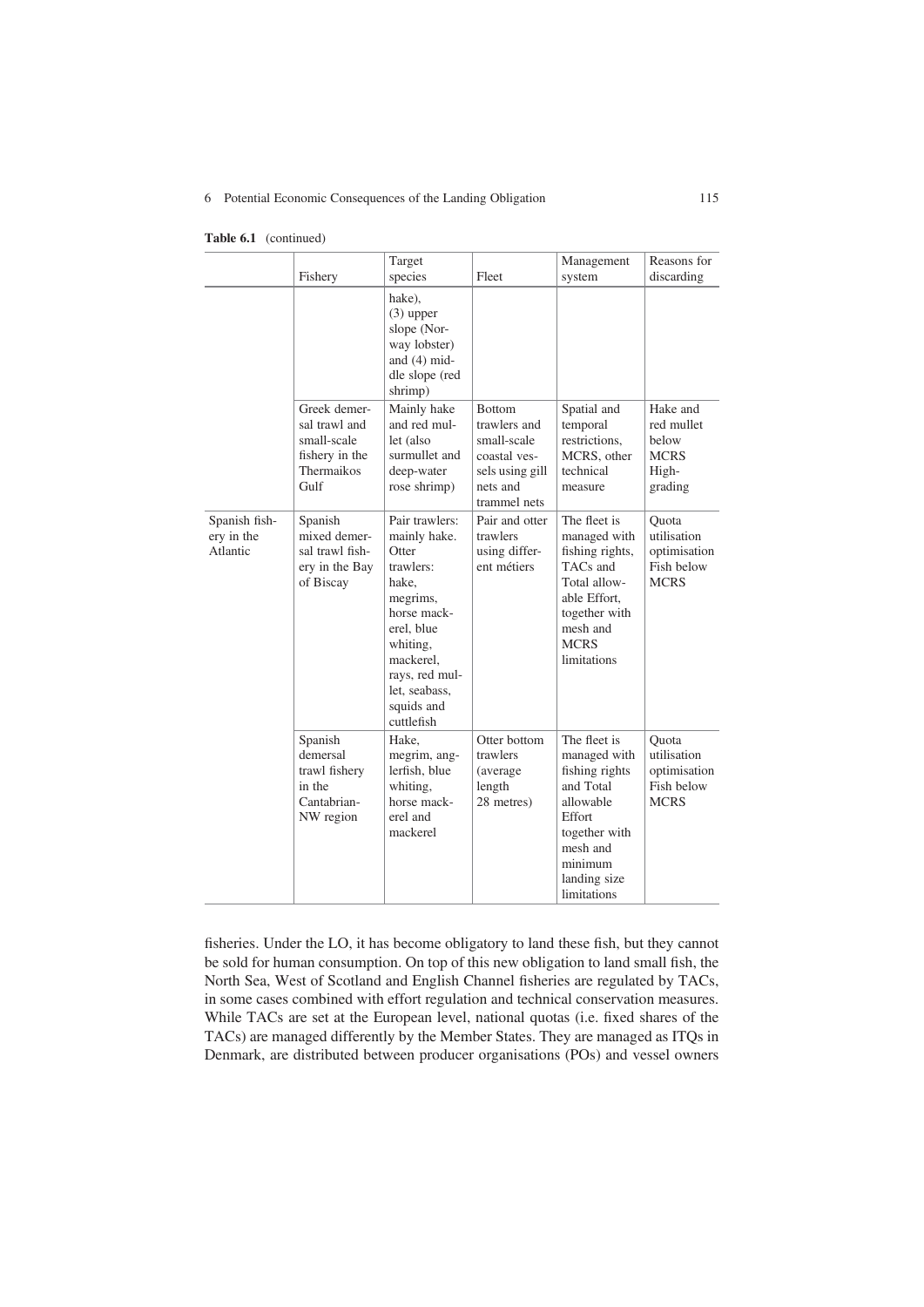in the UK in a system that is essentially a quasi-ITQ system and are distributed between POs in France. Swaps and quota exchanges are allowed between organisations in the UK and France. The Atlantic Spanish fisheries are regulated with Total Allowable Effort (Prellezo et al. 2016) and TACs. The Mediterranean fisheries are regulated through technical gear specifications and MCRS for the main target species, temporal and spatial closures and other technical measures (Stergiou et al. 2016).

Demersal fishing activities in the North Sea, West of Scotland and in the English Channel have highly mixed catches of species, and therefore it is not possible to fully catch all quotas at the same time in the year, leading to either underutilisation of quota or discarding of fish for which quotas are exhausted first. Under the LO, the risk of a choke situation, i.e. having to stop fishing when the quota of a low-quota stock is exhausted, is a great concern to managers and vessel operators alike (Ulrich et al. 2011). This is especially expected to be a problem for French vessels, operating with fixed quota shares within producer/fishery organisations, while this problem may be less severe for UK and Danish fleets, where quota trade may mitigate the problem to some extent. For Spanish demersal fisheries in the Bay of Biscay, mackerel and horse mackerel are discarded because of low-quota allocations, i.e. to optimise quota utilisation of other species, while hake is primarily discarded because of being below MCRS. Thus, in these fisheries choke situations may also be an issue. In the Mediterranean fisheries, discarding is primarily due to fish below MCRS and to high-grading. As such, all cases face lower revenues under the LO given that previously discarded fish of low value and below MCRS must now be landed, combined with increased handling costs of these unwanted catches.

#### 6.3.1 Mitigation Strategies

Given the different challenges that the selected fishing fleets face under the LO, different scenarios have been analysed, mainly addressing (i) how fleets will respond given the threats faced and (ii) how economic losses can be reduced through mitigation strategies most relevant for that fleet. Table 6.2 gives an outline of the scenarios analysed for each case study.

In all case studies, the economic situation was analysed for the fleet, given the current management system (cf. Table 6.1), i.e. if the LO had not been implemented (named 'business as usual'). This scenario is used as a first benchmark when analysing the effects of the LO. In all case studies the full implementation of the LO with no exemptions was also analysed, i.e. the economic situation for the fleets given their current management system with the LO superimposed. This is a second benchmark against which the effects of introducing mitigation strategies are compared. Application of full implementation in the case study models was based on different assumptions for each case study: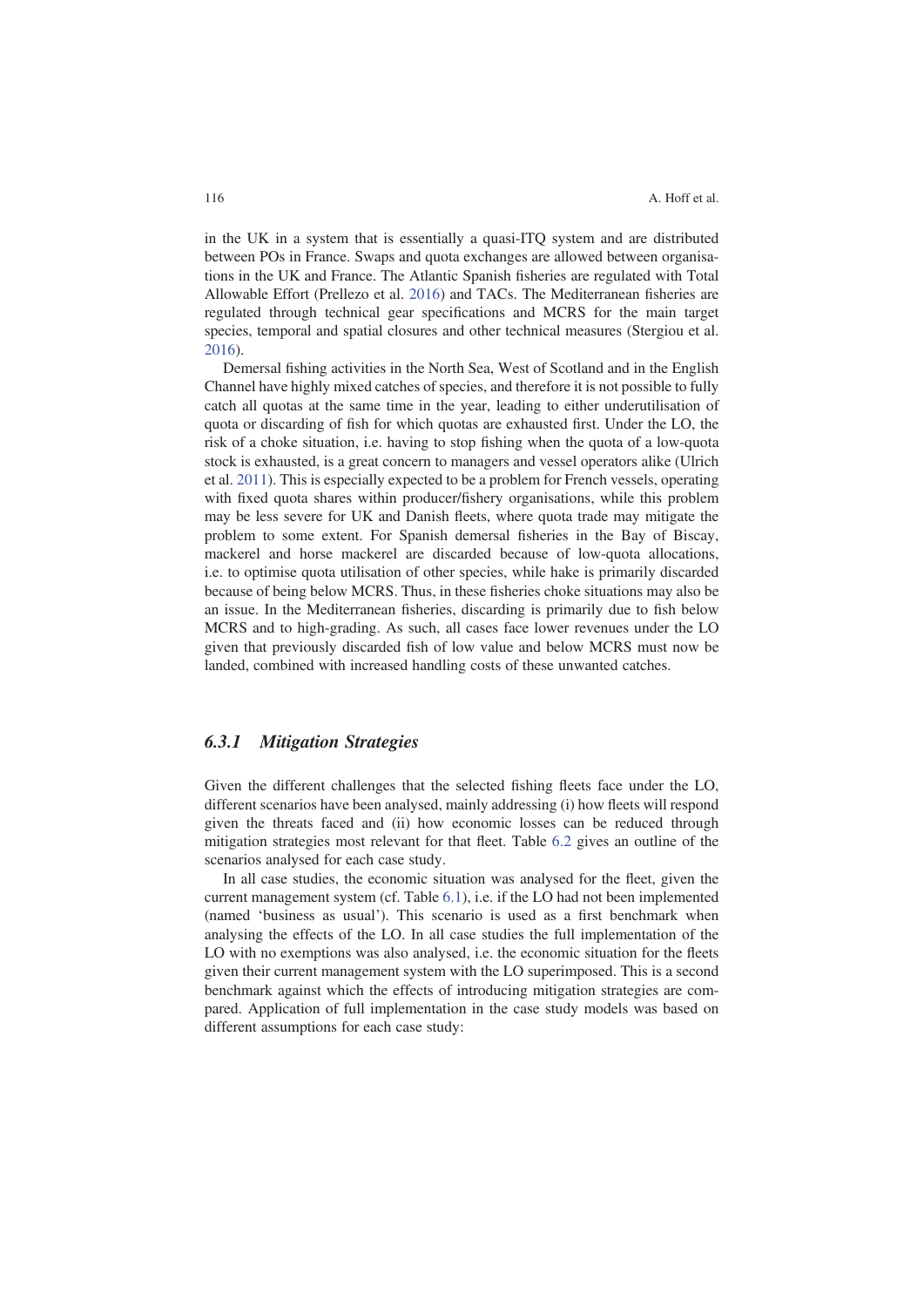#### 6 Potential Economic Consequences of the Landing Obligation 117





Notes: <sup>1</sup>Quota adjustments assumed in all LO scenarios for the Bay of Biscay

 ${}^{2}$ Effort reallocation can be seasonal and between fleets (the Danish case) and spatially (the French case) or more efficient effort use (the Cantabrian-NW case)

- In the Danish North Sea demersal case, fish below MCRS must be landed, with gradual implementation from 2016 to 2019 depending on species.
- In the UK mixed demersal fleets, each vessel in a PO has its initial quota available, and by 2019 no demersal species below MCRS can be discarded. The LO is implemented gradually towards 2019 depending on the fish stock.
- In the French mixed demersal case, vessels in métiers are forbidden to continue fishing as soon as the quota of one of their target stocks is reached, and fishing effort is then allocated between the remaining métiers. Fish under MCRS are landed but cannot be sold (price set to zero).
- In the Bay of Biscay Basque mixed demersal trawl case, the fishing activity of a given métier is stopped when the most binding quota share is reached.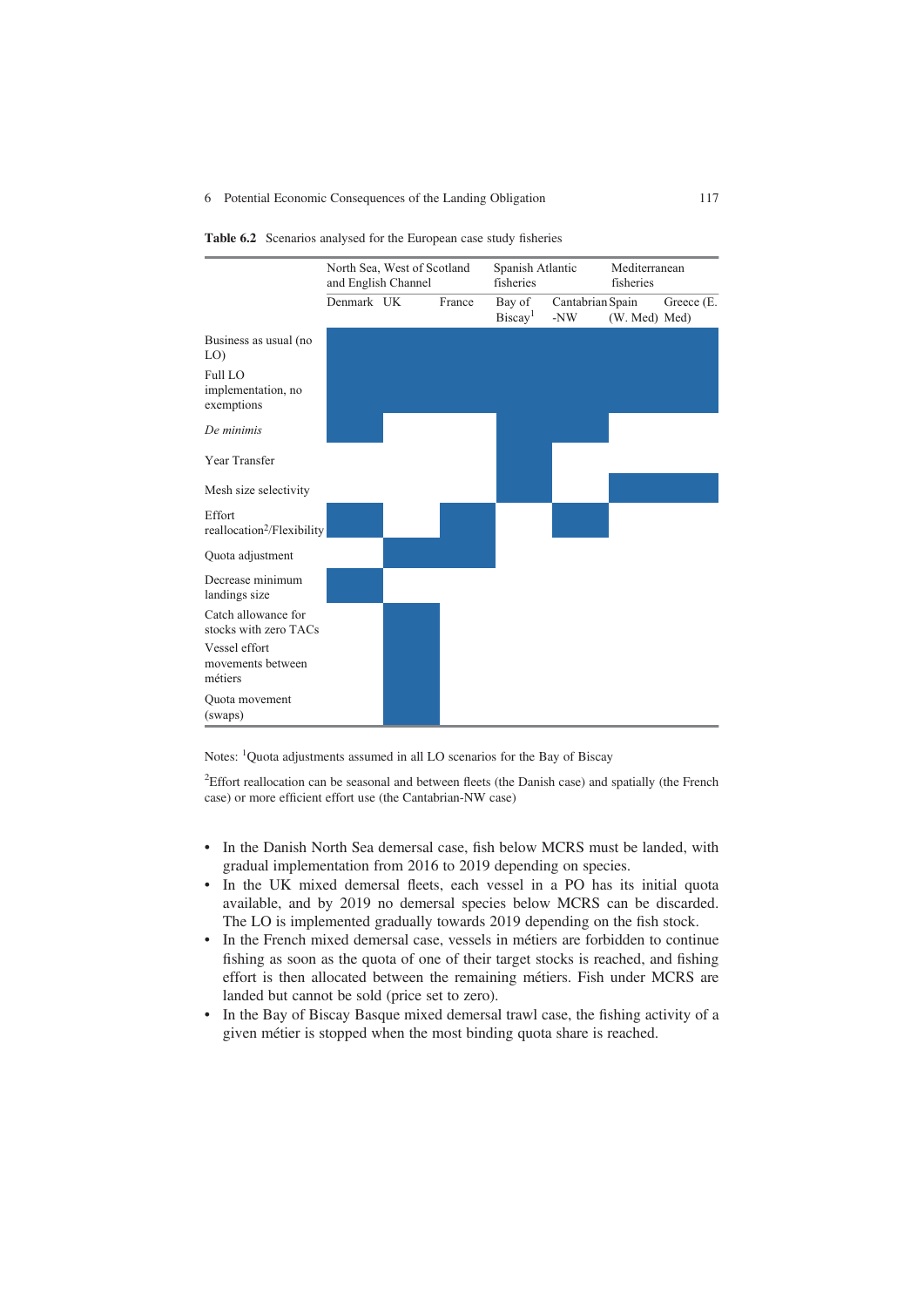- In the Galician mixed trawl case, all catches of species subject to TACs or MCRS must be landed.
- In both Mediterranean cases, a 10% increase in daily variable costs and one more crew member on-board are assumed to reflect the extra effort needed to bring ashore unwanted catches. Three full implementation scenarios were examined for the Greek case (Eastern Mediterranean) based on varying discard rates: (i) 5% increase of daily costs, no extra crew member; (ii) 10% increase of daily costs, 10% extra crew (the original full implementation scenario); and (iii) 20% increase of daily costs, 20% extra crew (based on the discard rates reported in the literature). The reason for the extra full implementation scenarios was that, according to official reports (DCF 2016), the percentage of hake and red mullet discards in Greece had dropped to less than 5% since 2013; thus, this case differs substantially from initial estimates that were based on the literature (e.g. Tsagarakis et al. (2014)).

The analysed mitigation strategies (see Table 6.2) are different for each case, reflecting the specific challenges each fleet faces when the LO is introduced.

In the UK, Danish and French cases, the focus is on maximising quota utilisation. For the Danish demersal fishery, the effect of introducing a 5% de minimis exemption is analysed. In addition, economic effects of lowering the MCRS for cod (making it possible to sell some fraction of cod below the previous MCRS) are analysed. For the UK North Sea and West of Scotland mixed demersal fleets, a number of mitigation strategies are analysed: (i) allowance for catching and landing species with zero TAC; (ii) as scenario (i) but with quota adjustment to all TAC species; (iii) as scenario (ii) but with the possibility to reallocate effort to other areas of operation to better utilise producer organisation (PO) quota; (iv) as scenario (iii) but with quota reallocation allowed within the UK to maximise use of quotas; and (v) as scenario (iv) but with international and national swaps at the level of the baseline year incorporated and UK end of year quota reallocated to PO fleets in need of quota. The French mixed demersal fishery in the English Channel case focused on (i) quota adjustments for sole, plaice, cod and whiting and (ii) assuming that fishers can shift to fish in other areas.

The choke situation and having to land fish below MCRS are also issues in the Spanish Atlantic cases. Thus the focus is on quota utilisation optimisation and on fishing gear selectivity. For the Spanish Bay of Biscay mixed demersal fishery, the focus is on investigating the economic effects of implementing (i) 5% de minimis exemption, (ii) inter-year quota flexibility, (iii) combining *de minimis* and inter-year flexibility and (iv) selectivity changes for the pair trawlers, given the single-species nature of their catches (90% hake), assuming a change in minimum mesh size from 100 mm to 120 mm. For the Spanish demersal trawl fishery in the Cantabrian-NW region, the focus is on (i) 5% de minimis exemption and (ii) effects of improved selectivity, e.g. through effort reallocation or non-compliance, assuming this will reduce unwanted catches by 50%.

The two Mediterranean cases focus predominantly on selectivity issues, given their high catches of unwanted species and fish below MCRS. For the Spanish demersal trawl fishery around the Balearic Islands (Western Mediterranean), several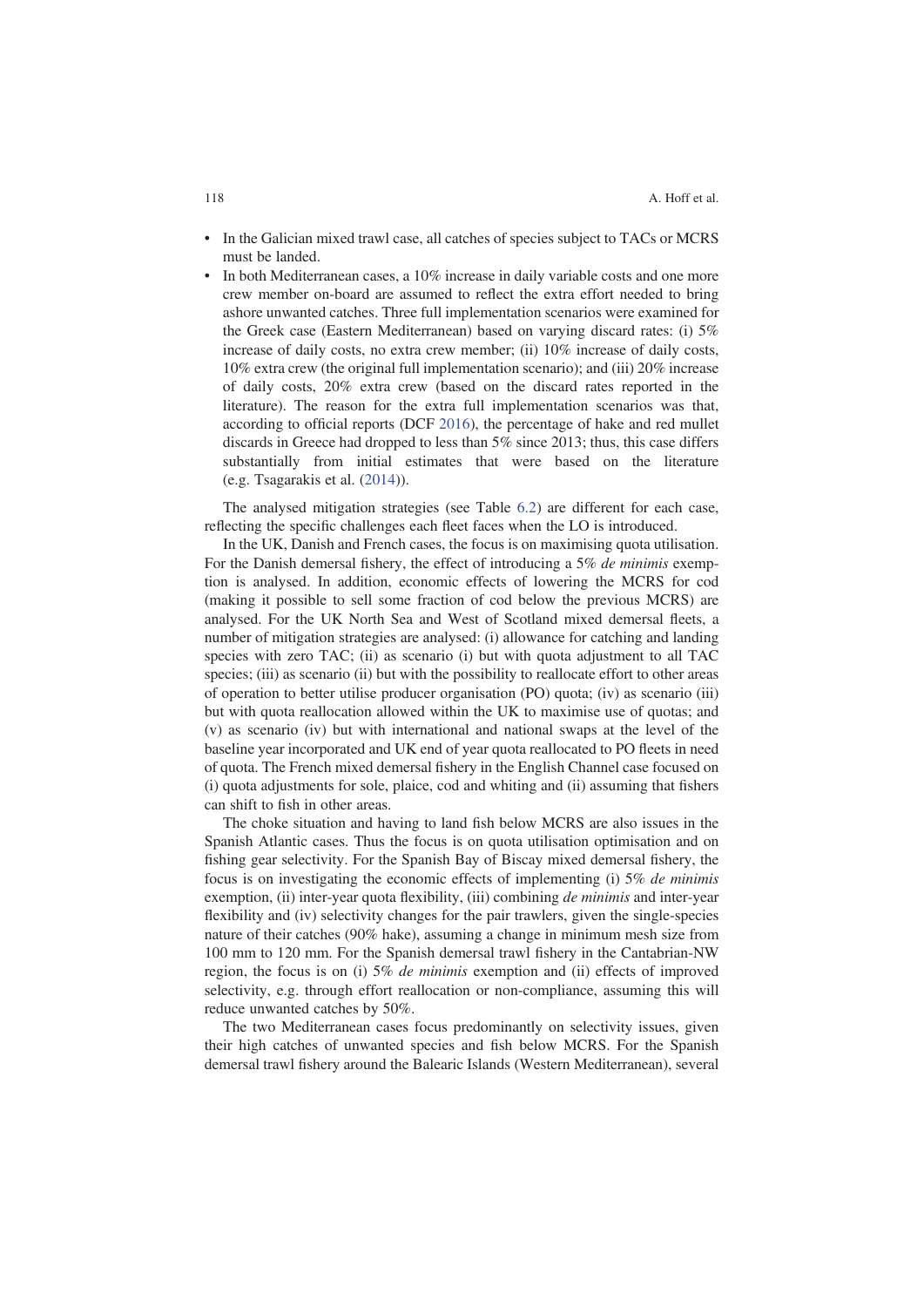selectivity possibilities for hake are analysed: (i) no fishing mortality for hake at age 0, (ii) no fishing mortality of hake below MCRS (by decreasing the fishing mortality of age 1 individuals by 10%) and (iii) no fishing mortality of immature individuals (through modification of age-selectivity parameters).

For the Greek demersal trawl and small-scale coastal fishery in the Thermaikos Gulf (Eastern Mediterranean), three selectivity scenarios are applied to both hake and red mullet: (i) no fishing mortality at age 0, (ii) no fishing mortality below MCRS (by additionally decreasing the fishing mortality of age 1 individuals by 10%) and (iii) no fishing mortality for hake and red mullet at ages 0 and 1 through modification of age-selectivity parameters.

#### 6.3.2 The Model Tools

The analyses were done using different bioeconomic models constructed for the geographical areas of the case study fleets (Table 6.3). Given the level of detail and complexity of each model, model descriptions are not provided in this chapter but can be found in the references listed in Table 6.3. All but one of the models are dynamic, evaluating the development of fleet capacity, economic performance and effort, together with stock dynamics, during the period 2015–2025. The exception is the analysis of the Spanish trawl fishery in the Cantabrian-NW region, which is based on input-output models.

#### 6.4 Results

Analyses of the economic consequences of implementing the LO include two parts, firstly the economic outcome under the LO relative to the outcome if the LO had not been introduced and secondly the LO mitigation scenarios benchmarked against the LO scenario with no exemptions or other mitigation strategies included. These results differ depending on whether they are evaluated in the short or long term. Short term is defined as a period in which only variable inputs can change (e.g. fuel and crew) but not fixed inputs such as vessels, equipment and gear, while in the long term, all inputs can change.

Generally, some short-term negative economic effects of the LO can be expected. The main reasons for this are (i) the choke species issue for fisheries regulated with quotas, whereby catch of some species is constrained once catch of another species has reached its total quota, (ii) that landing of unwanted fish below MCRS and of low market value will replace landings above MCRS and of high value and (iii) the higher costs created by landing instead of discarding. The scale of these short-term losses is case-specific. In the long term, choke situations and displacement of vessels to other areas are expected to reduce fishing pressure, leading to biomass increases and thus improved fishing possibilities. However, ensuing economic improvements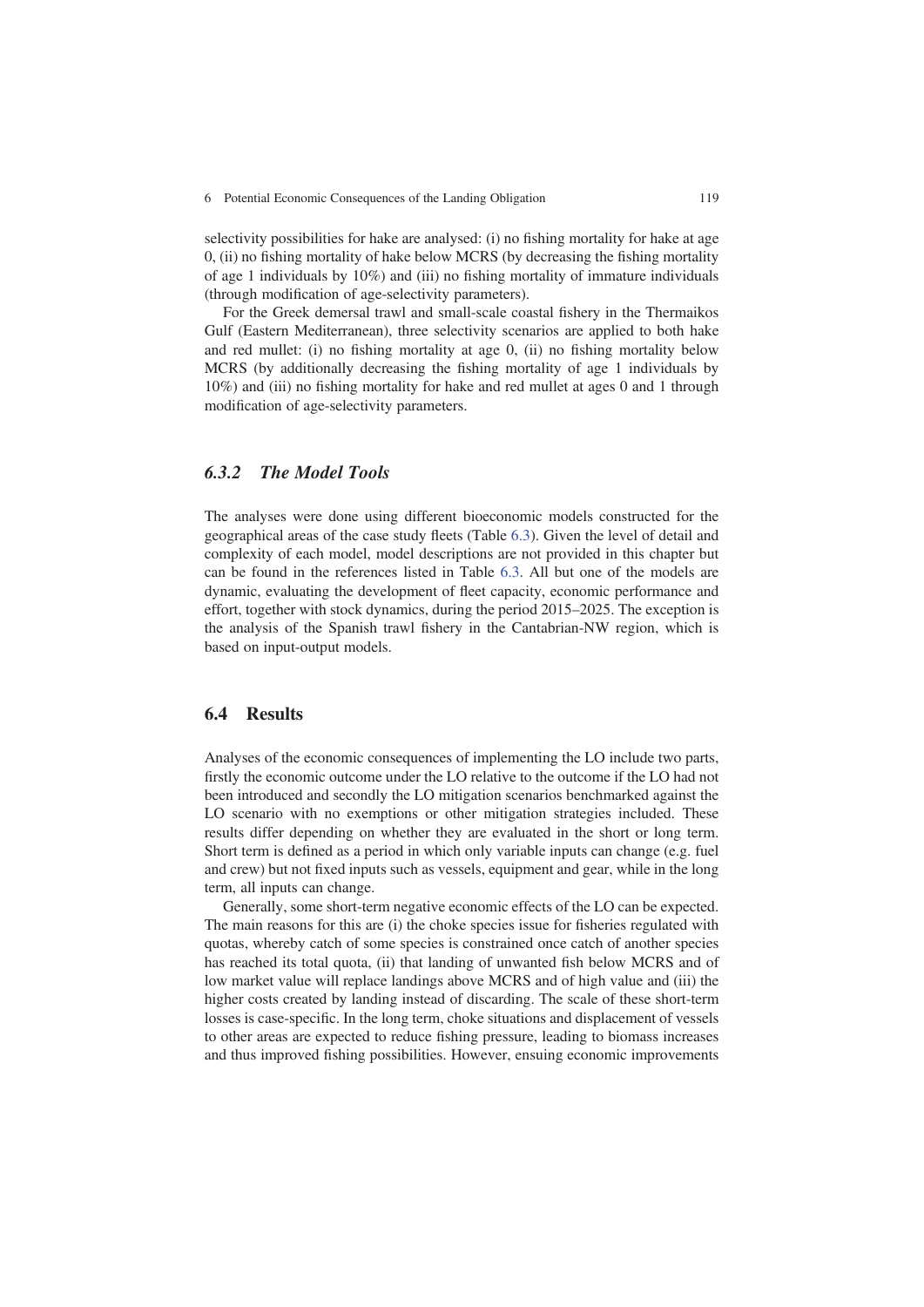#### 120 A. Hoff et al.

|                                                                              | Fishery                                                                                                                                   | Model                                                                                                                                                                                                                                                                                                                                |
|------------------------------------------------------------------------------|-------------------------------------------------------------------------------------------------------------------------------------------|--------------------------------------------------------------------------------------------------------------------------------------------------------------------------------------------------------------------------------------------------------------------------------------------------------------------------------------|
| North Sea, West of Scot-<br>land, Eastern English<br>channel: Mixed demersal | Danish North Sea demersal<br>fishery                                                                                                      | Fishrent: A bioeconomic profit<br>maximisation model integrating,<br>and allowing feedback between, the<br>economy and the biology of the<br>fishery (Frost et al. 2013)                                                                                                                                                             |
|                                                                              | UK mixed demersal fisher-<br>ies in the North Sea, West of<br>Scotland and area 7                                                         | SEAFISH: Based on the Fishrent<br>structure, the SEAFISH simulation<br>model is developed to analyse the<br>activity of the total UK fleet (Mardle<br>et al. 2017)                                                                                                                                                                   |
|                                                                              | French demersal fishery in<br>the Eastern English Channel                                                                                 | ISIS-Fish: A spatialised operational<br>simulation model which simulates<br>the dynamics of fish populations<br>and fleets of the mixed fisheries in<br>the Eastern Channel (Pelletier et al.<br>2009; Lehuta et al. 2015)                                                                                                           |
| Mediterranean                                                                | Spanish demersal fishery in<br>the Western Mediterranean<br>Greek demersal fishery in<br>the Thermaikos Gulf (East-<br>ern Mediterranean) | MEFISTO (Mediterranean Fisher-<br>ies Simulation Tool): A<br>bioeconomic fisheries simulation<br>model with an age-structured bio-<br>logical component (Lleonart et al.<br>2003, https://mefisto2017.<br>wordpress.com/)                                                                                                            |
| Spanish Atlantic fisheries                                                   | Spanish mixed demersal<br>trawl fishery in the Bay of<br><b>Biscay</b>                                                                    | FLBEIA: A management strategy<br>evaluation model coupling eco-<br>nomic, biological and social<br>dimensions: it shares economic<br>structure with Fishrent but with an<br>age-structured biological compo-<br>nent (Garcia et al. 2017)                                                                                            |
|                                                                              | Spanish demersal trawl fish-<br>ery in the Cantabrian-NW<br>region                                                                        | Input-output analysis: Based on<br>input-output tables for the Galician<br>Fishing and Preserved Fish Sectors<br>2011 (García-Negro et al. 2016), the<br>function of production of the fleet<br>was recalculated considering the LO<br>and the biological data obtained<br>from IEO (Spanish Institute of<br>Oceanography) campaigns |

Table 6.3 Model tools applied to evaluate the consequences of the LO for European case fisheries

will differ for individual fleet segments and vessel businesses, depending on catch composition and on whether TACs increase proportionally when biomasses increase. If the latter is not the case, the choke situation may be enhanced.

Here we present a single year view of the economic outcome of the LO for the considered fisheries in 2025 assuming that the LO has been fully implemented (Table 6.4). The exception to this is the Cantabrian-NW case that represents a static view of the impact of the LO in an average year (based on 2014–2016) in the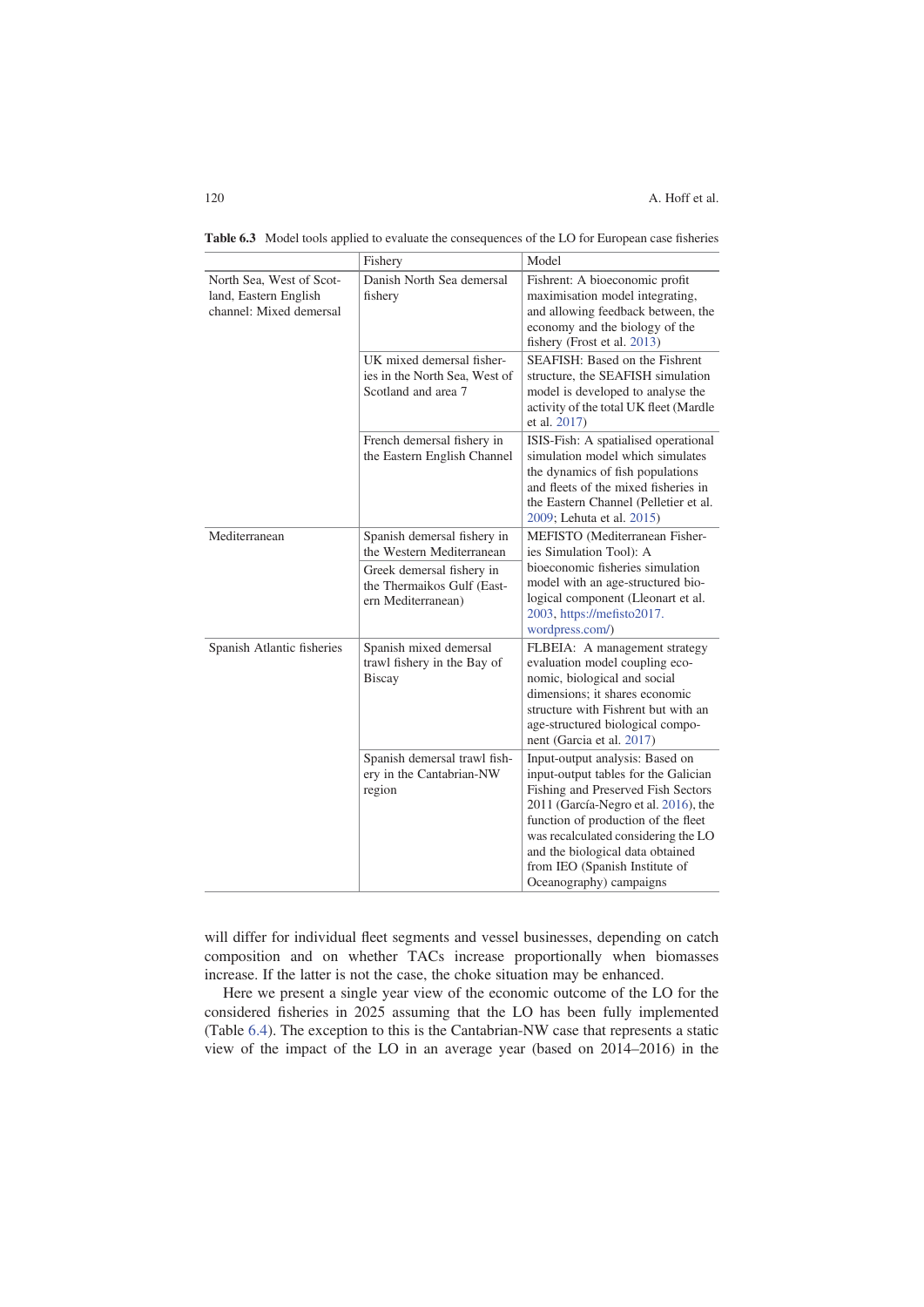



For most scenarios the economic outcome is measured as the total profit in 2025 for the included fleets, while for the UK and French cases, the economic outcome is measured in total revenue for the included fleets. Results at a glance: total economic result (profit= ${}^{\circ}P$ ', revenue= ${}^{\circ}R$ ') in 2025 with LO implemented relative to the business-as-usual case (no LO)

Note: <sup>1</sup>For the Spanish Cantabrian-NW case, the results represent the expected outcome in 2017 given the assumed scenario<br><sup>2</sup>Effort reallocation can be seasonal and between fleets (the Danish case) and spatially (the French

case) or more efficient effort use (the Cantabrian-NW case) <sup>3</sup>

 $3$ Yellow indicates less than 5% change, red indicates more than 5% decrease and green indicates more than 5% increase

scenarios considering full implementation and *de minimis*, while the scenario considering flexibility is a longer-term view, assuming a 50% reduction of catches in the long term given improved effort reallocation or other means. Whether 2025 corresponds to a long term will, to some degree, depend on the specific case study, i.e. on whether adjustments are ongoing in the given fleet or whether equilibrium is reached. Theoretically, a better measure of impacts would have been the net present